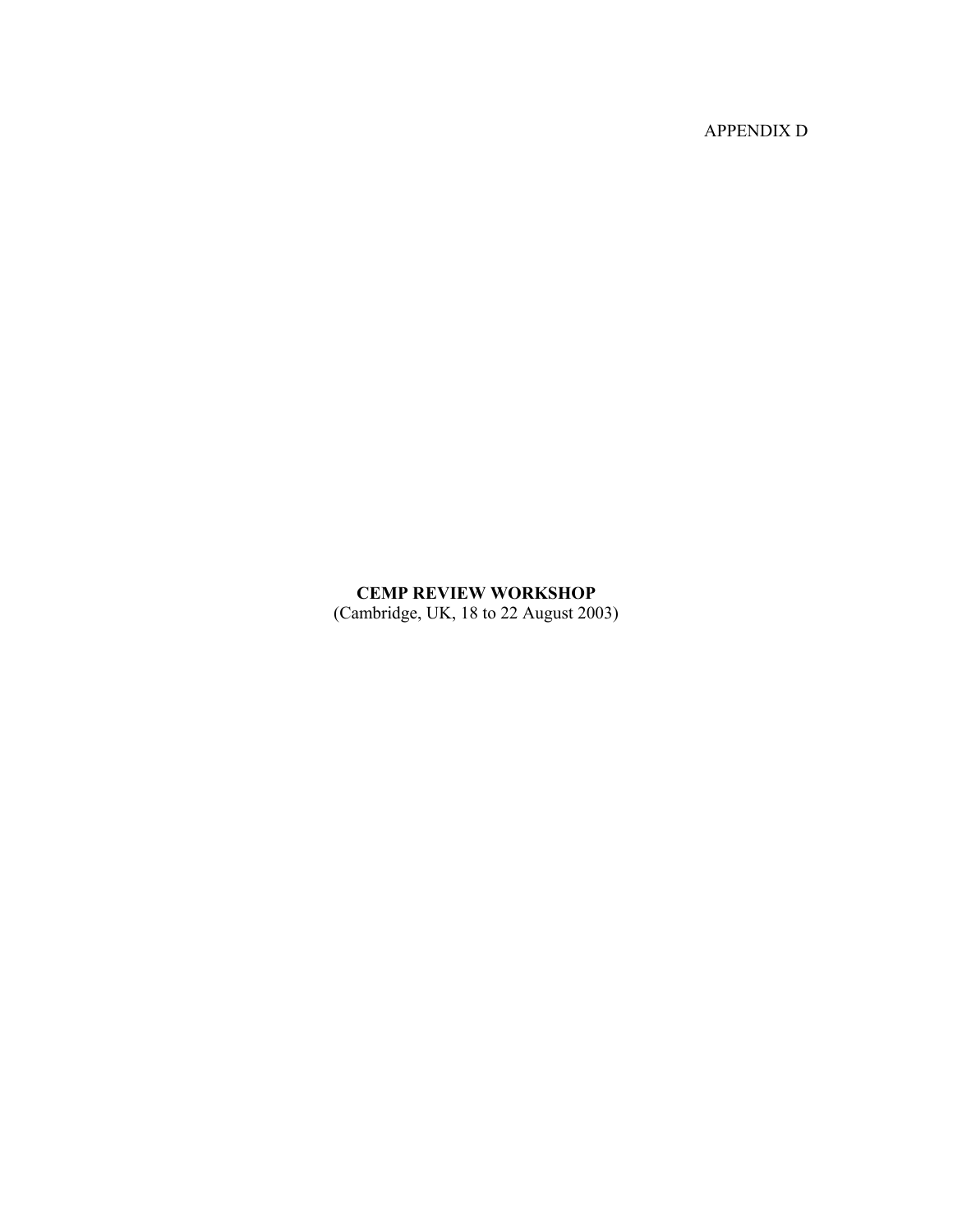# **CONTENTS**

|                                                                                                                                                | Page |
|------------------------------------------------------------------------------------------------------------------------------------------------|------|
|                                                                                                                                                | 231  |
|                                                                                                                                                | 231  |
|                                                                                                                                                | 232  |
| GENERAL REVIEW OF DATA, SUPPORTING PAPERS                                                                                                      |      |
|                                                                                                                                                | 232  |
|                                                                                                                                                | 233  |
|                                                                                                                                                | 233  |
|                                                                                                                                                | 233  |
| Issues and Problems Identified by the Correspondence Group                                                                                     | 234  |
| Synopsis of the Analytical Results prepared by the Correspondence Group                                                                        | 236  |
|                                                                                                                                                | 237  |
| <b>PREDATOR PARAMETERS AS INDICATORS OF KRILL AVAILABILITY </b><br>Update of the Intersessional Comparisons of the Response of Krill-dependent | 238  |
|                                                                                                                                                | 238  |
|                                                                                                                                                | 241  |
| Sources of Available Data with which to Examine Functional Responses<br>Predicting Krill Abundance Based on the Functional Response            | 241  |
|                                                                                                                                                | 242  |
|                                                                                                                                                | 243  |
| Relevance of Non-CEMP Data to the CEMP Review                                                                                                  | 243  |
|                                                                                                                                                | 243  |
|                                                                                                                                                | 245  |
| RESPONSES TO THE TERMS OF REFERENCE FOR THE CEMP REVIEW                                                                                        | 246  |
| Are the Nature and Use of the Existing CEMP Data still Appropriate                                                                             |      |
|                                                                                                                                                | 246  |
|                                                                                                                                                | 248  |
| Are Additional Data Available which should be Incorporated in CEMP                                                                             |      |
|                                                                                                                                                | 248  |
| Can Useful Management Advice be Derived from CEMP                                                                                              |      |
|                                                                                                                                                | 250  |
|                                                                                                                                                | 251  |
|                                                                                                                                                | 252  |
|                                                                                                                                                | 253  |
|                                                                                                                                                | 253  |
|                                                                                                                                                | 253  |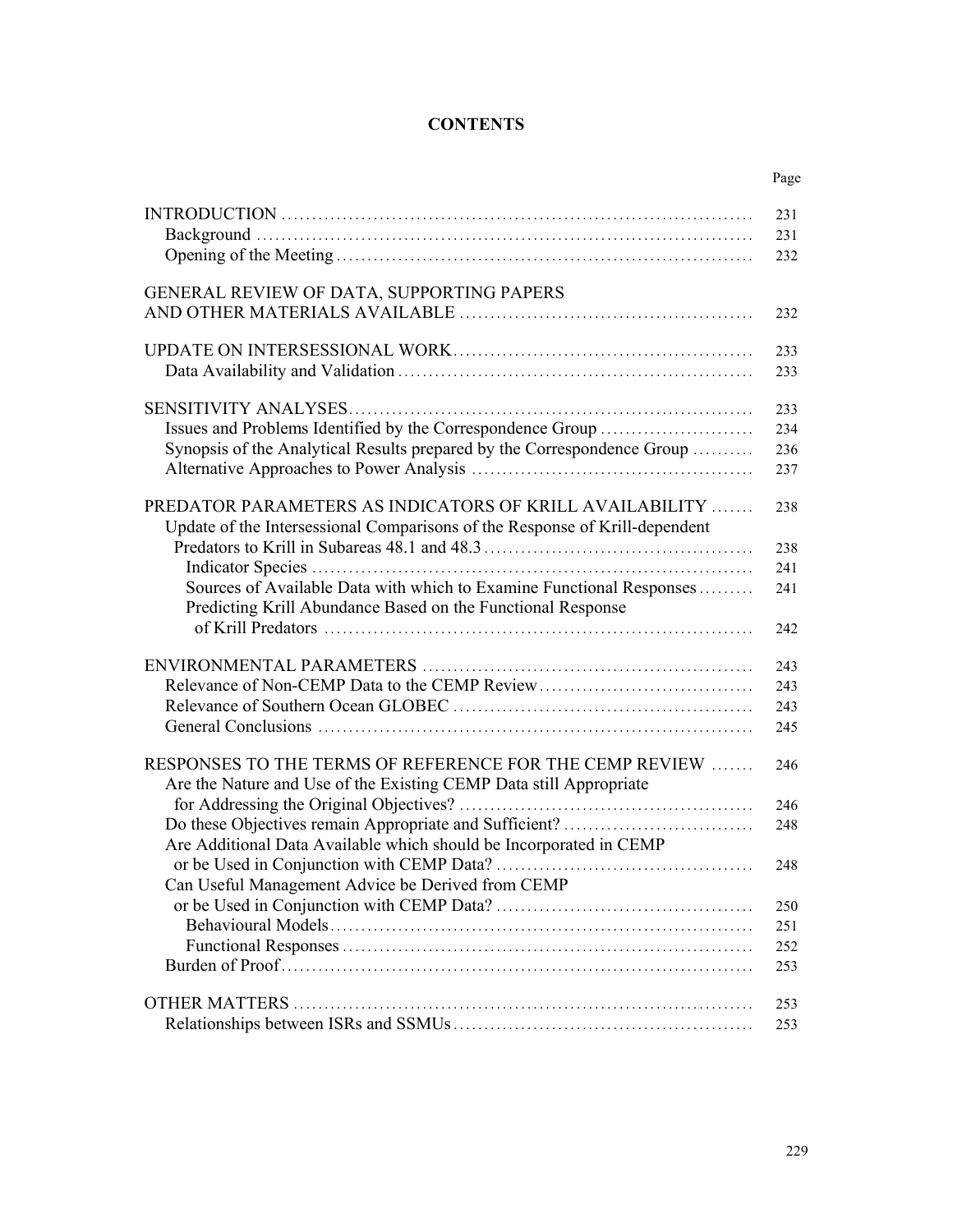|                      |                                                           | 254 |
|----------------------|-----------------------------------------------------------|-----|
|                      |                                                           | 254 |
|                      |                                                           | 254 |
|                      |                                                           | 255 |
|                      |                                                           | 257 |
|                      |                                                           |     |
|                      |                                                           | 257 |
|                      |                                                           |     |
|                      |                                                           | 257 |
|                      |                                                           |     |
|                      |                                                           | 258 |
|                      |                                                           | 266 |
|                      |                                                           |     |
|                      |                                                           |     |
|                      |                                                           | 269 |
|                      |                                                           |     |
| <b>ATTACHMENT 2:</b> |                                                           | 275 |
|                      |                                                           |     |
| <b>ATTACHMENT 3:</b> | Using Predator Response Curves to Decide on the Status of |     |
|                      | Krill Availability: Updating the Definition of Anomalies  |     |
|                      |                                                           | 277 |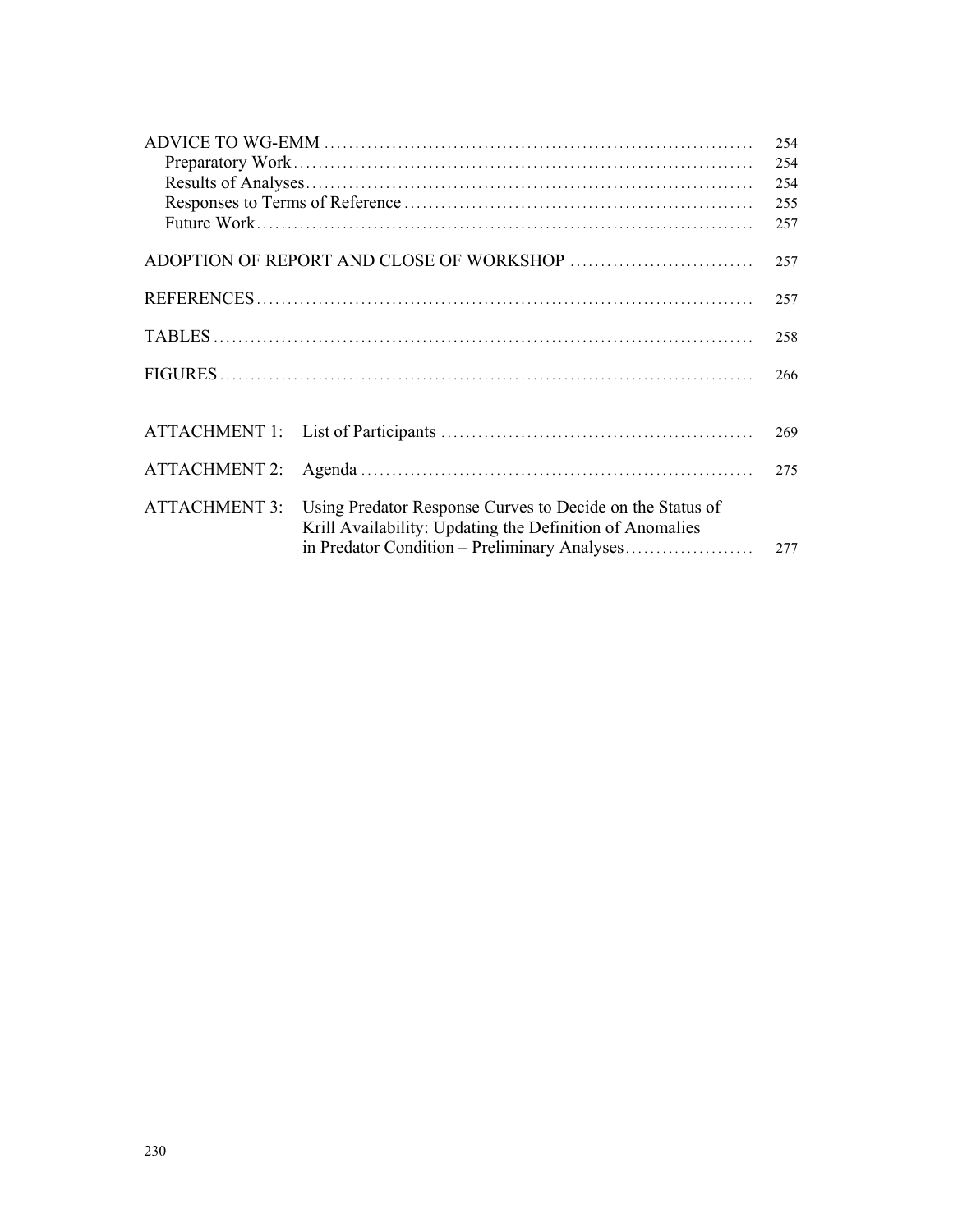### **REPORT OF THE CEMP REVIEW WORKSHOP**

(Cambridge, UK, 18 to 22 August 2003)

#### INTRODUCTION

#### Background

 In 2001 the Scientific Committee agreed, as part of its scheduled plan of work, to commence a review of the CCAMLR Ecosystem Monitoring Program (CEMP) at the 2003 meeting of WG-EMM. The Scientific Committee established the following terms of reference for this review (SC-CAMLR-XX, Annex 4, paragraphs 5.16 and 5.17):

- (i) Are the nature and use of the existing CEMP data still appropriate for addressing the original objectives<sup>1</sup>?
- (ii) Do these objectives remain appropriate and/or sufficient?
- (iii) Are additional data available which should be incorporated in CEMP or be used in conjunction with CEMP data?
- (iv) Can useful management advice be derived from CEMP or be used in conjunction with CEMP data?

2. An interim steering committee, convened by Prof. J. Croxall (UK), met during the WG-EMM 2002 meeting and prepared a report and plan of intersessional work that was subsequently adopted by WG-EMM and the Scientific Committee (SC-CAMLR-XXI, Annex 4, Appendix E; SC-CAMLR-XXI, paragraphs 6.1 to 6.16).

3. The Scientific Committee agreed that the inauguration of CEMP (in 1987) and its subsequent development and implementation represented an outstanding achievement of CCAMLR. It noted that major new programs of monitoring and directed research in support of CEMP had been initiated by Australia, Japan, South Africa, UK and the USA, together with significant additional contributions by Argentina, Chile, Germany, New Zealand and the former USSR. The value of these programs and of the time series of data collected in consistent fashion as part of CEMP was recognised worldwide.

4. Nonetheless, it endorsed the timeliness of reviewing CEMP, especially to assess the strengths and weaknesses of the existing program and the limitations these might impose for meeting the original objectives, and potential additions and improvements to the existing program.

5. The Steering Committee for the Review of CEMP (members indicated on the list of participants (Attachment 1)) was co-convened by Prof. Croxall and Dr C. Southwell (Australia). Meetings were held to discuss and further develop the implementation of the

<sup>1</sup> The original objectives of CEMP (SC-CAMLR-IV, paragraph 7.2) were to:

<sup>(</sup>i) detect and record significant changes in critical components of the ecosystem to serve as a basis for the conservation of Antarctic marine living resources;

<sup>(</sup>ii) distinguish between changes due to the harvesting of commercial species and changes due to environmental variability, both physical and biological.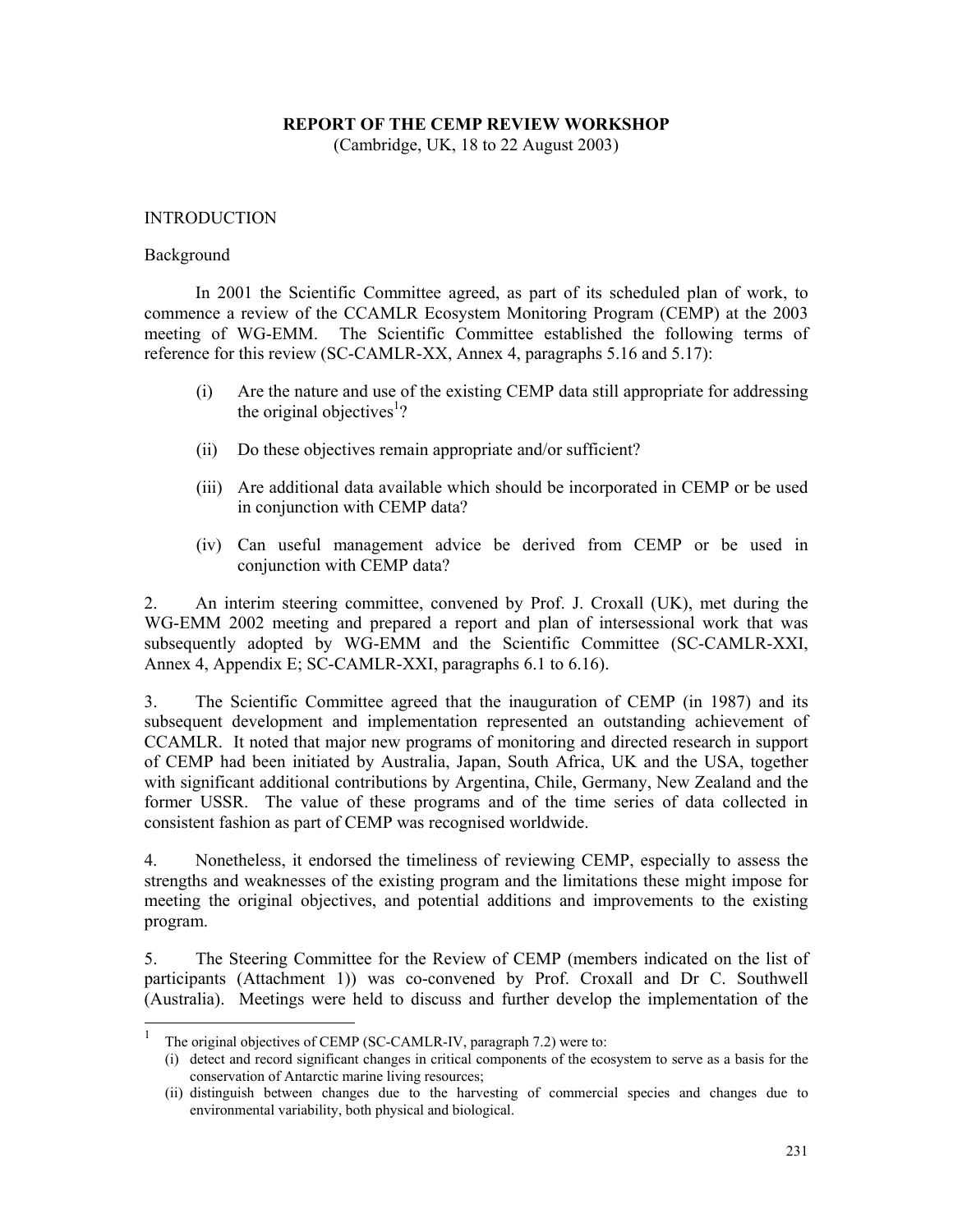intersessional work plan (SC-CAMLR-XXI, Annex 4, Appendix E, Attachment 4) on 3 August 2002 at Big Sky, Montana, USA (Interim Steering Committee), and on 24 October 2002 at Hobart, Australia. Various subgroups were established to coordinate and undertake intersessional work.

6. The reports of the above meetings, details of the revised intersessional work plan, the coordinators of the subgroups on data analysis, krill and environmental data, and references to appropriate background literature were all made available on the CCAMLR website from early December 2002.

Opening of the Meeting

7. The Co-conveners welcomed participants (Attachment 1) and thanked the UK hosts and the local organising committee for their assistance with the arrangements for the meeting, and the CCAMLR Secretariat for support during intersessional planning and at the meeting itself.

8. The Preliminary Agenda was adopted with minor changes (Attachment 2).

9. The report was prepared by Prof. Croxall, Drs M. Goebel (USA), R. Hewitt (USA), G. Kirkwood (UK), E. Murphy (UK), S. Nicol (Australia), D. Ramm (Secretariat), K. Reid (UK), Southwell, P. Trathan (UK), W. Trivelpiece (USA) and G. Watters (USA).

# GENERAL REVIEW OF DATA, SUPPORTING PAPERS AND OTHER MATERIALS AVAILABLE

10. CEMP data available to the workshop are listed in detail in WG-EMM-03/24 and are summarised in terms of sites (for locations see Figure 1) and the number of years for which data for each parameter of each species are available (Table 1).

11. In preparing the CEMP data for the workshop, a process of validation and logic testing was prescribed by the Steering Committee and carried out by the CCAMLR Data Manager and his staff. Data were checked logically using database queries; data owners were contacted where appropriate to clarify or resubmit any data which failed these tests. It was noted that CEMP data submission for some sites was limited to the essential data defined in the CEMP standard methods.

12. These data had been analysed in terms of anomalies and trends (WG-EMM-03/24) as well as for their power to detect change (WG-EMM-03/26 and 03/27; see paragraphs 22, 23, 31, 85 and 109).

13. The Steering Committee had emphasised the importance of acquiring and analysing non-CEMP time-series data which had been collected in a standardised fashion as an adjunct to the time series of CEMP data. The Secretariat noted, however, that despite requests for such sets of non-CEMP data, only one had been submitted prior to the workshop and was therefore the only one available for analysis during the meeting. However, a number of papers submitted to the meeting contained summaries of non-CEMP data (Table 2).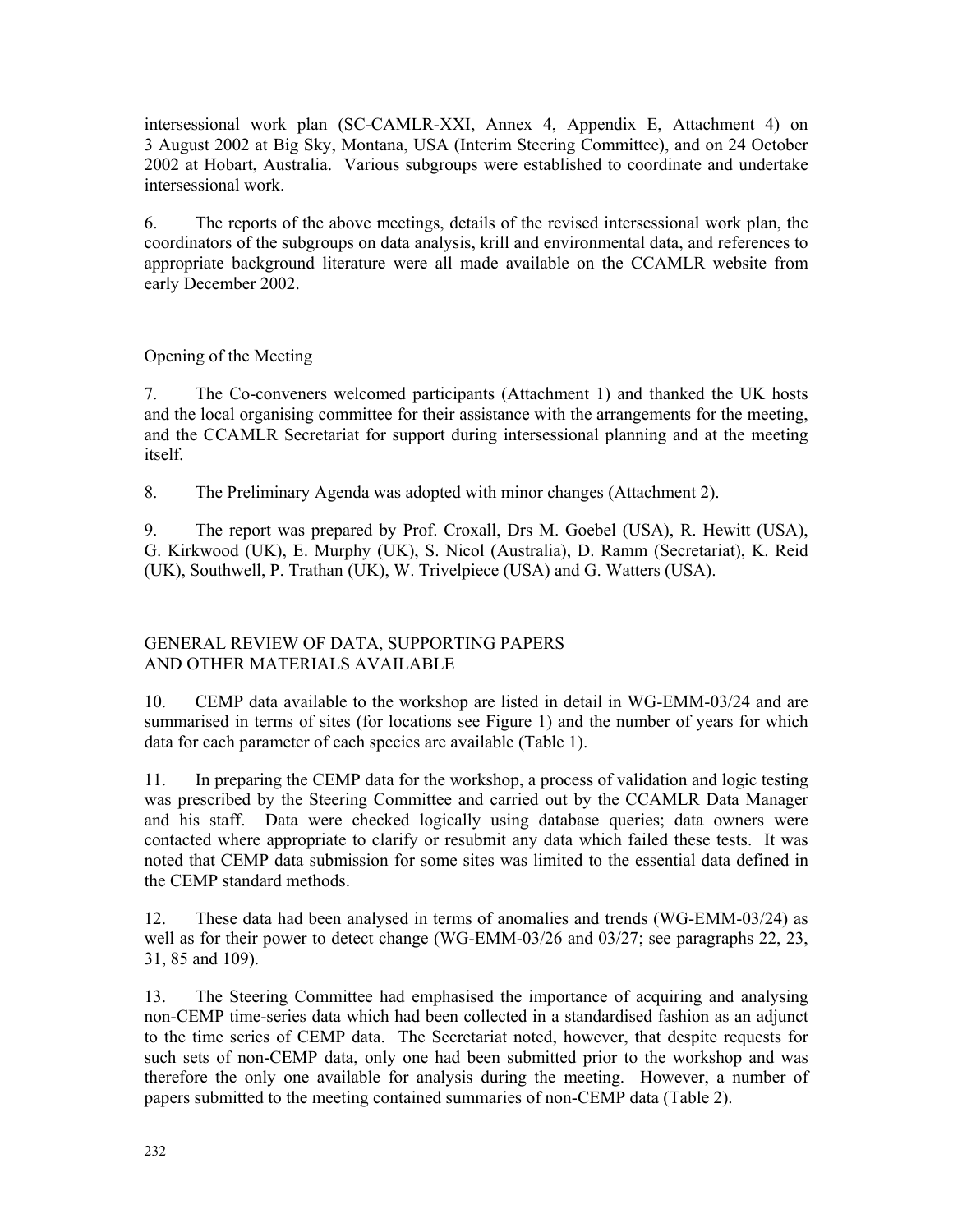14. The workshop noted that there were notable time series of non-CEMP data, particularly for physical variables over a wide geographic range. These data included information on: DPOI (WG-EMM-03/46), satellite imagery of sea-ice, sea-surface temperature (e.g. WG-EMM-03/20) and meteorological data. There was also information available from other scientific programs such as SO GLOBEC and the Italian Antarctic Program. These datasets could be used to augment data from the CEMP database and can be used to set up future analyses.

15. The Steering Committee had indicated the kinds of non-CEMP data that would be relevant and desirable for its analyses (Table 3). Notable absences of non-CEMP data available to the workshop included time series of krill abundance and distribution from areas other than Elephant Island, time series for pelagic predators (whales and crabeater seals) and time series of fisheries information from sources other than the former USSR.

# UPDATE ON INTERSESSIONAL WORK

Data Availability and Validation

16. Validation and logic testing on all CEMP data were undertaken by the Secretariat during the intersessional period and is now completed for data submitted to June 2003. This validation process is ongoing and will continue to be applied to all data submissions.

17. Validations were carried out with special attention paid to the tasks set by the Interim Steering Committee (SC-CAMLR-XXI, Annex 4, paragraph 6.12 and Appendix E, Attachment 4). Data were checked logically using database queries; data owners were contacted where appropriate to clarify or resubmit any data which failed these tests.

18. CEMP data available at the workshop were reported in WG-EMM-03/24 and 03/25 (see data matrix) and summarised in Table 1. CCAMLR fishery data available at the workshop were reported in WG-EMM-03/28.

19. Non-CEMP data available at the workshop were reported in Table 2. Only one set of data had been submitted in advance of the workshop and was therefore available for analysis.

# SENSITIVITY ANALYSES

20. The Interim Steering Committee for the CEMP Review established a correspondence group that was tasked with undertaking preliminary intersessional discussion and analyses on the sensitivity and power to detect trends in CEMP indices. The correspondence group consisted of Drs Hewitt, Watters and Southwell.

21. The correspondence group reviewed available power analysis software programs at the commencement of their work and, after some consideration of various programs' respective strengths and weaknesses, suggested the DOS program MONITOR for exploratory analyses (see also paragraph 24). During the course of intersessional work, several limitations and constraints became evident in this software. Nevertheless, the process of intersessional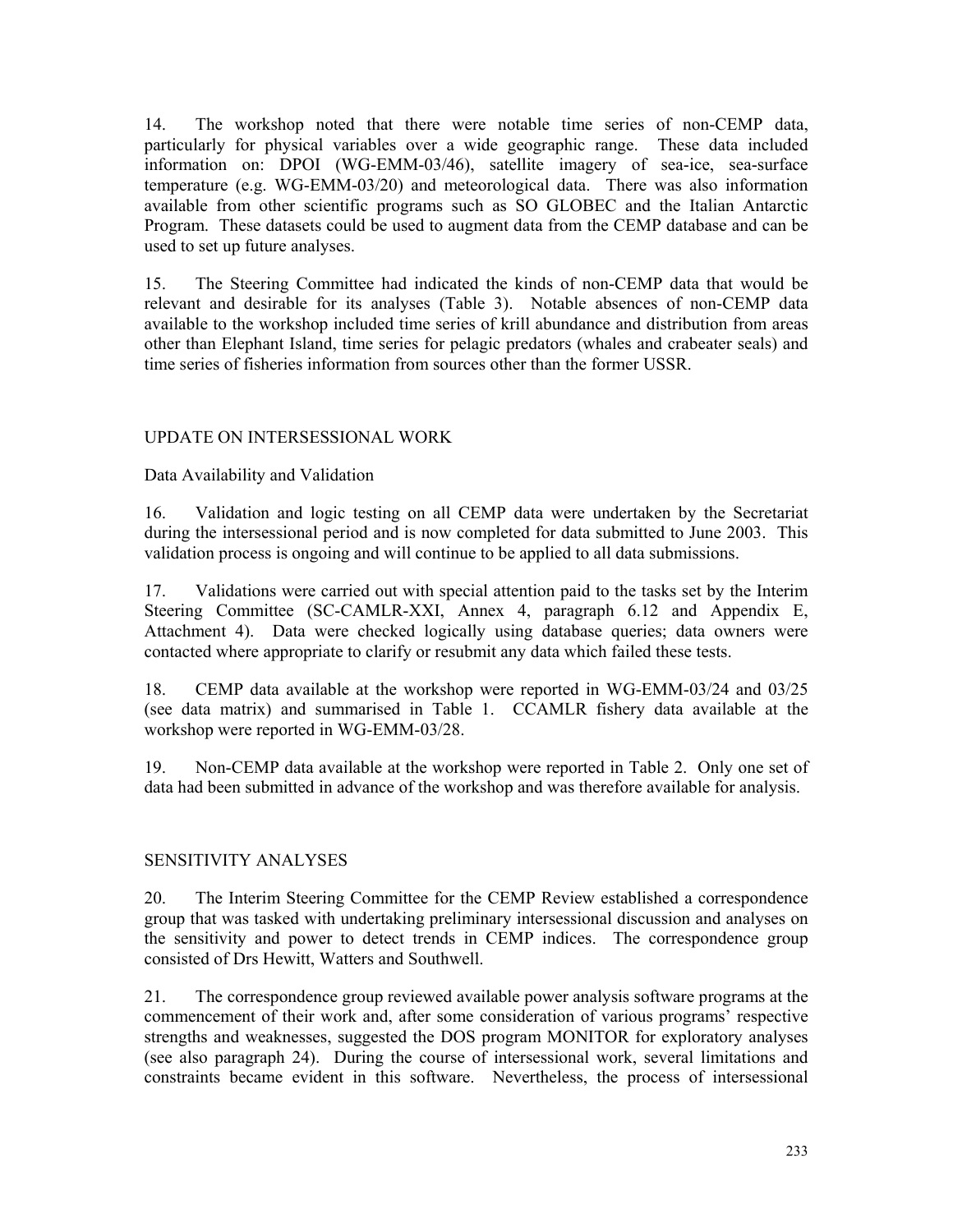discussion and analysis using MONITOR was valuable in exploring concepts, assessing the magnitude of variability both temporally and spatially where possible, and exploring the implications of this variability on power to detect trends.

22. The correspondence group completed a number of exploratory analyses during the intersessional period, and these analyses were presented to the workshop in WG-EMM-03/26, 03/27, 03/47 to 03/49 and 03/52. The analyses considered sources and estimates of spatial and temporal variability and their consequences on power to detect trends of varying magnitude, in relation to monitoring program parameters such as duration of monitoring, number of sites monitored, Type I error levels and one- or two-sided tests.

23. Serial correlation in CEMP indices, which may affect predictions of power, was examined by the Secretariat during the intersessional period. Results of this work were presented as WG-EMM-03/27. Autocorrelation functions were estimated for 157 of the 198 biological time series and 64 of the 80 environmental and fishery time series in the CEMP database. The remaining time series could not be analysed due to insufficient or invariant data. Serial correlation occurred in 4, 10 and 33% of the biological time series at alpha levels of 0.05, 0.10 and 0.20 respectively (i.e. not more frequently than would be expected by chance alone). Generally, serial correlation was more prevalent in time series of population size, CEMP Indices A3 and B1a. Serial correlation occurred in 23, 38 and 55% of the environmental and fishery time series at alpha levels of 0.05, 0.10 and 0.20 respectively. Generally, serial correlation appeared more prevalent in time series of CEMP Indices H3b and F2c.

24. The documents submitted by members of the correspondence group (archived at the Secretariat and available on request) contained a variety of related results, and the workshop decided to review these results by deliberating on three topic areas:

- (i) outlining issues and problems identified during the work of the correspondence group (paragraphs 25 to 30);
- (ii) providing a synopsis of the analytical results prepared by the correspondence group (paragraphs 31 to 39);
- (iii) discussing alternative approaches to power analysis (paragraphs 40 to 43).

Issues and Problems Identified by the Correspondence Group

25. The workshop acknowledged that only some of the CEMP parameters might be expected to show a sustained, gradual change in relation to changing krill availability and hence be suitable for trend analysis as undertaken by MONITOR, and that alternative methods of detecting change would be required for parameters that exhibited a sudden change. The nature of expected change would reflect the shape of the predator response relationship with krill availability, which was being investigated in parallel prior to and at the workshop by separate correspondence group and subgroup.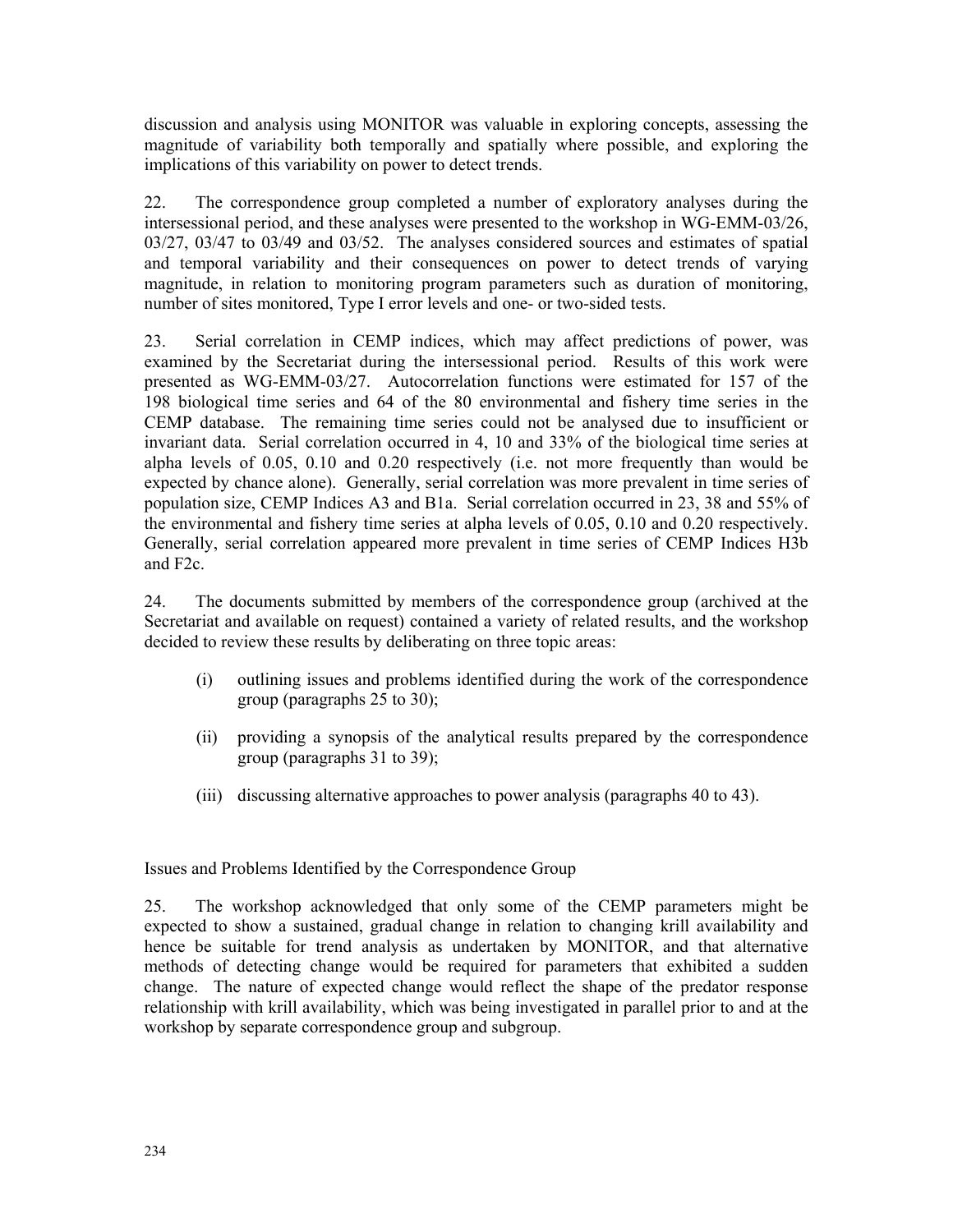26. The workshop recognised that it was important to identify appropriate sources of variability for input to power analyses. There was some intersessional discussion regarding process and measurement error, and the workshop paid particular attention to this issue during the CEMP review (paragraphs 33 to 39).

27. The workshop discussed the issue of one- and two-tailed tests in the context of a traditional hypothesis-testing approach and alternative approaches such as Bayesian methods. With regard to hypothesis-testing approaches, three alternatives were discussed: (i) a one-tailed test initially at pre-impact when only a uni-directional change was required to be detected, then subsequently a two-tailed test after detection of a detrimental effect to determine whether the effect has been reversed or not; (ii) use of a two-tailed test at all stages of monitoring; and (iii) the use of 'asymmetrical' one-tailed tests as a compromise between (i) and (ii). The appropriate choice from these and possibly other options would need to be considered in relation to specific management objectives and decision rules yet to be established.

28. The workshop noted that in undertaking power analyses it was critical to specify the effect size that is required to be detected. This would also need to be considered in conjunction with the establishment of specific management objectives and decision rules, and may need to take account of the demographic characteristics of the species.

29. Two types of error may be expected when trying to detect an environmental impact. A Type I error is the probability of falsely concluding an effect has occurred, and a Type II error the probability of failing to detect a real effect. Power is the inverse of a Type II error, or the probability of successfully detecting a real effect. The traditional hypothesis-testing approach has tended to consider only Type I errors and by convention has used Type I error levels of 0.05. Use of this error level in management would mean that management action would be taken unnecessarily one in 20 times. Since the probability of one type of error occurring varies inversely with the other, this approach places a low priority on Type II errors and leads to reduced power. However, in assessing environmental impacts it may be preferable to take a precautionary approach by giving higher priority to Type II errors, since the cost of management action in response to occasional false reports of change may be considered an acceptable trade-off to waiting for definitive change, at which time there may be fewer management options. Consequently in undertaking preliminary power analyses, the correspondence group considered a range of Type I error levels from the traditional level of 0.05 to higher levels of 0.10 and 0.20.

30. The workshop discussed the need to consider power analysis within the context of the management framework within which a monitoring program is operating. There is a need to distinguish between power in a statistical context and power in a management context. In a management context for CCAMLR, power would need to take into consideration the time lag due to delayed effects of demographics as well as the time lag for statistical detection, such that detection and recovery would be possible within two to three decades of an impact occurring.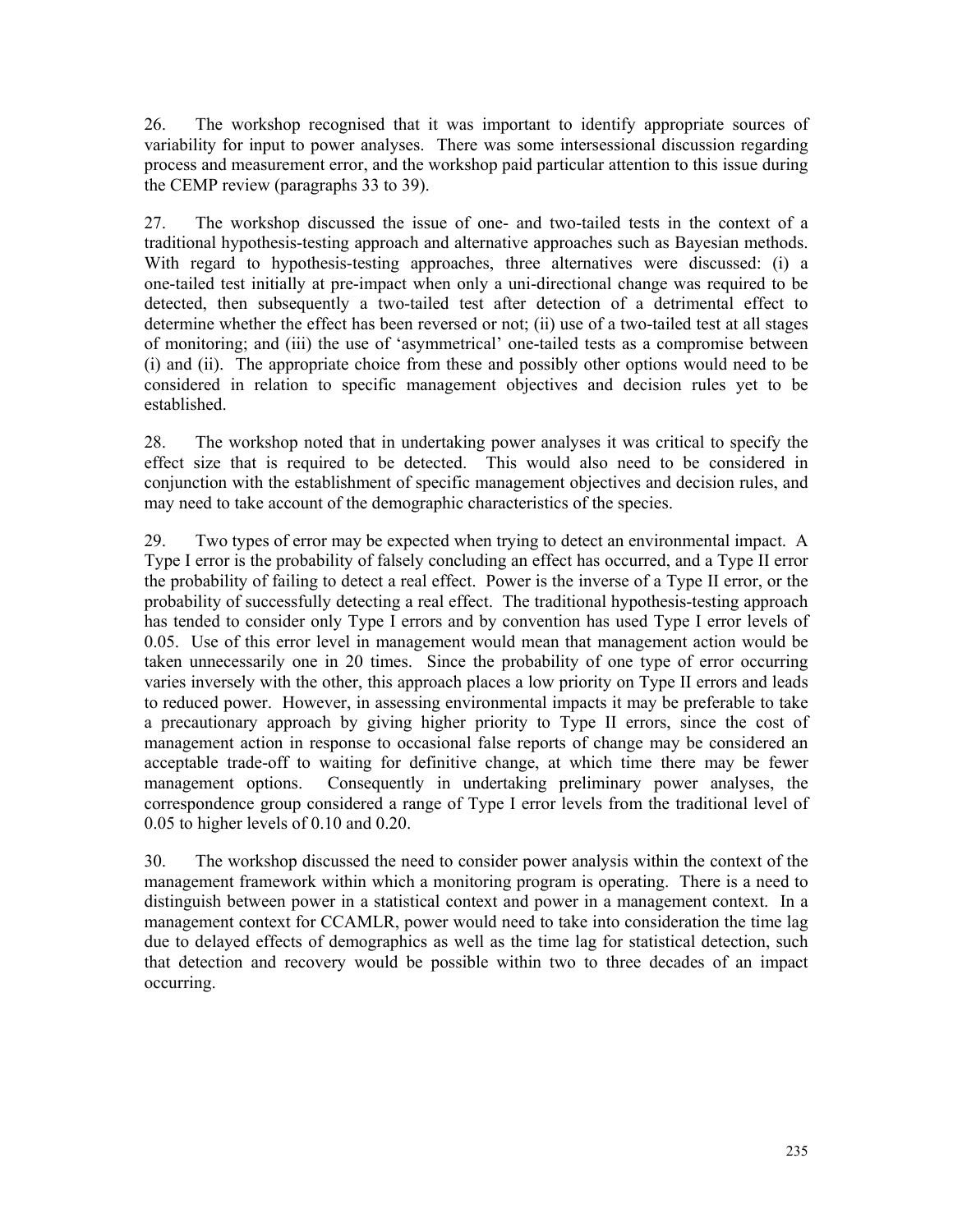Synopsis of the Analytical Results prepared by the Correspondence Group

31. In attempting to summarise the analytical results presented in WG-EMM-03/26, 03/47 to 03/49 and 03/52, the workshop noted both the exploratory nature of the analyses (paragraphs 21 and 22) that were conducted and the variety of difficulties that the correspondence group had with identifying appropriate inputs to the power analysis software (paragraphs 25 to 30). In view of these points, the workshop agreed that the objectives of the CEMP review might best be accomplished by gaining an improved understanding of the nature of variation in the CEMP indices rather than by studying specific results from these documents.

32. Identifying the source of variability in CEMP indices is useful for at least two reasons. First, it would be useful to separate measurement variance (uncertainty arising from the observation of a phenomenon and summarising observations in the form of an index) from process variance (uncertainty arising from environmental forcing, variability in demographic parameters etc.). Such separation would facilitate identification of those indices for which increased sample size or alternative observation protocols could reduce uncertainty. Ultimately, reductions in uncertainty may increase power to detect trends. The workshop recognised, however, that first it is not always feasible to increase precision in a CEMP index because of fiscal and logistic constraints, and, second, that reducing measurement uncertainty will not guarantee an increase in power to detect trends if the total amount of variation in the index remains large.

33. A second, useful reason to identify the source of variability in CEMP indices relates to the level at which data are summarised in the development of such indices. It is possible that summarised data contain too many levels of variation to be useful indices. For example, foraging trip duration is dependent on the immediate energetic requirements of an individual animal. If individual variability in foraging trip duration is not preserved, it is possible that an index which is developed from combined data would have limited utility for detecting trends. This could occur if the between-individual variability is greater than the interannual variability in foraging trip duration. In general, identifying the sources of variability in CEMP indices can illustrate whether improvements can be made by alternative levels of data aggregation.

34. The workshop attempted to identify sources of variation (process variation and measurement variation) in CEMP Indices A3 (breeding population size), A5a (mean foraging trip duration) and A6c (breeding success) for Adélie penguins at a number of CEMP sites. An upper limit for measurement variance in Index A3 was assumed to be determined by the guidelines specified in the standard method for that index (i.e. that replicate counts should be made until such time as those counts are within 10% of each other). Measurement variance in Index A5a was estimated by computing the standard error of the index from numbers of foraging trips recorded in the CEMP database. Measurement variance in Index A6c was estimated from the properties of the binomial distribution. Empirical estimates of process variation in all three indices were developed directly from the time-series data in the CEMP database.

35. Measurement variance in Indices A3 and A6a for Adélie penguins may be relatively small (Tables 4 and 5 respectively). This result has two possible implications: (i) sample sizes for these indices have likely been sufficient; (ii) uncertainty in these indices may not have stemmed from the ways in which these data were collected and summarised in the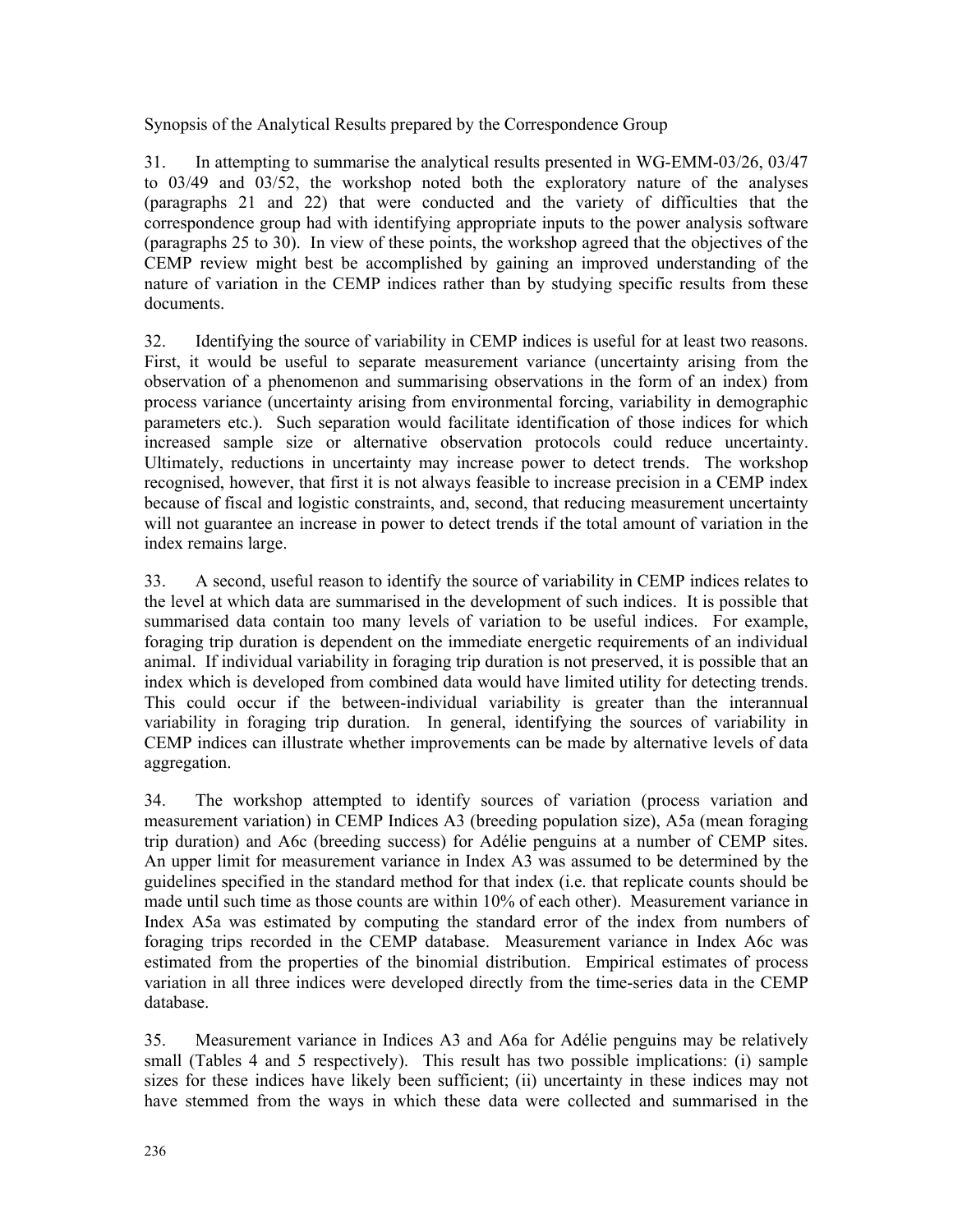CEMP database. The workshop noted, however, that it is possible that assuming replicate counts are within 10% of each other may both overestimate the level of measurement variance in Index A3 for small colonies and underestimate this level for large colonies. It was recognised that the only way to resolve this issue would be to analyse the replicate counts used to develop Index A3 at two or three of the largest and smallest colonies. The workshop agreed that these counts should be compiled and analysed as part of its future work.

36. The workshop also noted that Standard Method A3a may predispose Members to monitor relatively small colonies. This could lead to bias because animals in large colonies may respond to changes in krill availability differently than animals in small colonies. It was noted that Standard Method A3b does describe methods for counting animals from aerial photographs, and these are appropriate for use on large colonies.

37. Finally, with respect to Index A3, the workshop recalled the generally high degree of serial correlation in indices of population size and noted that such serial correlation is likely an important component of the process variation in these indices. Thus, in the future, it might be desirable to compute the power of non-linear models to detect trend in Index A3.

38. In contrast to Indices A3 and A6c, measurement variance in Index A5a for Adélie penguins appears to be relatively large (Table 6). This suggests that it may be possible to reduce uncertainty in this index by either collecting additional data or summarising the foraging trip data in an alternative way. The workshop noted that variation in foraging trip duration is determined by individually and temporally specific energetic requirements (paragraph 33), and agreed that a first attempt to reduce uncertainty in Index A5a should be to account for this variability in the index. Such an approach might lead to a revised standard method or to the submission of additional data. The workshop further emphasised that Index A5a is a potentially valuable index for evaluating changes in krill availability, and, given the complexity of variation in foraging trip duration, work on this index should be a priority.

39. The workshop agreed that the exploratory analysis of variation in the CEMP indices for Adélie penguins was informative, and future work to extend this analysis to include other CEMP indices, species and sites may lead to improvements in CEMP. Such work might best be accomplished by convening a small subgroup comprising individuals familiar with the collection and summarisation of CEMP data and with statistical knowledge.

Alternative Approaches to Power Analysis

40. The subgroup considered that any future consideration of power should be undertaken within the framework of a monitoring program designed to meet explicit and specific management objectives. Therefore, explicit and specific statements of management objectives are a priority.

41. Bayesian or maximum likelihood approaches, in which different candidate models are fitted to data in an attempt to better understand those that best explain the observed patterns, were recommended as possible alternatives to the traditional hypothesis-testing approach. Simulation and data-assimilative approaches could also be used to investigate optimal designs for proposed monitoring programs within the context of fixed sampling constraints.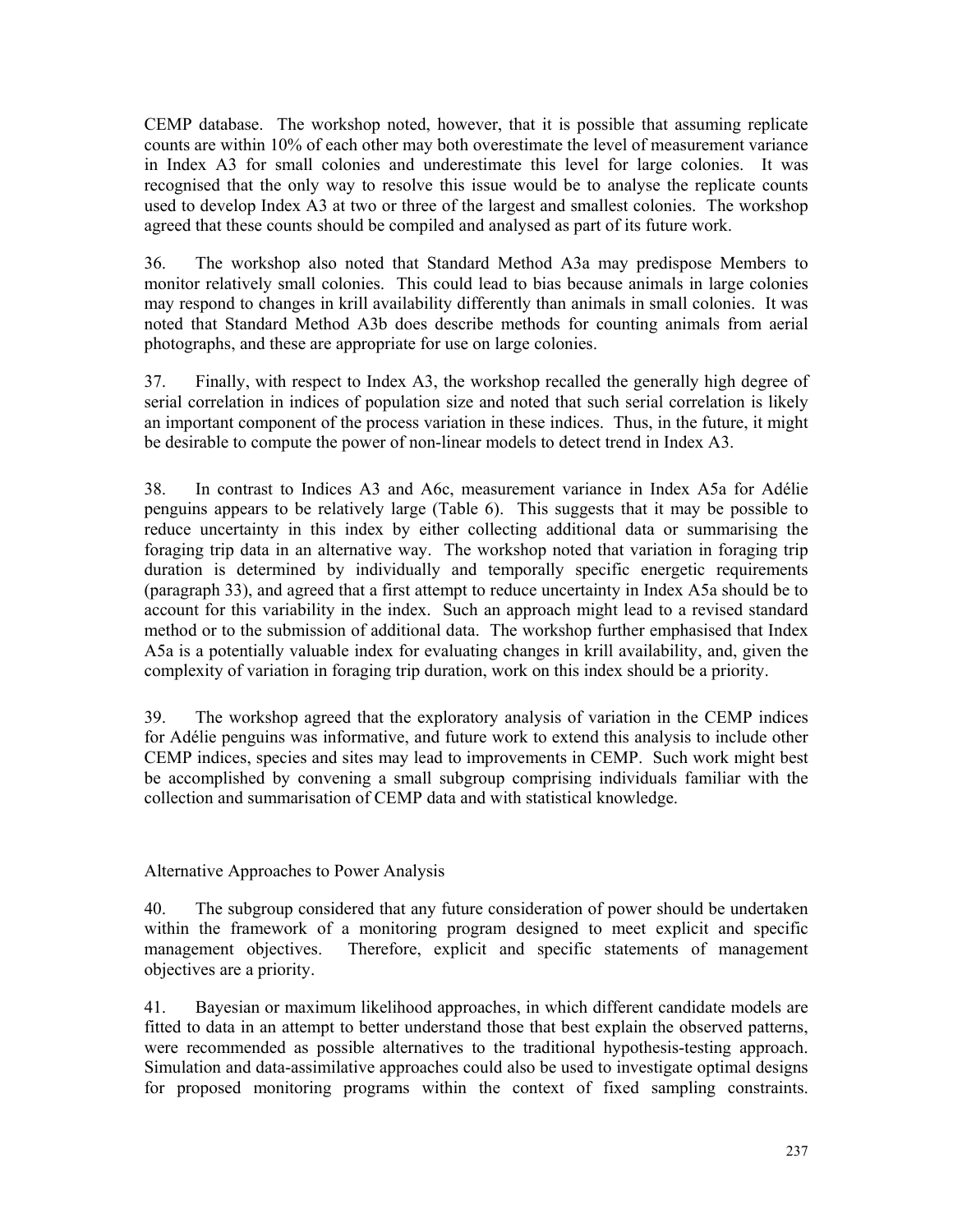Data-assimilative models minimise the degree of misfit between data and observations, thereby giving simulations that are accurate to the level allowed by the dynamical model and the input datasets. Data-assimilative models allow exploration of the type and frequency of data that are needed, the structure of the dynamical model, and the degree of accuracy that is needed in the observations that are input to the model. The CEMP time series, which extend for more than 20 years for some sites, would be more than adequate for development and testing of data-assimilative models. This approach has been used in the development of meteorological monitoring networks for weather prediction, the implementation of oceanographic sampling programs, and for analyses of historical multi-disciplinary oceanographic datasets.

42. The workshop recognised that a monitoring program that aimed to detect an effect at scales appropriate to management may require a different design to a monitoring program that aims to attribute causality, given fixed sampling constraints. Such contrasting designs may need to be applied within differing spatial contexts and measure different sets of parameters.

43. In a later plenary session, it was suggested that another alternative was to test for the absence of an undesirable change, as opposed to the usual test for the absence of any change (paragraphs 122 and 123).

# PREDATOR PARAMETERS AS INDICATORS OF KRILL AVAILABILITY

44. A subgroup was convened to consider the relationship between the response of krill-dependent predators to krill abundance. The Terms of the Reference for that group were to:

- (i) update the intersessional comparisons of the response of krill-dependent predators to krill in Subareas 48.1 and 48.3;
- (ii) examine different functional response models and to identify sources of data with which to investigate models;
- (iii) investigate the options for predicting krill abundance based on the functional response of krill predators.

Update of the Intersessional Comparisons of the Response of Krill-dependent Predators to Krill in Subareas 48.1 and 48.3

45. The subgroup recognised that whereas there are no CEMP data on prey abundance, there are long time series of krill abundance estimates from Subareas 48.1 (WG-EMM-03/06, 03/54, 03/61) and 48.3 (WG-EMM-03/43) and that these are the areas from which there are the longest time series of predator performance parameter; hence these regions formed the focus of the data analysis conducted in the intersessional period and during the workshop.

46. Using indices of predator performance from four species of krill-eating predator together with independent ship-based acoustic estimates of krill abundance from South Georgia (Subarea 48.3), WG-EMM-03/43 examined the relationship between a range of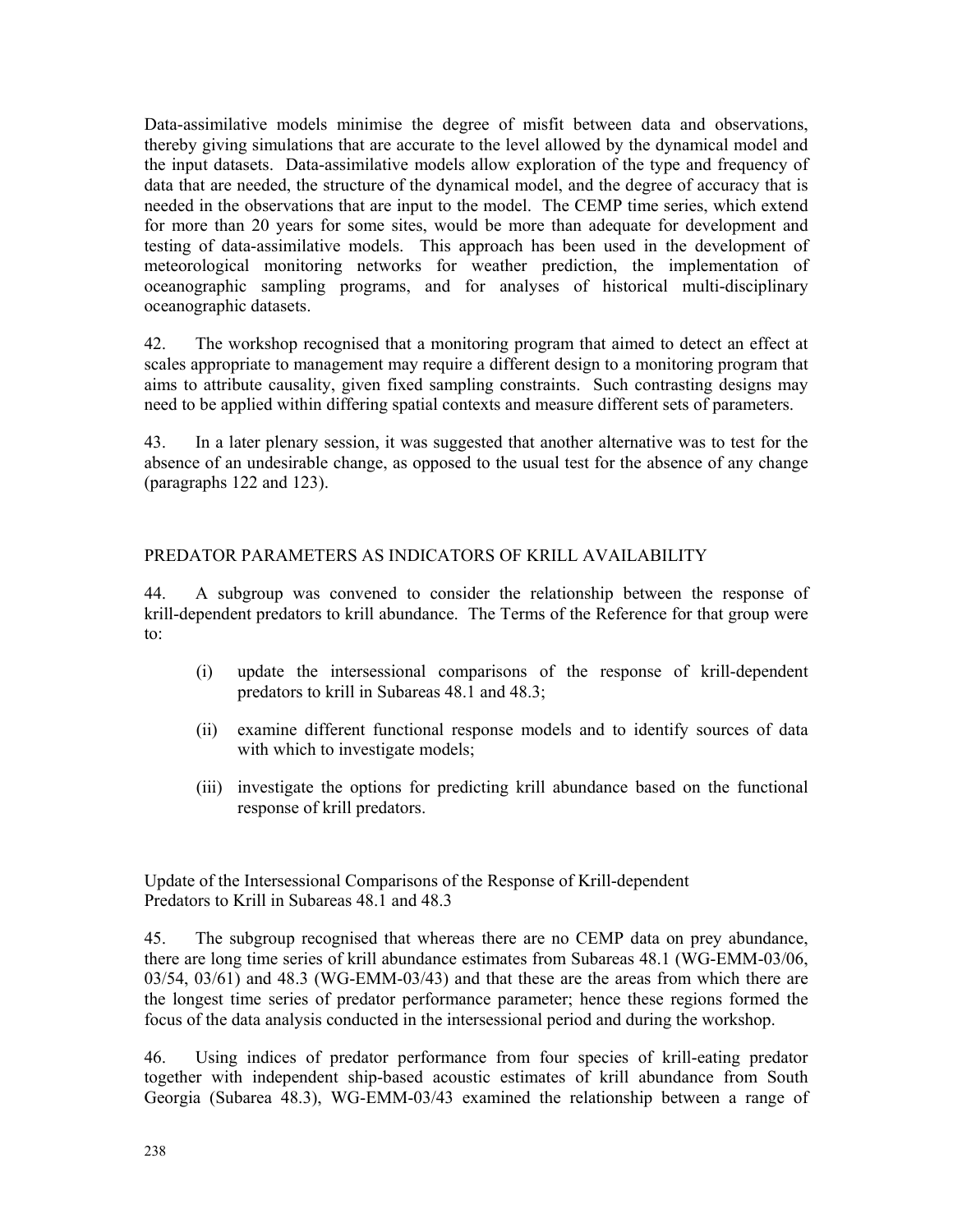indices of predator performance and krill abundance. Predator parameters that reflected processes occurring during the summer showed the closest relationship with krill abundance, especially those for species with foraging ranges similar to the spatial scales at which krill surveys were undertaken. Using combinations of indices that reflect processes at the same temporal scale to produce CSIs, showed an increased fit to the krill abundance data compared to any of the individual parameters. Population size parameters showed no such functional response relationship with annual krill abundance estimates.

47. This analysis emphasised the importance of identifying the spatial, and especially the temporal scales, over which indices of krill-dependent species operate (Figure 2) and the importance of this in identifying those indices, either individually or combined, that show the closest relationship with krill abundance.

48. WG-EMM-03/61 presented analyses of a suite of CEMP and non-CEMP predator performance indices collected at Admiralty Bay and Cape Shirreff, South Shetland Islands (Subarea 48.1), to assess the characteristics of the individual parameters and their relationships to krill abundance indices. The analysis of these parameters indicated that body mass and egg size/mass measurements have low overall CVs (<10%), whereas breeding success, population change and foraging trip duration have relative high (25–50%) CVs. The results of linear regression analyses of individual predator indices and krill biomass density for the South Shetland Islands indicated that Adélie penguin incubation shift durations, gentoo penguin population size changes, and gentoo penguin egg masses were significantly correlated with krill biomass density.

49. The analysis presented in WG-EMM-03/43 suggests that combining variables into standardised indices has the advantage of not only reducing the dimensionality of the data to a form in which it is readily interpretable but also, by encapsulating the variability inherent in the suite of parameters, provides a better fit of the functional response of predators to changes in krill abundance. Following this approach, CSIs were calculated using those parameters that reflect 'summer' variables for Adélie, chinstrap and gentoo penguins from Admiralty Bay and Cape Shirreff (WG-EMM-03/61) and from Antarctic fur seals at Cape Shirreff (WG-EMM-03/54) in order to investigate the form of the relationship with the krill data presented in WG-EMM-03/36 for the Elephant Island region.

50. It was noted that the apparent relationships between predator performance and krill biomass density from data collected in the vicinity of the South Shetland Islands was not of the same form as that from data collected at South Georgia (Figure 3). In considering potential reasons why the predator–prey functional relationships at Admiralty Bay and Cape Shirreff did not appear to follow the same Holling Type II relationships that were found for predators at South Georgia, the subgroup discussed the following:

(i) The krill biomass data used in the South Shetland Islands analyses were derived from a series of surveys conducted on a survey grid centred on Elephant Island (WG-EMM-03/6), whereas estimates of krill biomass derived for monitored predator foraging areas near Admiralty Bay and Cape Shirreff may be more appropriate. Accordingly, a times series of krill biomass densities for these areas was generated by: (a) noting the strong correlation between density estimates in the Elephant Island stratum and the South stratum (encompassing the foraging area of predators monitored at Admiralty Bay) and the West stratum (encompassing the foraging area of predators monitored at Cape Shirreff) of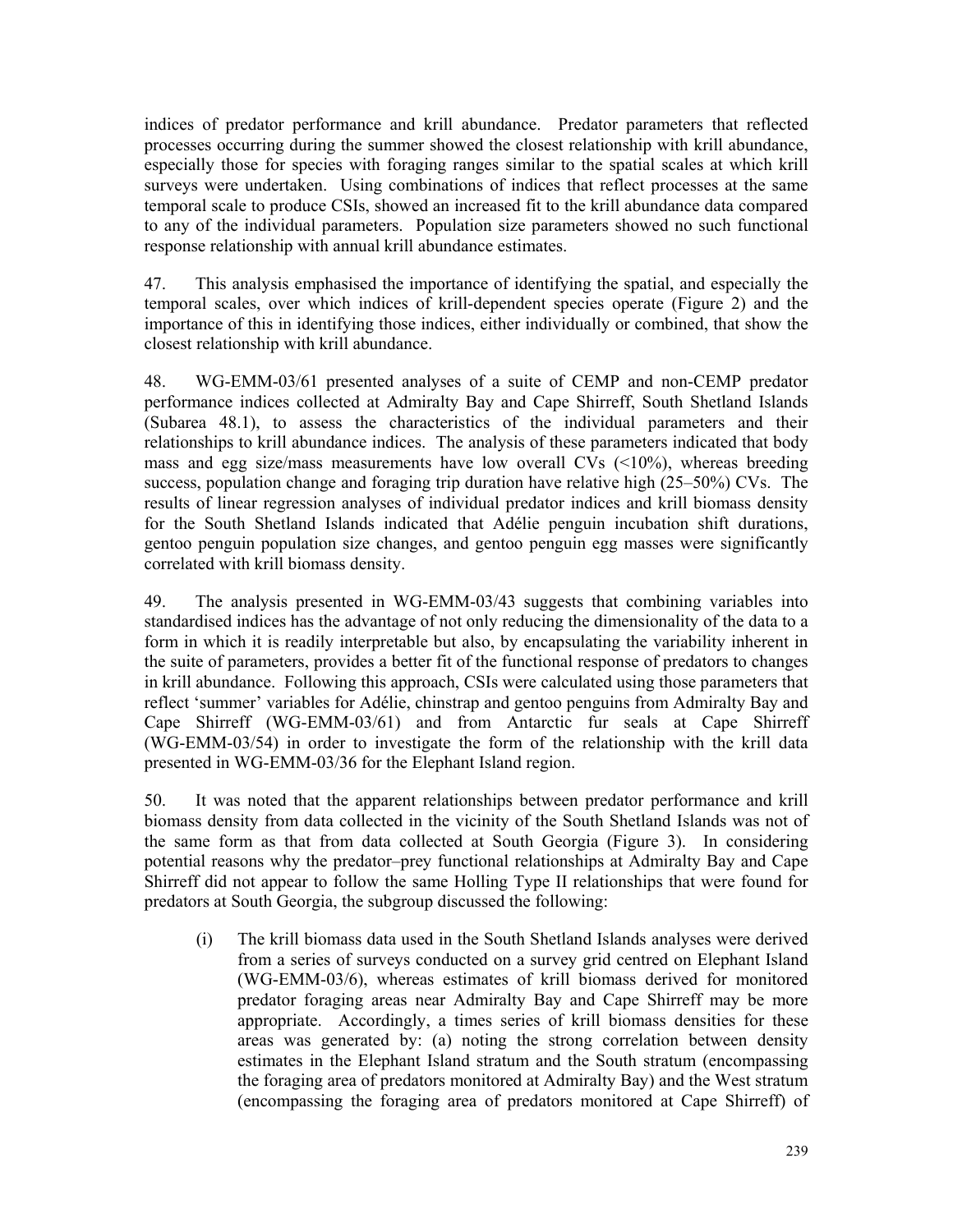recent US AMLR Program surveys ( $r^2 = 0.91$ ,  $n = 5$ , and  $r^2 = 0.89$ ,  $n = 6$ respectively); and (b) generating a longer times series for the South and West strata based on results from the Elephant Island strata. However, the spatial refinement of the krill biomass density estimates did not substantially change the relationships between krill and CSIs of predator performance.

- (ii) The difference in length of data time series at different sites is considerable and this may be a particularly important consideration for Cape Shirreff where most data exist only from 1998.
- (iii) The South Georgia time series includes two years, 1991 and 1994, when predator performance and krill density estimates were exceptionally low. Although lower krill densities than those measured for South Georgia have been recorded in the South Shetland Islands, these have not been associated with the same level of reduced reproductive performance in predators.
- (iv) The amplitude of variability of krill biomass densities may be greater at South Georgia than at the South Shetland Islands, arising from differences in krill demographic parameters (WG-EMM-02/16), thereby producing a greater range of predator response values.
- (v) Krill biomass densities, although apparently suitable for defining functional relationships for predators foraging from South Georgia, may not be the best parameter for defining functional relationships for predators in general or at other sites. In past working group deliberations other parameters have been considered, for example, mean distance of prey from predator colonies, mean depth of prey, persistence of prey over time (Hewitt et al., 1997). These, as well as other potential parameters (e.g. intensity, density and/or size of patches) may warrant further exploration. In essence, this highlights the need to better understand the relationship between the measures of the abundance of krill and the availability of that krill to predators.

51. Whilst the CSI approach is able to accommodate missing values, the subgroup recognised that, where there were systematic biases in the reasons for the absence of data, this posed a particular problem in reflecting krill abundance.

52. In particular, the subgroup considered the importance of identifying those indices that may not be available for measurement under certain conditions, e.g. during situations of complete breeding failure where it is not possible to measure indices such as foraging trip duration when none of the study birds return to the colony. Where such methodological biases exist these monitoring parameters may be of limited utility to CEMP.

53. WG-EMM-03/44 described the relationship between krill availability and predator performance in the Mawson region of East Antarctica. Shipboard acoustic surveys of krill indicated that more than three times as much krill was present during the survey period in 2001 than in 2003 and this was reflected in the reproductive performance of Adélie penguins at Béchervaise Island. Penguins travelled further to forage in 2003 than 2001, remained at sea for longer, brought back smaller meals and achieved lower breeding success. Fish (mostly *Pleuragramma antarcticum*) contributed significantly to the diet in 2003 but was only a minor component in 2001.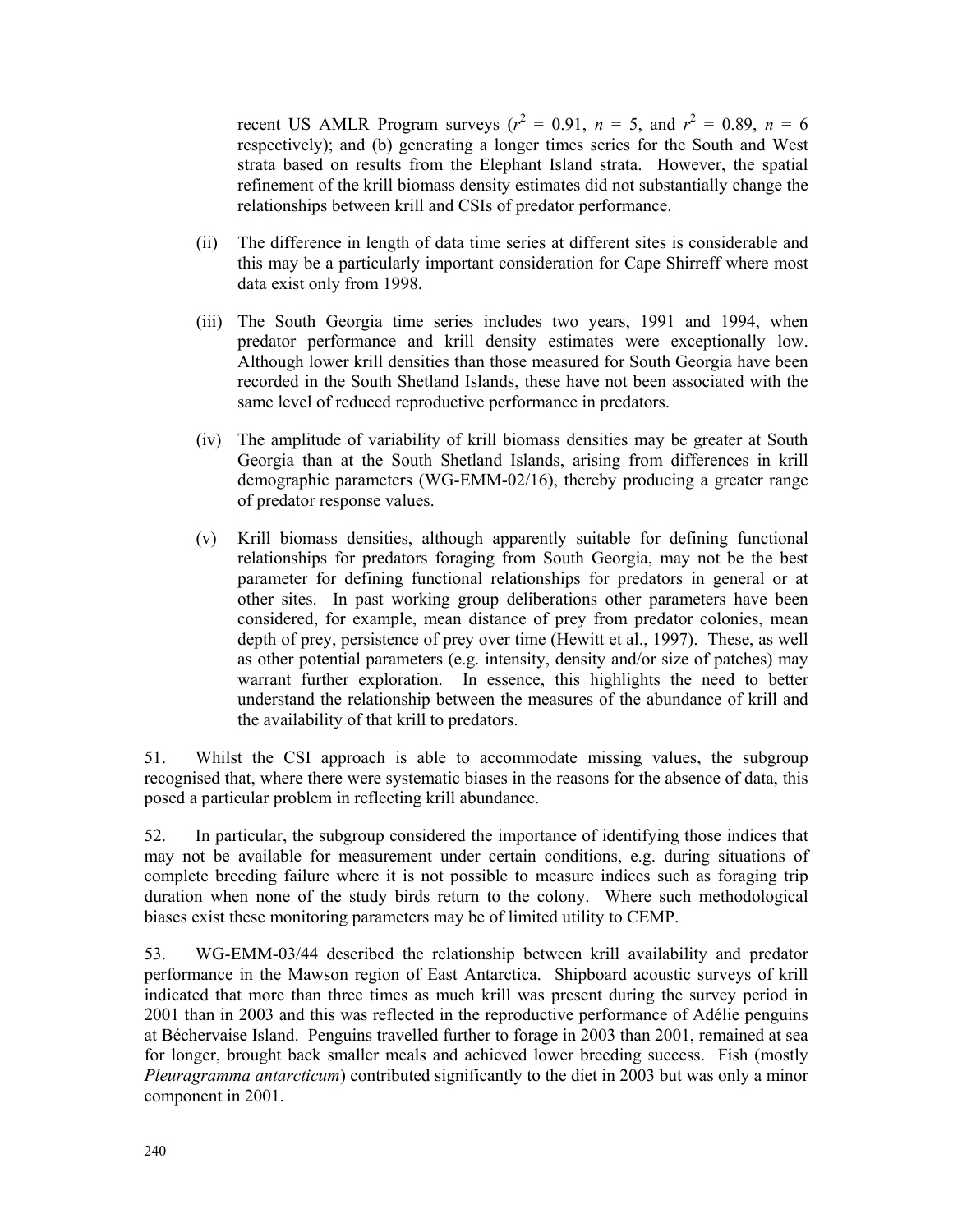54. In welcoming this integrated analysis of predator performance and prey availability, the workshop noted that WG-EMM-03/59 reported a similar contrast in the reproductive performance for Adélie penguins between 2001 and 2003 at Edmonson Point in the Ross Sea, however, the reasons for the latter had been attributed to unusual sea-ice and weather conditions during critical periods of the breeding season.

55. Dr Nicol informed the workshop that meteorological data from Béchervaise Island from both 2001 and 2003 did not indicate any anomalous events that might have contributed to the differences in breeding success.

56. Dr S. Olmastroni (Italy) informed the workshop that there were no measurements of krill abundance in the vicinity of the Edmonson Point colony. In considering the potential for such confounding problems in the interpretation of CEMP data, the subgroup recognised the importance of collecting data for a suite of parameters of predator performance and environmental conditions.

# Indicator Species

57. The workshop recognised that the extent to which predators are dependent on krill may have a large influence on their potential utility as indicator species. This level of dependence should be reflected in the proportion of krill (by mass) in the diet. An analysis of the diet parameters (A8) in the CEMP database indicates that there are considerable intra-specific regional differences with the dietary dominance of krill being greatest in Area 48 in all species, especially for chinstrap penguins (Figure 4). The variability in dietary dominance of krill may reflect differences in alternative prey resources as well as the extent to which species are obligate krill feeders in different locations.

58. However, the workshop noted that although krill comprised 50% of the diet of gentoo penguins in Subarea 48.3, this species had the best fit to the functional response between predator-specific CSI and krill abundance of the range of CEMP species at South Georgia  $(r^2 = 0.6; \text{WG-EMM-03/43}).$ 

### Sources of Available Data with which to Examine Functional Responses

59. Drs K. Shust and V. Sushin (Russia) reminded the workshop that it was difficult to assess the distribution, density, aggregation structure and biomass of krill from small-scale surveys that have been undertaken in locally restricted areas and within relatively restricted time periods. When oceanographic flux and advection of krill are taken into account, there are potential impacts both on the assessment of the stock and the amount of krill available to predators.

60. They suggested that information from the commercial fishery could therefore be extremely useful in augmenting predator–prey analyses as they may reflect the distribution and density of krill concentrations. They further suggested that CPUE indices derived from the commercial fishing fleet could provide useful information that could be included in analyses of CEMP indices, krill distribution, predator consumption and the potential impact on predators of catches made by the fishing fleet.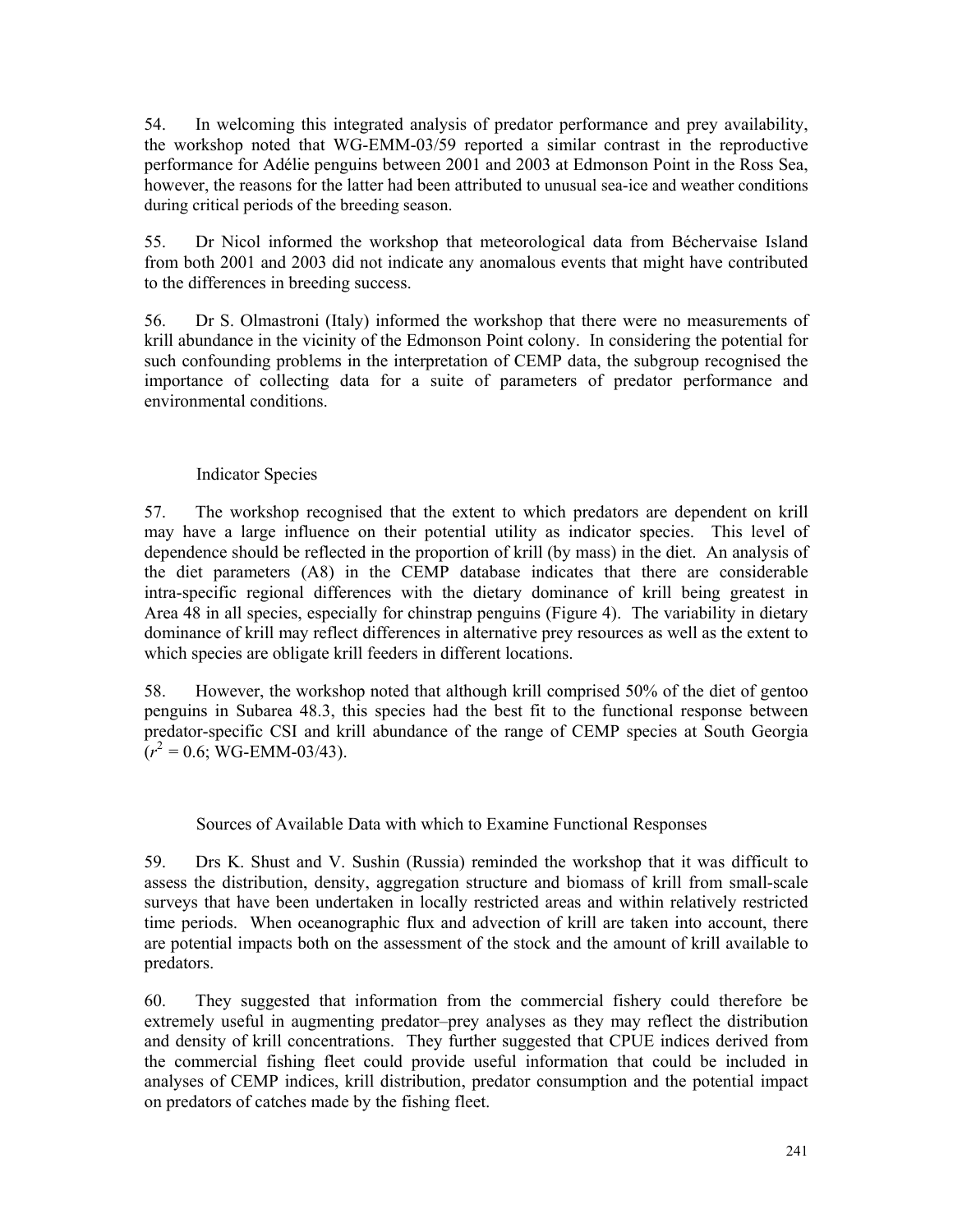61. The workshop considered the utility of using fishery-based indices as a proxy for krill density when examining the functional response of predators to availability of their prey (krill). It noted that such proxies could be extremely valuable in a variety of contexts; thus, they could help inform those studies where information on predators and krill have been collected on an annual basis for some years (e.g. South Georgia and South Shetland Islands), as well as other areas where regular krill surveys have not been conducted annually (e.g. South Orkney Islands).

62. Dr Sushin reminded the workshop that there was an index of the krill fishery performance in the CEMP database (CEMP Index H1) although there were no analyses of these indices presented at this workshop. The workshop agreed that in order to fully evaluate these indices of fishery performance, these data should be subjected to the same evaluation procedures as other CEMP indices. The workshop recommended that such an analysis of the sensitivity and power to detect trends in indices of krill fisheries performance and the evaluation of functional responses of dependent species to those indices should follow the procedures and recommendations arising from this workshop.

63. The workshop established a subgroup (comprising Drs Hewitt (Convener), M. Naganobu (Japan), Nicol, Reid and Sushin) on the evaluation of fisheries-derived CEMP indices with respect to functional relationships of krill-dependent species with the following terms of reference:

- (i) to define analytical procedures
- (ii) to define the data required
- (iii) to specify protocols for the submission, curation and use of the data.

This subgroup was asked to submit their recommendations to WG-EMM-03 under Agenda Item 3.2.

Predicting Krill Abundance Based on the Functional Response of Krill Predators

64. Drs A. Constable (Australia) and Murphy investigated approaches to predicting krill abundance based on the functional response of krill predators. This involved the development of a simulation framework to evaluate the influence of the choice of functional response model and the CV associated with the estimates of predator performance. The inclusion of the error associated with the estimation of krill density estimates will have a large impact on the utility of predator response functions to predict krill abundance (details are presented in Attachment 3).

65. Dr R. Crawford (South Africa) indicated that it was important to recognise the importance of these predator response functions both in terms of predicting krill abundance and in their intrinsic value in understanding the potential consequences of changes in krill abundance on krill dependent predators.

66. The workshop recognised that the ability to relate concurrent indicators of predator performance to changes in krill when measured at appropriate scale was an important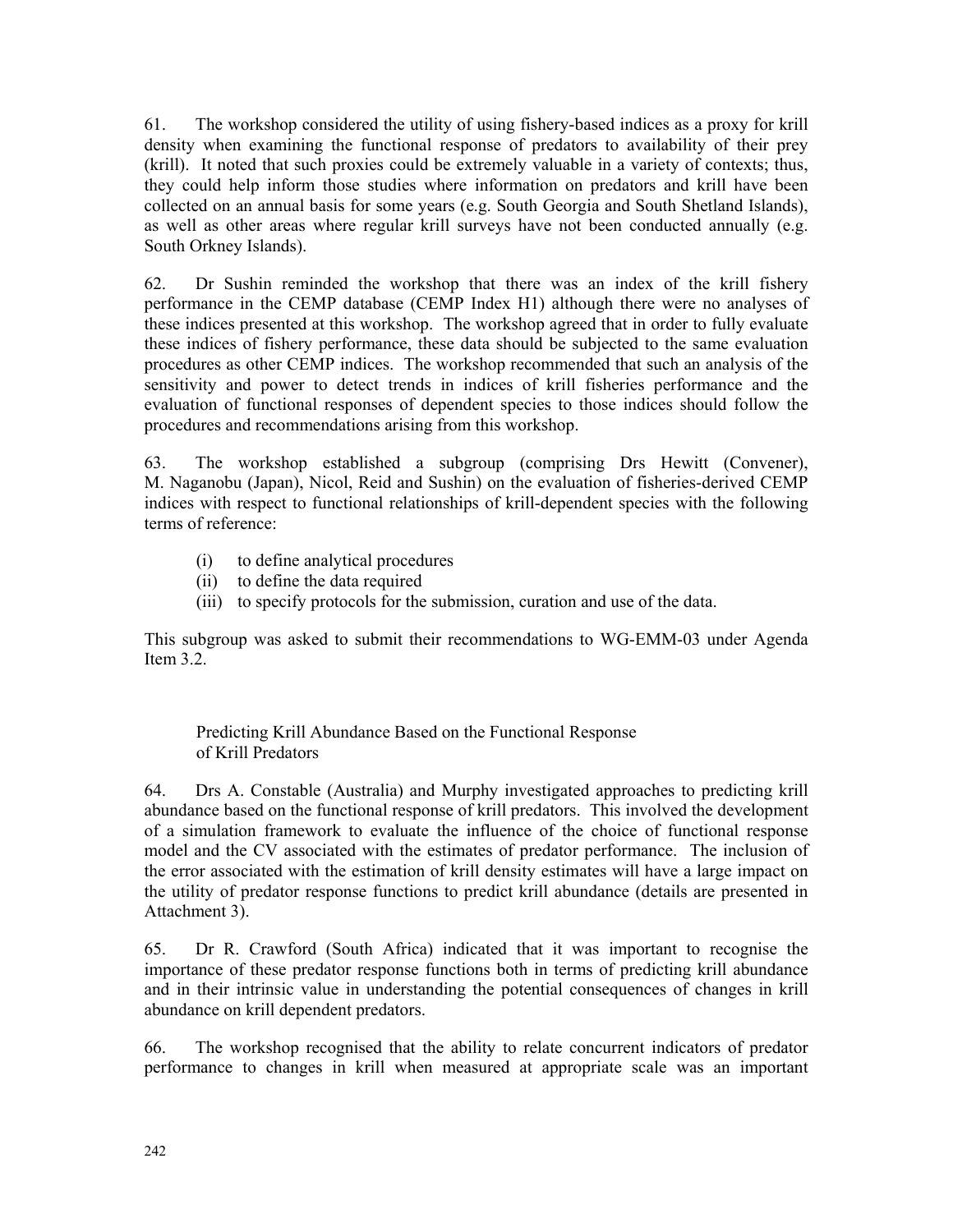advance. However, it further recognised that the ability to relate these indices to the long-term demographics of predator populations and how these might respond to long-term trends in the krill resource is critical to future work on this topic.

### ENVIRONMENTAL PARAMETERS

Relevance of Non-CEMP Data to the CEMP Review

67. WG-EMM-03/20 reported that VNIRO have been monitoring sea-surface temperature in Subarea 48.3 (around South Georgia) since December 1989. The monthly SST maps (with resolution of 1° latitude by 1° longitude) have been constructed from GOES-E and Meteosat-7 daily satellite data that have incorporated real-time data from vessels and buoys. The workshop recognised the utility of such data and the potential to extract indices that could be included in analyses of CEMP data, other predator data and fishery data.

68. WG-EMM-03/46 reported on recent work to update the DPOI described by Naganobu et al. (1999). The index is now available from January 1952 to May 2003 and describes sea-level pressure differences across the Drake Passage between Rio Gallegos (51°32'S 69°17'W), Argentina, and Base Esperanza (63°24'S 56°59'W), at the tip of the Antarctic Peninsula. The workshop recognised the potential utility of the DPOI to the work of CEMP.

### Relevance of Southern Ocean GLOBEC

69. Prof. E. Hofmann (Invited Expert) informed the workshop about the success of the recent field studies carried out by the SO GLOBEC multinational science program. The primary objective of SO GLOBEC is to understand the physical and biological processes that control the abundance, distribution and population variability of Antarctic krill (*Euphausia superba*). Addressing this objective requires concurrent studies of the habitat, predators and competitors of Antarctic krill. The SO GLOBEC program is focused on understanding winter processes, especially those that contribute to overwinter survival of Antarctic krill.

70. The west Antarctic Peninsula was chosen as one of the regions for SO GLOBEC field programs because this area is known to include large populations of Antarctic krill and predators, such as Adélie penguins and seals, and dependable winter sea-ice. The region of the west Antarctic Peninsula studied during the SO GLOBEC field effort was centred around Marguerite Bay and extended across the continental shelf to the seaward side of the southern boundary of the ACC. The US and German Antarctic programs undertook large SO GLOBEC field efforts in the west Antarctic Peninsula region.

71. The US SO GLOBEC field effort consisted of four process cruises, four survey cruises and three current meter mooring deployment and/or recovery cruises which took place during the austral autumn and winter of 2001 and 2002. Data collected during these cruises consisted of measurements of hydrographic distributions, sea-ice properties and distribution, hydroacoustic and net-derived zooplankton distributions, phytoplankton pigment distributions and rates of primary production, ecology and physiology of Antarctic krill and zooplankton, fish abundance and distribution, seabird abundance and distribution, penguin abundance and distribution and diet sampling, seal abundance and distribution and physiology, penguin and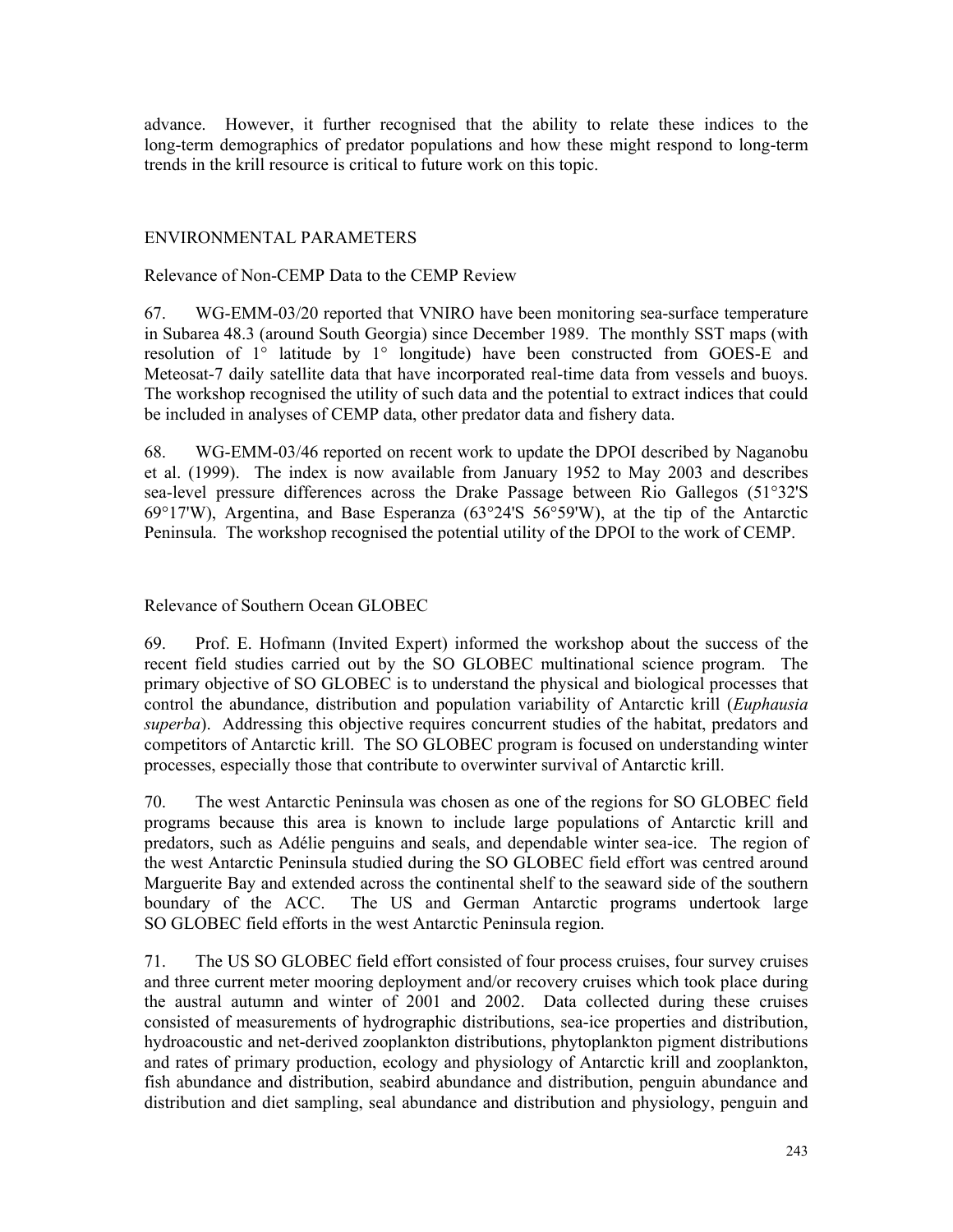seal tagging and cetacean abundance and distribution. These data are now undergoing analyses and some of these results are presented in a special issue of *Deep-Sea Research* devoted to SO GLOBEC, which will be published in early 2004.

72. One of the results emerging from analyses of the US SO GLOBEC datasets is the importance of CDW to the physical and biological processes on the west Antarctic Peninsula continental shelf. CDW is a large water mass that is transported by the ACC and is identified by its relatively warm (1.5°C to 2.0°C) and salty (34.65‰ to 34.72‰) characteristics. This water mass also contains high concentrations of macronutrients and also micronutrients, such as iron. Along the west Antarctic Peninsula the ACC is located along the outer continental shelf edge, which puts CDW at depths of 200 to 500 m. In regions of topographic variability, CDW intrudes onto the continental shelf and floods the shelf below 150 m. Areas where CDW intrudes onto the west Antarctic Peninsula continental shelf are characterised by variable topography and deep trenches that extend from the outer to inner shelf. In particular, the Marguerite Trough provides a conduit for the movement of CDW from the outer shelf to the innermost part of Marguerite Bay. Thus, the regions of CDW intrusion and upwelling are persistent over time.

73. Once on the continental shelf, CDW upwells via a range of processes that introduce heat, salt and nutrients into the upper water column. The introduction of heat to the upper ocean affects sea-ice thickness and concentration as shelf surface waters remain above freezing in winter, producing reduced sea-ice thickness and concentration. Thus, CDW is an integral part of the heat and sea-ice budgets developed for west Antarctic Peninsula continental shelf waters.

74. Diatom-dominated phytoplankton blooms characterise the areas where CDW upwells. This is believed to result from the high silica and possibly iron concentrations associated with CDW. These upwelling areas provide a dependable supply of food for grazers, such as Antarctic krill. As such, these regions may represent preferred sites for biological production along the west Antarctic Peninsula continental shelf. Dr P. Wilson (New Zealand) reported that in the Ross Sea an analogous scenario seems to be operating in relation to increased primary productivity and penetration of CDW. Thus, where diatom-dominated blooms occur, penetration of CDW also occurs. Prof. Hofmann confirmed that where blooms of *Phaeocystis* occur, penetration of CDW is likely to be minimal or absent. Dr Nicol noted that the deep waters around Heard Island are not iron rich; Prof. Hofmann suggested that there existed a shelf-slope front around the island and that this potentially prevented the iron-rich CDW from flooding the shelf.

75. Prof. Hofmann reported how the emerging results from SO GLOBEC could be of use to CEMP. Firstly, she indicated that the results showed that the physical and biological structure of Antarctic continental shelf waters are largely controlled by one particular water mass, CDW. Secondly, that the distribution of this water results in regions of consistent and dependable enhanced biological production, which is reflected in the overall food web. Thus, the effects of this physical and biological structure may influence CEMP indices, especially those indices collected from predator colonies that are in close proximity to areas where CDW upwells. Knowledge of where these areas occur may therefore be an important part of analyses for some of the CEMP data.

76. Prof. Hofmann reported how it may be possible to include information about CDW distribution in the predator-based measurements that are being made by CEMP. Recent work,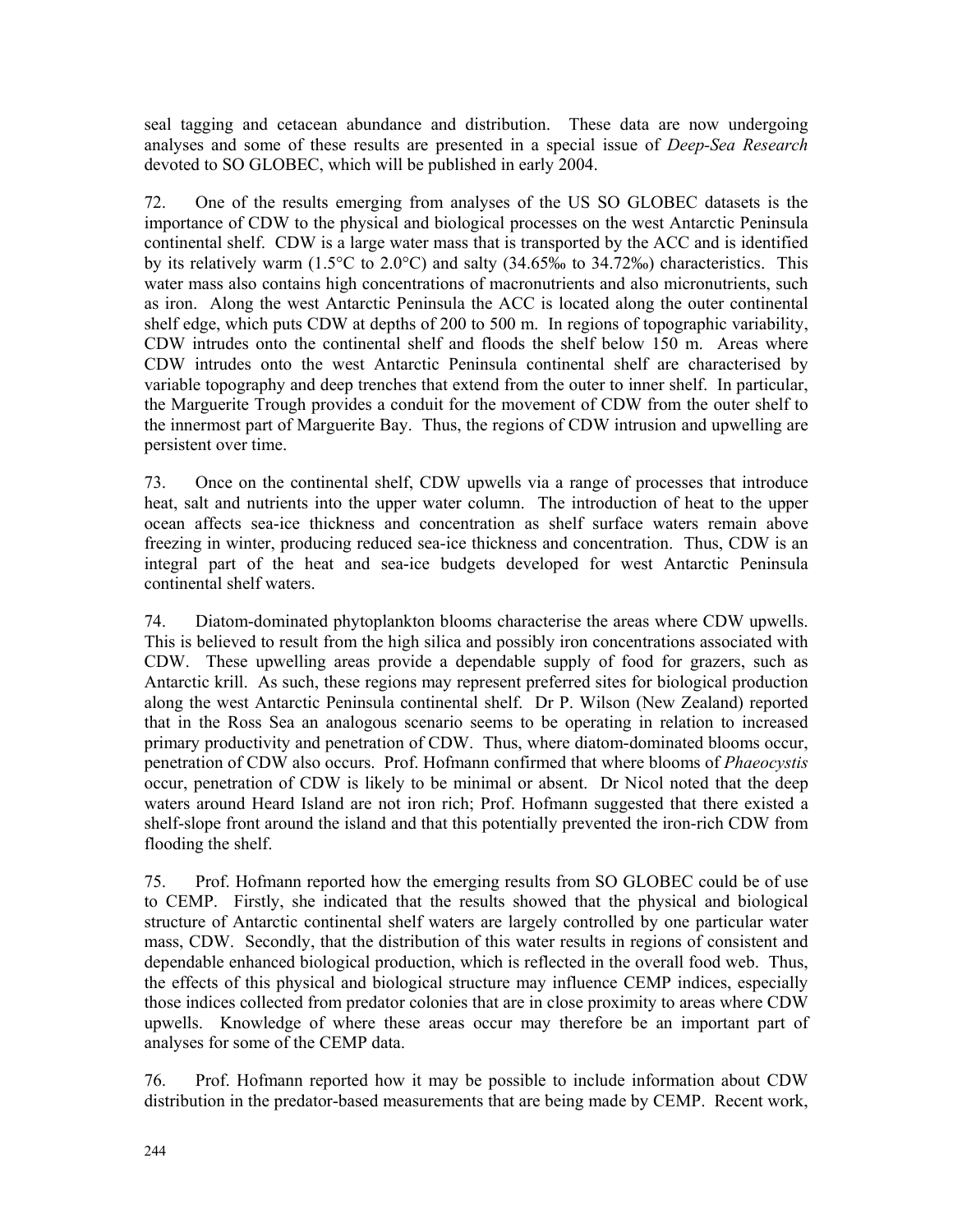undertaken by Dr D. Costa (University of California, Santa Cruz, USA) as part of SO GLOBEC, showed the feasibility of instrumenting crabeater seals with PTTs that also contain temperature and salinity sensors. Preliminary analyses of the temperature and salinity data from these tags show that it is possible to use these data to characterise the thermohaline properties of the portion of the water column sampled by the seals. In many instances, the depth to which the seals dive is sufficient to encounter CDW. Thus, incorporation of this technology into CEMP measurements would allow sampling of the oceanographic conditions within the predator foraging area. The inclusion of temperature and salinity sensors in predator tags is becoming a proven technology and the experiences from SO GLOBEC provide a basis from which additional uses and analyses of these data can be developed.

# General Conclusions

77. Following Prof. Hofmann's presentation about SO GLOBEC, the workshop considered various issues related to the krill fishery in the light of the information presented.

78. Prof. Hofmann suggested that the strongest correlations between krill and hydrography occurred with modified CDW rather than with CDW *per se*; indeed recently upwelled or recently modified CDW often show poor relationships with krill. In Marguerite Bay, relationships between secondary production and modified CDW are strong, thus the workshop expressed some surprise that the krill fishery had not developed in this area. Dr Naganobu agreed and further emphasised that variability in Antarctic Surface Water was also important for the krill fishing fleet.

79. Dr Naganobu noted that there was considerable variability in water mass structure in the fishing grounds to the north of the South Shetland Islands. Prof. Hofmann suggested that in this region the ACC did not always occur in close proximity to either the shelf or the land boundaries. This large-scale movement of the ACC potentially has a number of consequences at both small and medium scales. For example, when the ACC moved offshore from the land, waters from Bransfield Strait and from the Weddell Sea can move into the region. Prof. Hofmann indicated that understanding such movement of the ACC was critical to understanding the ecosystem. She suggested that the role of atmospheric forcing may be crucial in this process at a local scale.

80. The workshop recognised that our understanding about large-scale environmental affects and their impact on small- and medium-scale processes continued to increase with the advent of new and sophisticated modelling studies. Indeed, the confidence in modern global circulation models (GCMs) is such that they now potentially offer valuable insights into how the physical environment can be monitored in a way that provides useful information for management. Studies about the levels of spatial and temporal variability present in such GCMs could help identify the necessary scales for a field-based, or satellite-based, environmental monitoring program.

81. Such an approach could potentially lead to the collation of new and relevant environmental data (at a range of scales) that may eventually prove to be of value as covariates when examining predator–prey functional response relationships. Such data would also help identify the degree to which sites were likely to be representative of their local and/or regional area.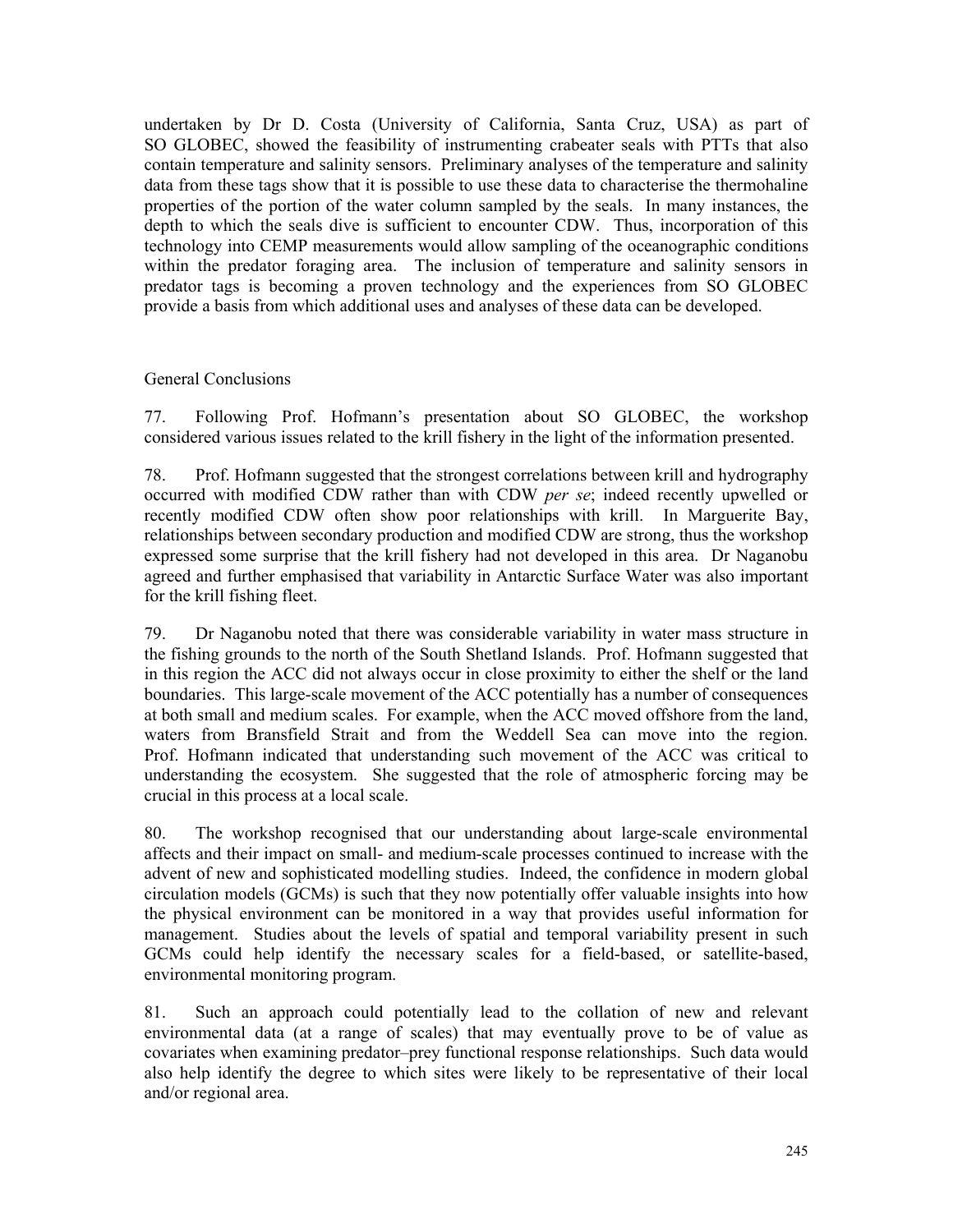82. The workshop recognised that a number of environmental parameters are potentially important covariates in analyses of predator–prey interactions. It therefore considered that it would be valuable to produce a matrix of environmental parameters that potentially confound the analysis of predator–prey functional response relationships. The workshop acknowledged that producing such a matrix was beyond the scope of the current CEMP Review Workshop, but recommended that work continue intersessionally to develop such a matrix. Table 1 outlines a pro-forma layout that the workshop considered appropriate; it recognised that for some species for some areas the content of the matrix would be sparse.

# RESPONSES TO THE TERMS OF REFERENCE FOR THE CEMP REVIEW

83. The workshop noted that the review of CEMP is a key element in the work plan of WG-EMM, being closely linked to its main workshop activities planned for 2004/05, (SC-CAMLR-XXI, Table 1) viz:

- (i) selection of appropriate predator–prey–fishery–environment models (2004);
- (ii) evaluation of management procedures, including objectives, decision rules and performance measures (2005).

84. The workshop also noted that the present meeting represents only the commencement of a review of CEMP. Therefore replies to the questions posed by means of the terms of reference should be seen, in many cases, as interim responses based on work in progress.

Are the Nature and Use of the Existing CEMP Data still Appropriate for Addressing the Original Objectives?

85. Previous discussions (SC-CAMLR-XXI, Annex 4, Appendix E, paragraph 11) by the Interim Steering Committee had concluded that CEMP data were likely to be appropriate for detecting and recording significant change in some critical components of the ecosystem. The workshop endorsed this conclusion, but also emphasised that critical evaluation of the nature, magnitude and statistical significance of changes indicated by CEMP data was necessary. The work on power analysis and sensitivity undertaken by the workshop (see also WG-EMM-03/26, 03/27, 03/47 to 03/49 and 03/52) was crucial in this respect for identifying the sources and magnitude of variation in CEMP data.

86. During previous discussions (SC-CAMLR-XXI, Annex 4, Appendix E, paragraph 12), the Interim Steering Committee had considered that the design of CEMP should be evaluated in order to determine whether the construction of the monitoring program was adequate to assess changes before and after potential environmental perturbation at the scales appropriate to management decisions. However, in considering this issue, the workshop now recognised that CEMP had not been designed *per se*, rather it had been formed by the incorporation or development of research within national programs. It remains important therefore, to determine how representative these sites are of their local areas and regions.

87. The workshop further recalled (SC-CAMLR-XXI, Annex 4, Appendix E, paragraph 13) that at current harvesting levels it was unlikely that the existing design of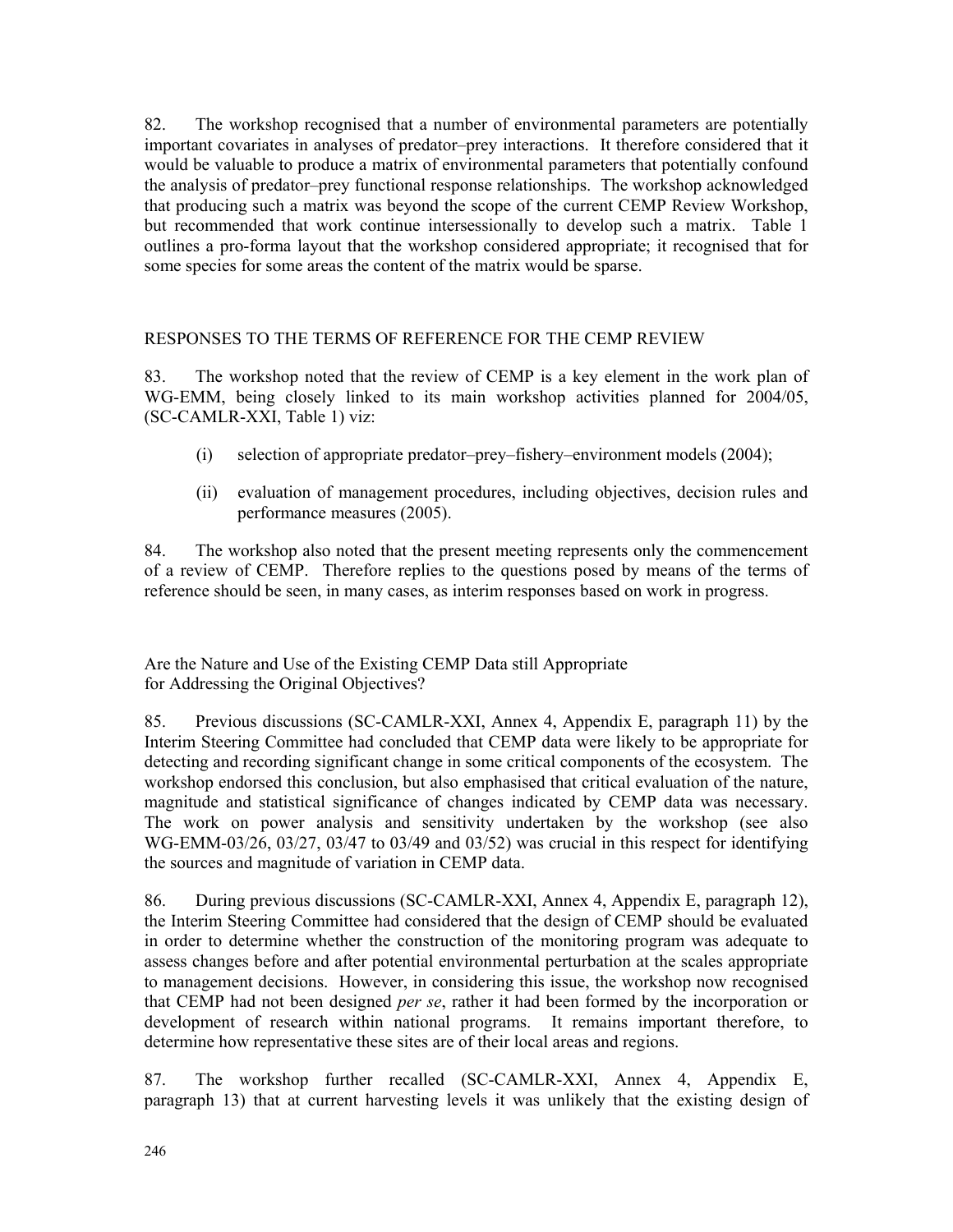CEMP, with the data available to it, would be sufficient to distinguish between ecosystem changes due to harvesting of commercial species and changes due to environmental variability, whether physical or biological. The workshop reiterated this conclusion and further noted that with the existing design of CEMP it may never be possible to distinguish between these different and potentially confounding causal factors. As a result, the workshop felt that the Scientific Committee should seek advice from the Commission on the extent to which further work should be directed towards this topic.

88. Within any ecosystem monitoring program, there will always remain a level of uncertainty when assessing predator–prey interactions; a direct consequence of this is that there will always be associated levels of uncertainty in management advice. Without a real ability to separate the confounding effects of harvesting and environmental variation and in the context of uncertainty, the workshop felt that the Scientific Committee should seek advice from the Commission about the policy of how management should proceed when a significant change was detected, but no causal factor could be attributed.

89. The workshop considered that one possible method that could potentially lead to a separation between the confounding effects of harvesting and environmental variation was to initiate a structured fishing experiment that concentrated fishing effort in the vicinity of specifically selected predator colonies. If the Commission determined that it was desirable to initiate such an experiment with the power to distinguish between these confounding effects, an appropriate structured monitoring program would also be required. This would be necessary as it is unlikely that the existing design of CEMP would be sufficient.

90. Dr Sushin suggested that a structured fishing experiment may have economic consequences for the commercial fishery. Prof. Croxall agreed but noted that:

- (i) the nature of these consequences, if any, would depend on the design and location of the experiment;
- (ii) until the concept and detail of any such experiment was approved, consideration of fishery economics might be premature.

91. The workshop recognised that the number of indices that describe harvested components remains small. It therefore welcomed the suggestion of Dr Shust that future analyses should take into account fishery-derived information describing the distribution and biomass of krill. Dr Shust emphasised that the marine ecosystem is dynamic and that the potential overlap between dependent species and the commercial fishery probably varies. Given the dynamic nature of the system, the workshop agreed that further details from the commercial fleet were essential.

92. The workshop recommended the prompt evaluation and production of appropriate indices. However, it was recognised as critical to have the involvement of experienced ecologists and fisheries scientists in order to establish which indices would adequately describe the relevant operations of the fishery. The workshop proposed that intersessional work be undertaken to develop suitable indices based on fisheries data.

93. The workshop recognised that Antarctic krill and those species that were dependent on it were central to CEMP. Other data describing the krill-centric system were also available, but were not a component of CEMP. Further data were also available that described the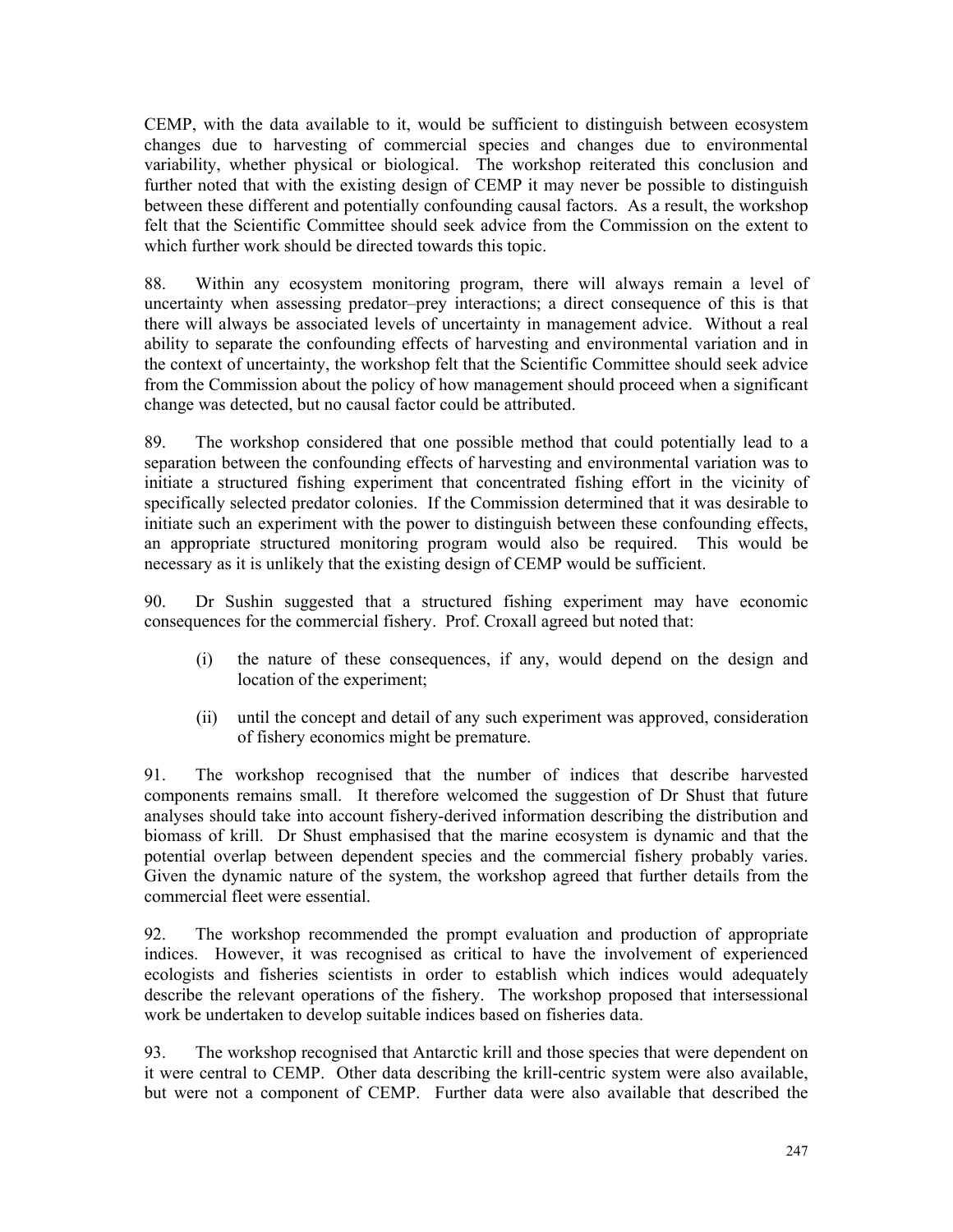non-krill-centric system (see Tables 1 to 3). Most CEMP data originate from the west Antarctic Peninsula and the Scotia Sea, though considerable data holdings are also available from the East Antarctic. Data holdings from the Ross Sea and the Indian Ocean are still relatively sparse. Incorporating data from other locations will be important as it is now recognised that the Southern Ocean contains a number of regional components that may differ from each other in important ways.

94. The workshop recognised that the existing CEMP has many strengths. Thus, the program has provided an extremely valuable description of the Southern Ocean that was not previously available; it has provided exceptional time series of data relating to key components in the ecosystem; and it has documented a number of events where environmental variability has been positively attributed as the reason for decreases in predator breeding performance. Such events include extensive sea-ice around colonies or colonies blocked by icebergs; other such events have occurred in localities where no fishery has been operating. The workshop agreed that the existing CEMP continues to have considerable management utility.

Do these Objectives remain Appropriate and Sufficient?

95. Previous discussions (SC-CAMLR-XXI, Annex 4, Appendix E, paragraph 15) by the Interim Steering Committee had concluded that the existing objectives of CEMP remain appropriate. The workshop reiterated this conclusion, and agreed that an additional objective was now necessary. This was, that 'Appropriate management advice should be developed from CEMP and related data'.

Are Additional Data Available which should be Incorporated in CEMP or be Used in Conjunction with CEMP Data?

96. The workshop has found valuable a number of datasets that are not part of the standard CEMP, particularly those that have been collected for a number of years using standardised procedures. Given the wide variety of non-CEMP datasets that have been of use to this workshop and the potential number that could be of use to the 2004 Workshop on Plausible Ecosystem Models for Testing Approaches to Krill Management, the workshop recognised that it would be inappropriate to incorporate all these data into the CEMP databases. Therefore, it recommended that:

- (i) the Secretariat should maintain a register of non-CEMP time-series data of potential utility for the work program of WG-EMM and its subgroups and workshops;
- (ii) conveners of WG-EMM workshops and subgroups should, in relation to their terms of reference and objectives, determine which of these data (and other appropriate data) would be useful for their work, especially in relation to the development of management advice.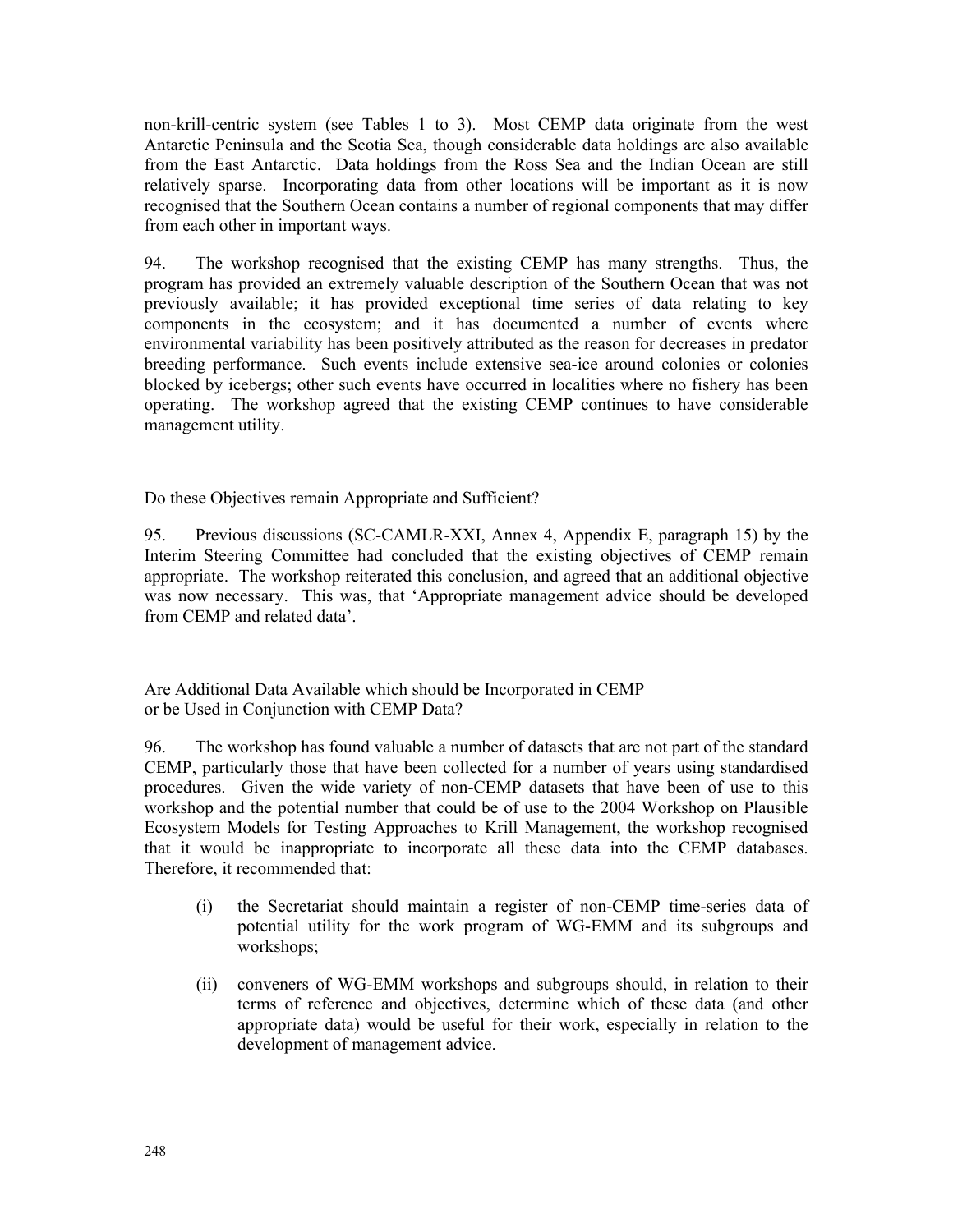97. Details about two time series of non-CEMP data were presented: WG-EMM-03/42 and 03/05. The first of these described potential monitoring information from mackerel icefish, the second from Antarctic shags.

98. Dr I. Everson (UK) explained that icefish are potentially a very useful species for monitoring krill, being an important predator of krill over the shelf at a number of Antarctic and sub-Antarctic islands. Dr Shust agreed and reminded the workshop that icefish diet had a greater proportion of other euphausiids as well as *Themisto* at some locations, particularly in the Indian Ocean.

99. WG-EMM-03/42 described several possible indices that may have application to the work of CEMP. Dr Everson emphasised that these were not currently proposed as standard CEMP indices, rather these indices reflected the data currently available. He considered that three indices, in particular standing stock, condition and diet, may have some utility to CEMP; the others (cohort strength and recruitment, natural mortality, gonad maturation and size of age 1 and age 2 fish), may be useful in the future, pending further study.

100. The workshop recommended that the data owners/originators carry out any necessary work to refine these icefish indices. They should then subject the indices to the same analyses as undertaken for CEMP indices. This should include comparison with other CEMP and non-CEMP indices from similar locations and reflect krill availability over similar temporal and spatial scales.

101. Prof. Croxall introduced WG-EMM-03/05, reporting research on Antarctic shags carried out by Argentinean colleagues over a number of years, including the results of a five-year evaluation of the methods and results of a pilot study. WG-EMM-03/05 described the way in which the standardised analysis of pellets can be used for estimating qualitatively and quantitatively the diet of shags and how this can reflect differences in fish availability between seasons and areas. The workshop thanked its Argentinean colleagues for their careful work.

102. Dr Hewitt reminded the workshop that it had previously agreed that a detailed analysis of the non-krill-centric component of the ecosystem would be beyond the scope of the current CEMP Review Workshop (SC-CAMLR-XXI, Annex 4, Appendix E, paragraph 17). However, the workshop recognised that this work on shags had potential utility to both WG-EMM and WG-FSA as it provided information about potentially important ecosystem interactions. The workshop agreed that WG-EMM-03/05 demonstrated that an appropriate method now existed for monitoring aspects of the abundance of young life-history stages of coastal fish species, including those of commercial importance which were subject to CCAMLR conservation measures. It requested WG-FSA to evaluate ways in which such data could be useful to its stock assessment and management procedures.

103. The workshop noted that the papers for the WG-EMM meeting included a wealth of material on the status and trends of seabird and seal populations for the southwest Indian Ocean (WG-EMM-03/8 to 03/19, 03/22 and 03/53). These papers would be more fully discussed in WG-EMM Agenda Item 4.1.5, but the content of several papers contained matters of relevance to the CEMP Review Workshop.

104. First, many papers summarised time-series data on dependent species (WG-EMM-03/8, 03/10, 03/11, 03/15 to 03/18, 03/32 and 03/53), in many cases substantially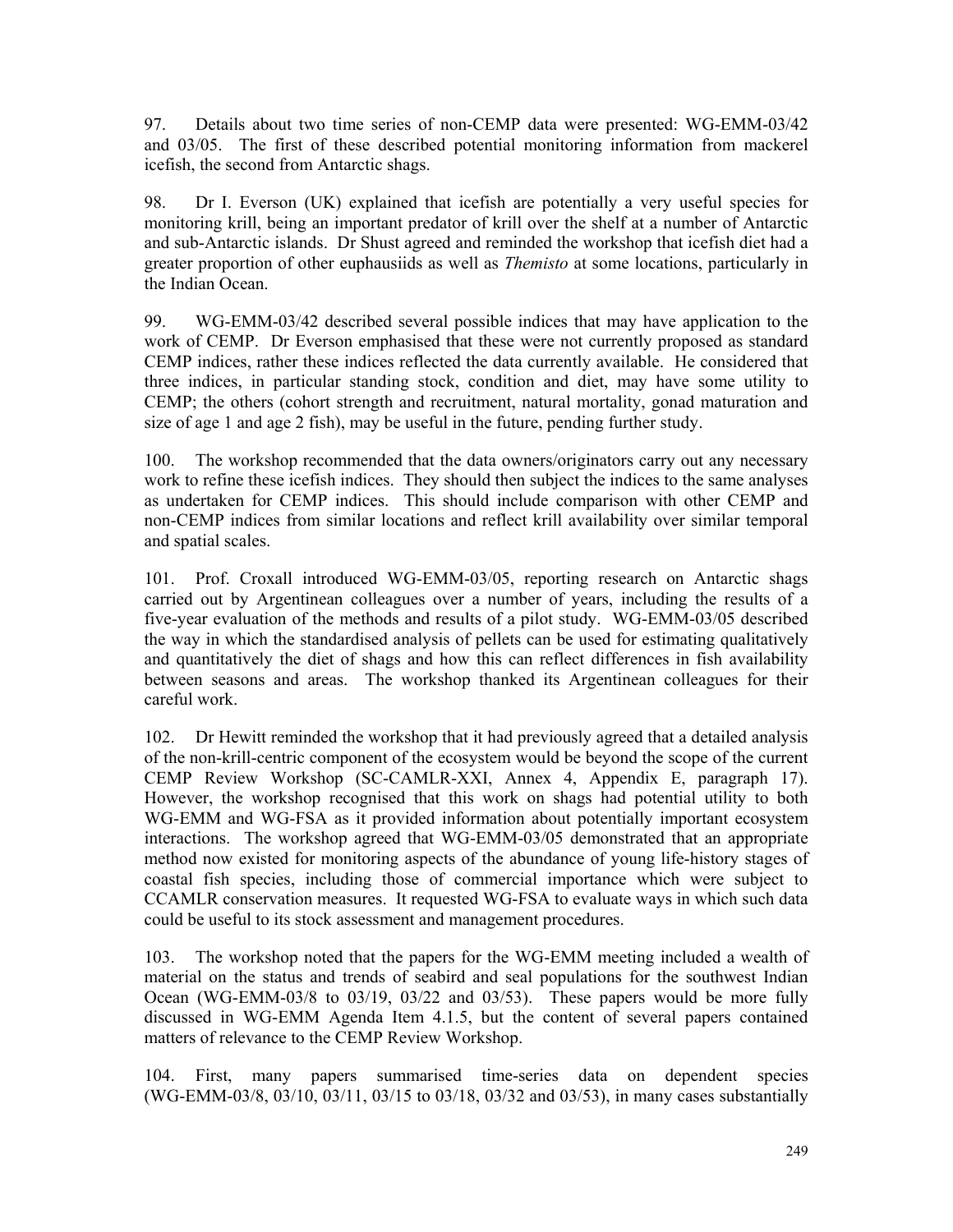updating data and interpretations most recently reviewed by Woehler et al. (2001) and considered by WG-EMM at its 2000 meeting. In addition, several of the species reported on are CEMP indicator species (WG-EMM-03/8, 03/15, 03/16, 03/18 and 03/53). It was recognised that such data from a region where krill is not the main prey of any of the species involved, form a valuable resource for comparison with CEMP data for the same species in areas where krill is the main diet.

105. Second, several of the papers made convincing cases that some trends in dependent species populations may relate to causes other than changes in prey availability (e.g. by-catch mortality in longline fisheries; WG-EMM-03/8, 03/11 and 03/14) or local disease effects (WG-EMM-03/32).

106. Third, several papers described effects likely due to changes in prey availability at different spatial and temporal scales, ranging from the temporary acute effects on breeding performance due to ENSO-type effects (WG-EMM-03/13 and 03/17) to potential shifts in climatic and oceanographic regimes in the sub-Antarctic Southern Ocean (WG-EMM-03/17 and 03/53). In addition, some papers suggested that interactions between different dependent species may be influencing population trajectories and reproductive performance (WG-EMM-03/17 and 03/18).

107. The workshop recognised that the valuable information and ideas contained in these papers complemented earlier reviews of analogous processes of krill-centric systems, particularly in the Atlantic sector (e.g. Area 48 Workshop (SC-CAMLR-XVII, Annex 4, Appendix D)).

108. Many features of the long-term data on population trends and dynamics, arising from studies by South African and French scientists in the Indian Ocean are of considerable relevance to the work of CCAMLR, including CEMP, and it was hoped that the data in these papers (and updates thereof) could continue to be made available for work related to the review of CEMP.

Can Useful Management Advice be Derived from CEMP or be Used in Conjunction with CEMP Data?

109. Previous discussions (SC-CAMLR-XXI, Annex 4, Appendix E, paragraphs 22 to 24) by the Interim Steering Committee had concluded that intersessional work to develop models that would contribute to appropriate management advice was necessary. It recognised that valuable progress had been made (and will continue to be made), particularly work relating to the development of CSIs and functional responses (WG-EMM-03/43), and work relating to power analyses and sensitivity (WG-EMM-03/26, 03/27, 03/47, 03/49 and 03/52). The workshop recognised that such work had the potential to contribute to appropriate management advice.

110. The workshop further considered two different modelling approaches. The first approach (WG-EMM-03/33 and 03/34) allows the consideration of a spatial, dynamic ecological interaction between predators and their prey using a life-history perspective. The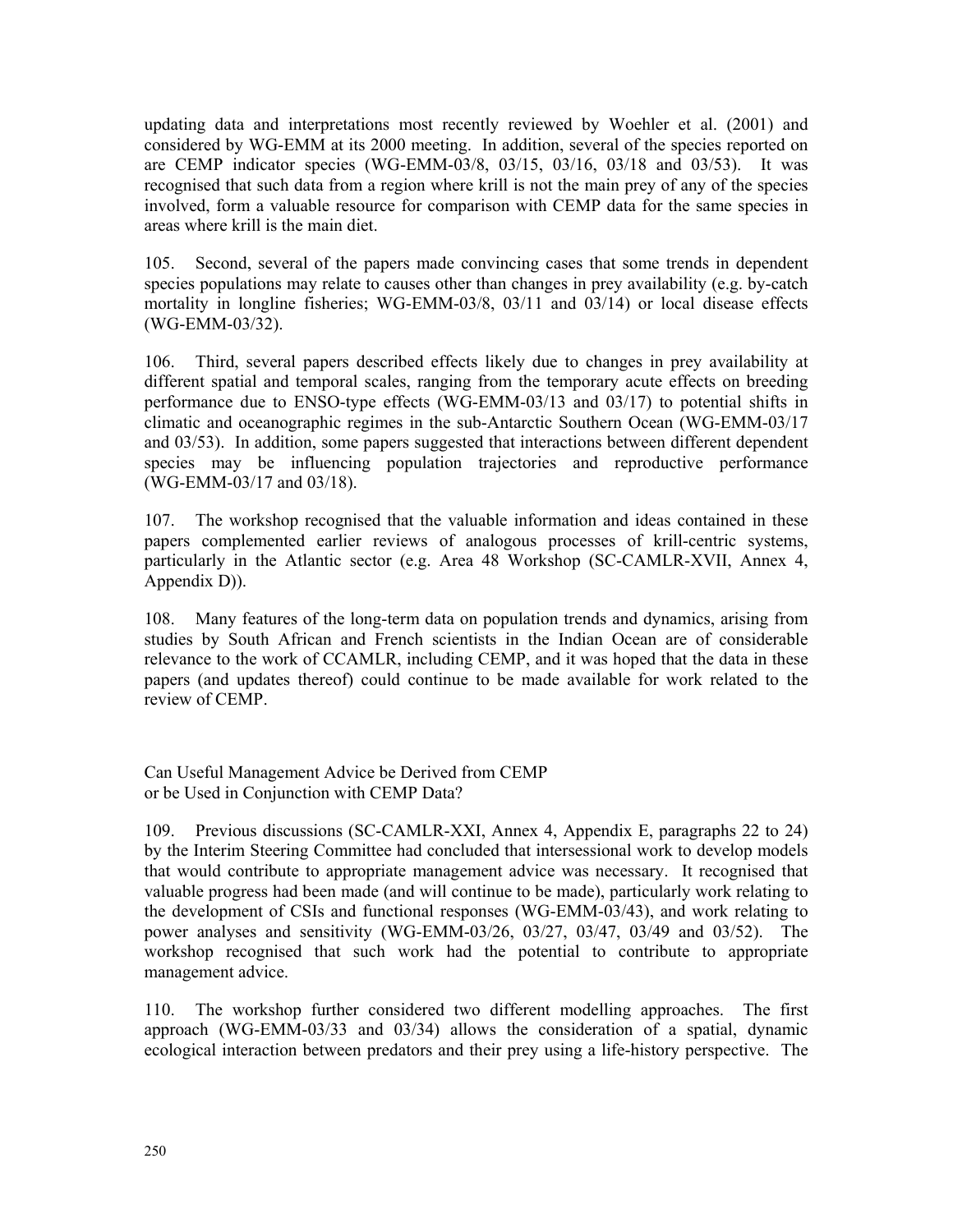second method relates indices of upper-trophic level species to indices of independent ship-based acoustic estimates of krill abundance through functional responses (WG-EMM-03/43).

#### Behavioural Models

111. Dr Hewitt informed the workshop that the behavioural models developed by the authors of WG-EMM-03/33 and 03/34 had considered the vertical movement of krill, aspects of penguin foraging behaviour and interactions with the krill fishery. These papers suggest that changes in species' abundance and distribution caused by human disturbances can have indirect effects on other species in a community. However, a fuller understanding of how individual behaviour determines interactions within and between species is required if such effects are to be incorporated into ecosystem approaches to management. The behavioural model predicts that increased fishing pressure offshore will lead to behavioural responses of krill and reduced penguin food intake. Given the documented links between krill and penguins, this also leads to a prediction of decreased penguin survival and reproduction. Krill behaviour is predicted to cause stronger effects from krill fisheries than those explained solely by the percentage of biomass removed. Environmental conditions that decrease krill growth rates or cause krill to spend time in deeper water are also predicted to increase the magnitude of the effect of fishing on penguin reproductive success. The authors show that changes in penguin foraging behaviour can be used to assess the impact of local fisheries on penguin reproductive success.

112. Results from WG-EMM-03/33 and 03/34 demonstrate that an understanding of predator–prey interactions, indirect effects between species, and individual behaviour, is important to our ability to manage populations, particularly if, as suggested by WG-EMM-03/34, the population dynamics of these species may respond to changes in the abundance of their prey at time scales that are too long to be used in a management context. The workshop asked Dr Hewitt to convey its thanks to Drs S. Alonzo and P. Switzer (USA) and Prof. M. Mangel (USA) for their useful contribution.

113. Dr Southwell reported that concurrent predator–prey studies at Béchervaise Island have indicated that foraging trip duration may be a sensitive indicator of krill availability (see paragraph 33). Further field studies and modelling work targeting the interactions between foraging behaviour and krill diel vertical migration may therefore prove useful for the future WG-EMM Workshop on Plausible Ecosystem Models for Testing Approaches to Krill Management.

114. Dr Sushin noted that WG-EMM-03/34 described a theoretical modelling scenario, and that as a consequence the potential utility of the model to provide advice was untested. It was agreed that the parameterisation of such models was critical and that careful validation with field observations was important.

115. The workshop therefore suggested that individuals with relevant expertise consider the model carefully with a view to providing advice, given the likely incorporation of such approaches into the WG-EMM workshop activities planned for 2004 and 2005.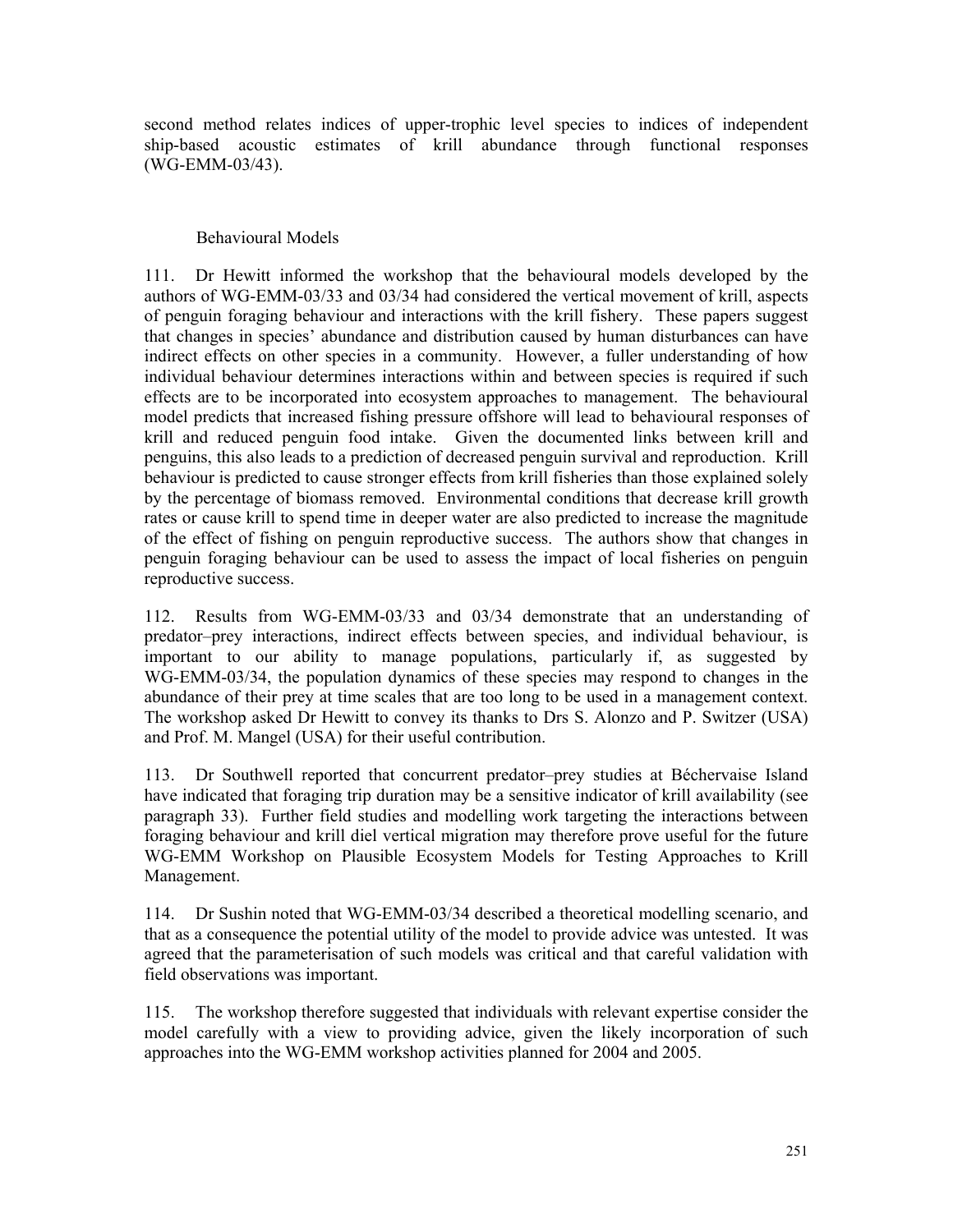# Functional Responses

116. The workshop agreed that there had been significant developments in work on functional responses during the intersessional period, as described in WG-EMM-03/43 and 03/61. It was noted that a range of factors could affect the ability to fit such functions to the available krill and predator data. These included: spatial and temporal scale mismatches in the predator and prey datasets, and the fact that predators may not be obligate krill feeders and therefore the relationships may be affected by prey switching. The workshop discussion highlighted that such effects may require changes in the mathematical functions used to characterise the relationships.

117. The question of whether it is possible to estimate changes in krill abundance using predator performance indices was raised. It was noted that there is considerably more information available about predator performance than there are direct measures of local krill availability. If so, it may be possible to use the information from the predator indices to predict krill availability.

118. The workshop noted that a more explicit examination of the assumptions on which the response curve fitting is undertaken would be valuable. It was noted that it would be possible to simulate some of the effects of including estimated error distributions in the estimates of krill abundance and predator performance. It should then be possible to examine the implications for fitting predator response curves and the ability to detect changes in krill abundance.

119. Preliminary simulation studies undertaken by workshop members are reported in Attachment 3. The simulations indicated that the nature of the variability observed had significant implications for our capacity to characterise and quantify underlying predator response curves. The initial results highlighted that the current methods for determining anomalies could be improved by taking account of the nature of the variability of the krill abundance and predator performance estimates. These preliminary studies indicate that there would also be implications for how the analyses of data on krill abundance might be developed to improve the capacity to detect anomalies.

120. The workshop considered that an important aspect of the approach was that it could provide the potential for determining unusual events based on biologically significant criteria rather than just statistical significance.

121. The workshop noted that the time for developing and considering the simulations reported in Attachment 3 was severely constrained. The information presented in the appendix, although very provisional, did indicate the approach should be further developed and reported in detail. This should include further simulation work to determine the robustness of the approaches for detecting anomalies and changes in krill abundance. The workshop considered that this development was an important and novel outcome from the meeting and requested the workshop members involved (Drs Constable and Murphy) to develop the simulation studies and present a detailed account for the forthcoming Scientific Committee meeting.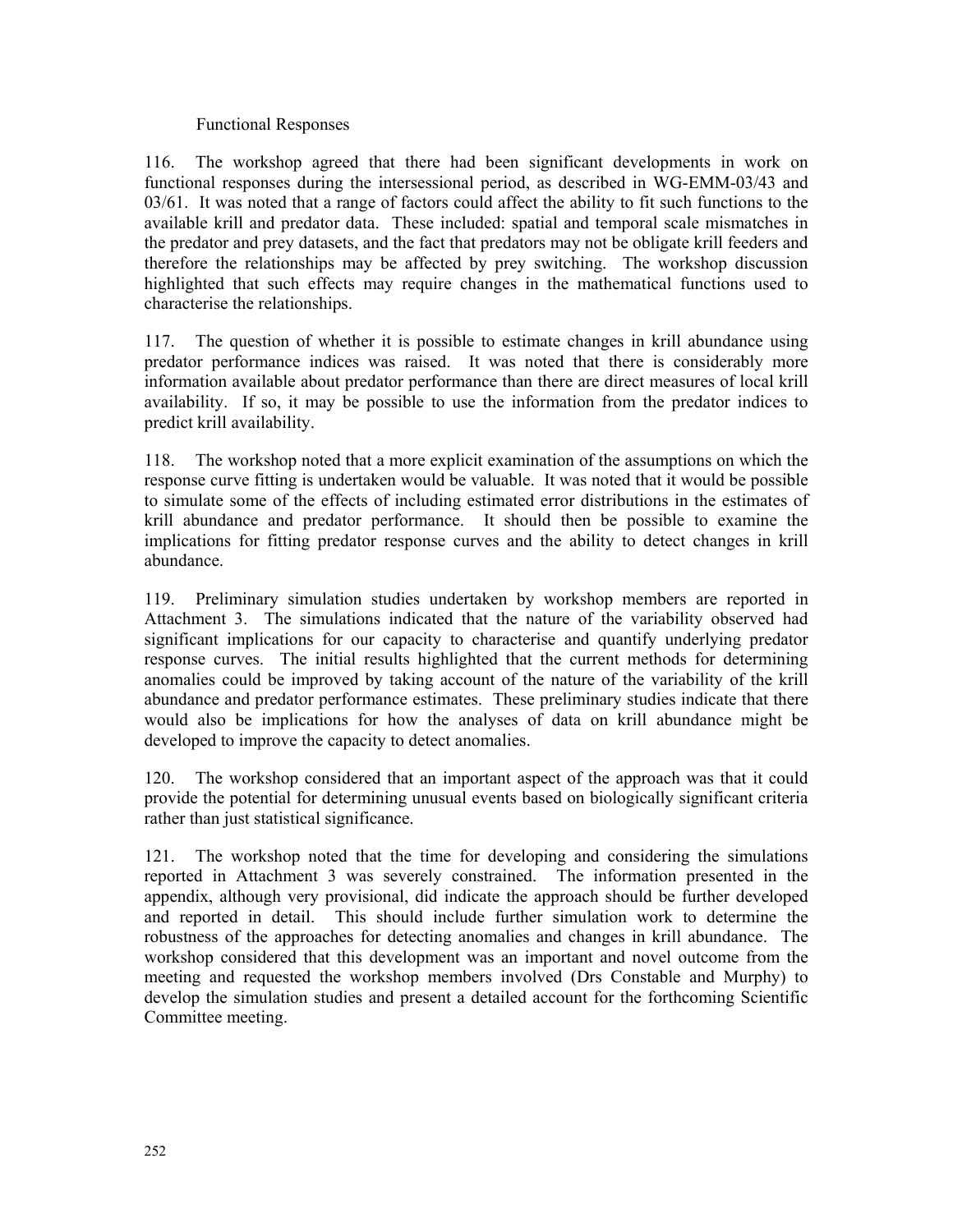# Burden of Proof

122. Given the goal of precautionary management, Dr T. Gerrodette (Invited Expert) suggested that the CEMP indices could be interpreted in a different way to that currently adopted. At present, an anomalous value of an index is one that is outside the normal range, as identified by a test of statistical or biological significance. This is equivalent to testing the null hypothesis of no change. A more appropriate test in the context of precautionary management may be of the null hypothesis that an undesirable change, as identified by the management objectives, has not occurred. This alteration in the 'burden of proof' is a common component of other precautionary management regimes.

123. The workshop considered this to be a useful suggestion and recommended that it be considered further at the Workshop on Plausible Ecosystem Models for Testing Approaches to Krill Management.

# OTHER MATTERS

# Relationships between ISRs and SSMUs

124. Last year WG-EMM requested that the review of CEMP consider the utility of ISRs and whether the proposed SSMUs might provide a suitable alternative structure for future work on the relationships between krill, predators and fisheries (SC-CAMLR-XXI, Annex 4, paragraph 5.31).

125. It was recollected that the original formulation of CEMP distinguished two categories of operations: ISRs and network sites. The former were delimited regions (in Subarea 48.3 (South Georgia), Subarea 48.1 (Antarctic Peninsula) and Division 58.4.2 (Prydz Bay)), within which a wide range of monitoring studies, together with associated directed research, would be undertaken in order to provide insights into the nature and dynamics of prey–krill–environment interactions, including those in relation to fisheries.

126. Network sites were envisaged as locations providing as wide as possible geographic distribution of monitoring activities, albeit with a restricted range of variables being monitored at each site.

127. Although the nature of activities within SSMUs is still under discussion, it was felt unlikely that the extensive monitoring and research programs developed within ISRs would be necessary for each SSMU.

128. However, the envisaged subdivision of precautionary catch limits into SSMUs might need to be accompanied by monitoring of appropriate indicators to assess the efficacy of the management process and objectives. Initial ideas on the scope and nature of such monitoring should be sought once the nature of the precautionary catch limits and associated management operations and objectives were clarified.

129. The nature of existing CEMP monitoring within each ISR, SSMU and subarea/ division is summarised in Table 8.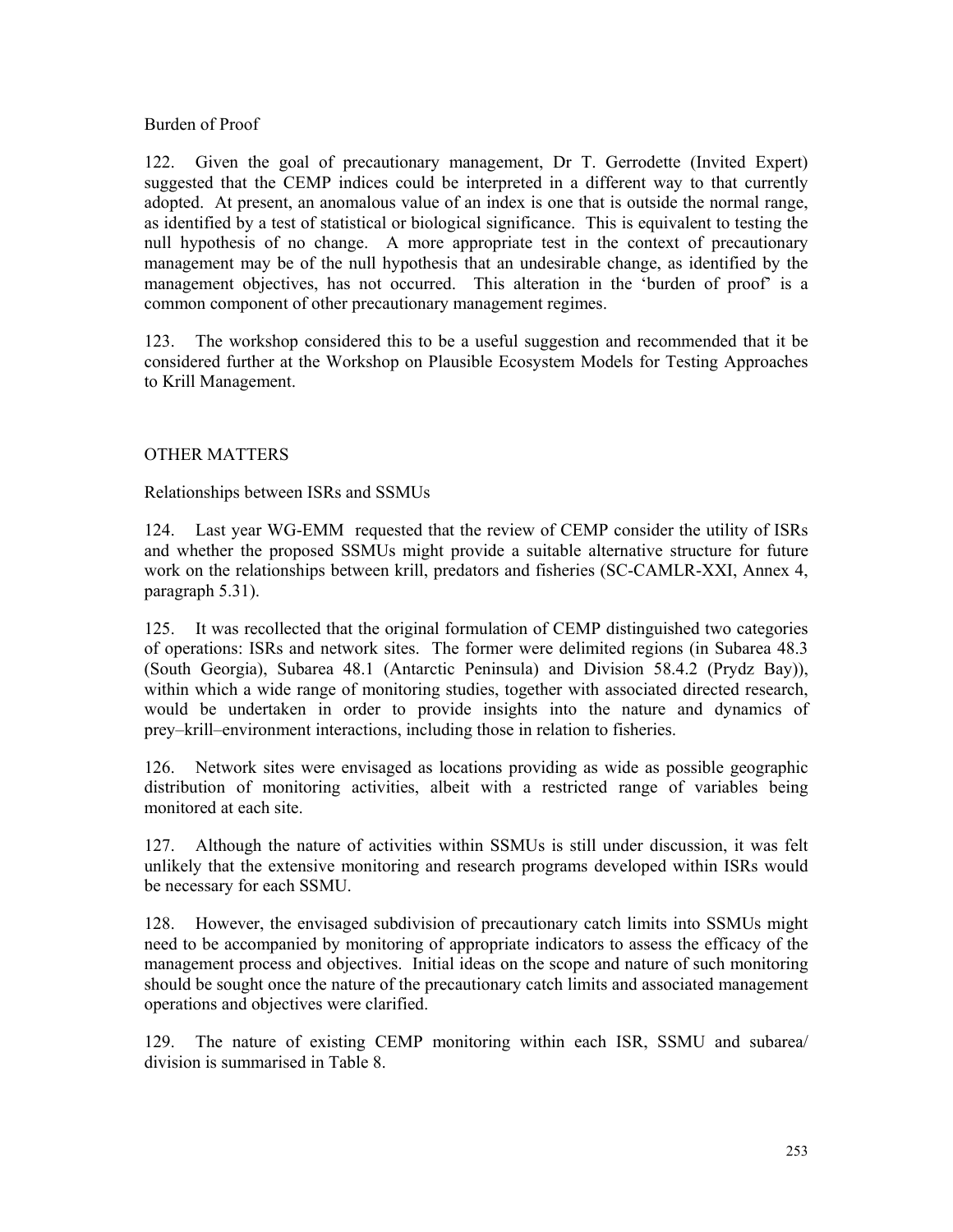# ADVICE TO WG-EMM

### Preparatory Work

130. CEMP data were comprehensively validated prior to the workshop. Summaries of available CEMP data and fishery data were prepared by the Secretariat (paragraphs 10, 11, 16 to 18). Although only one non-CEMP dataset was submitted to the Secretariat prior to the workshop, many such datasets were made available in background documents (paragraphs 13 and 14). Notable absences of non-CEMP data included information on krill abundance and distribution from areas other than Elephant Island and South Georgia, and fisheries information from sources other than the former USSR (paragraph 15). Analyses undertaken related to: (i) serial correlation and power of the CEMP predator indices; and (ii) functional responses between these indices and measures of krill availability.

# Results of Analyses

- 131. With regard to analyses of serial correlation and power, the workshop concluded that:
	- (i) in general, the amount of serial correlation in the biological indices was not greater than what might be expected by chance alone, but there was more serial correlation in the environmental and fisheries indices (paragraph 23);
	- (ii) it would be useful to obtain an improved understanding of the sources of variation in the CEMP indices, including spatial and temporal variability and the consequences of such variability on power to detect trends of varying magnitude, over varying lengths of time, at different numbers of monitoring sites, and under various levels of risk. An example of the type of work necessary to achieve this understanding was developed for indices on Adélie penguins (paragraphs 34 to 38);
	- (iii) extending the analysis of the sources of variation to the full suite of CEMP indices may lead to improvements in CEMP. It is recommended that such work should be conducted in the near future (paragraph 39).

132. With regard to functional responses between indices of predator performance and measures of krill availability, the workshop concluded that:

- (i) predator performance appears to be related to krill availability both at South Georgia and at the South Shetland Islands (WG-EMM-03/61) (paragraphs 46 to 48), but the form of the relationship differs between these two areas (paragraph 50);
- (ii) at South Georgia, the relationship between predator performance and krill density was improved when multiple indices of predator performance were combined, but this was not the case for predators at the South Shetland Islands. The workshop identified a number of possible explanations for the different patterns of response by predators at these two locations (paragraphs 49 and 50);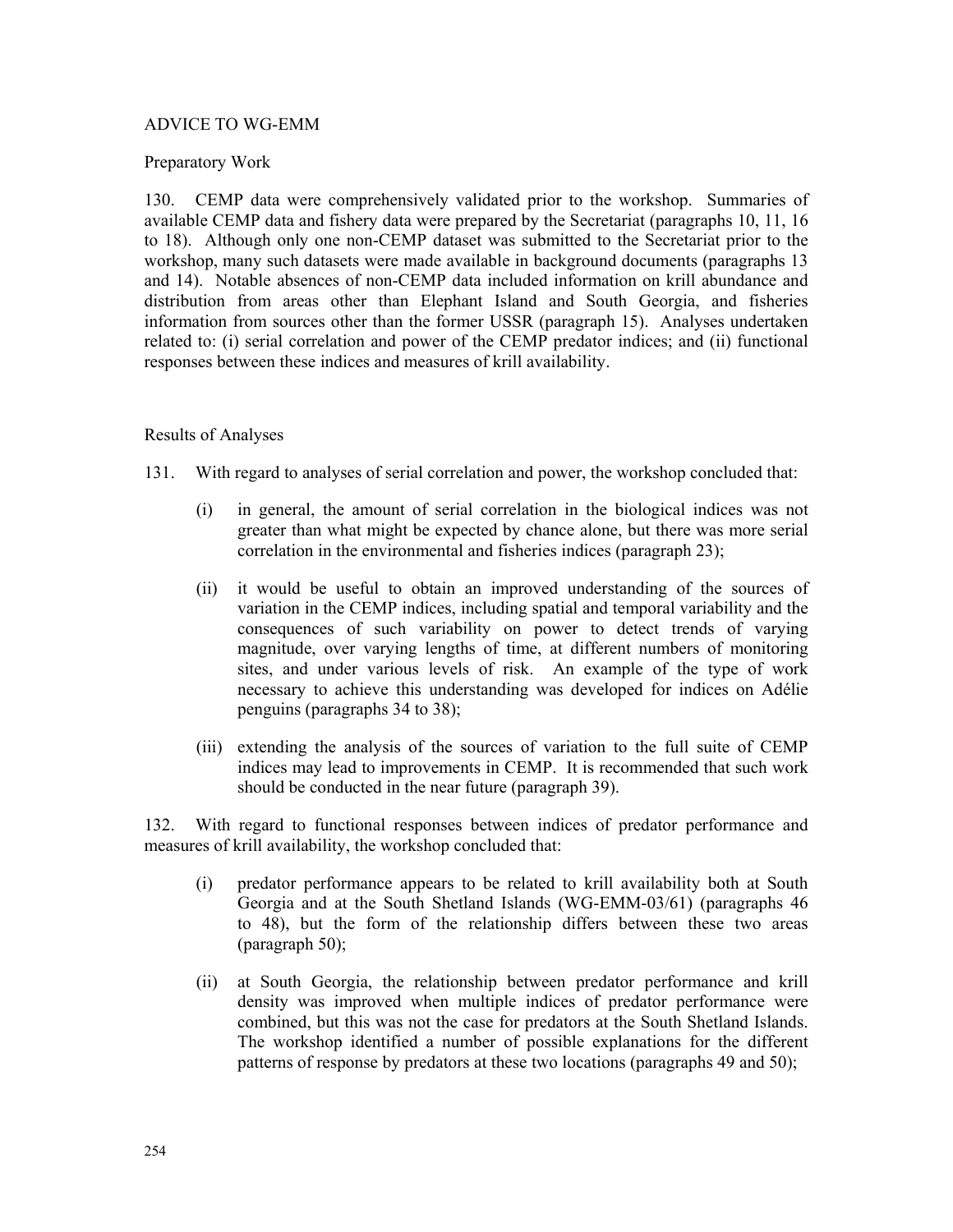- (iii) differences in predator performance during 2001 and 2003 were also observed in the Mawson region of East Antarctica and at Edmonson Point in the Ross Sea (paragraphs 53 to 56). In the former case, this difference was attributed to differences in krill biomass, and in the latter case it was attributed to environmental conditions;
- (iv) the data requirements and analytical procedures required to evaluate the indices of krill availability derived from fisheries data should be defined. A subgroup was formed to do this and to report its recommendations to WG-EMM-03 (paragraphs 60 to 63);
- (v) it may be possible to use the relationships between predator performance and krill availability for predicting krill availability and for developing a biological basis for the identification of years in which predator performance was anomalous (paragraphs 64 to 66 and Attachment 3);
- (vi) the ability to relate CEMP indices (both singularly and combined) to the long-term demographics of predator populations and how these might respond to long-term trends in the krill resource are critical to future work (paragraph 66).

Responses to Terms of Reference

133. With regard to the first term of reference (Are the nature and use of the existing CEMP data still appropriate for addressing the original objectives?), the workshop concluded that:

- (i) the CEMP data were appropriate for detecting and recording significant change in some critical components of the ecosystem, but also emphasised that critical evaluation of the nature, magnitude and statistical significance of changes indicated by the data were necessary (paragraph 85);
- (ii) it was not possible to distinguish between ecosystem changes due to harvesting of commercial species and changes due to environmental variability. It was recommended that the Scientific Committee seek advice from the Commission about the policy of how management should proceed when a significant change was detected but no causal factor could be attributed (paragraphs 87 and 88);
- (iii) one possible method that may assist in the separation of confounding effects of harvesting and environmental variation would be the establishment of an experimental fishing regime whereby fishing would be concentrated in local areas in conjunction with an appropriate predator monitoring program (paragraphs 89 and 90);
- (iv) useful indices of krill availability to land-based krill predators could be derived from fishery-dependent data. Intersessional work was established to address this (paragraphs 91 and 92).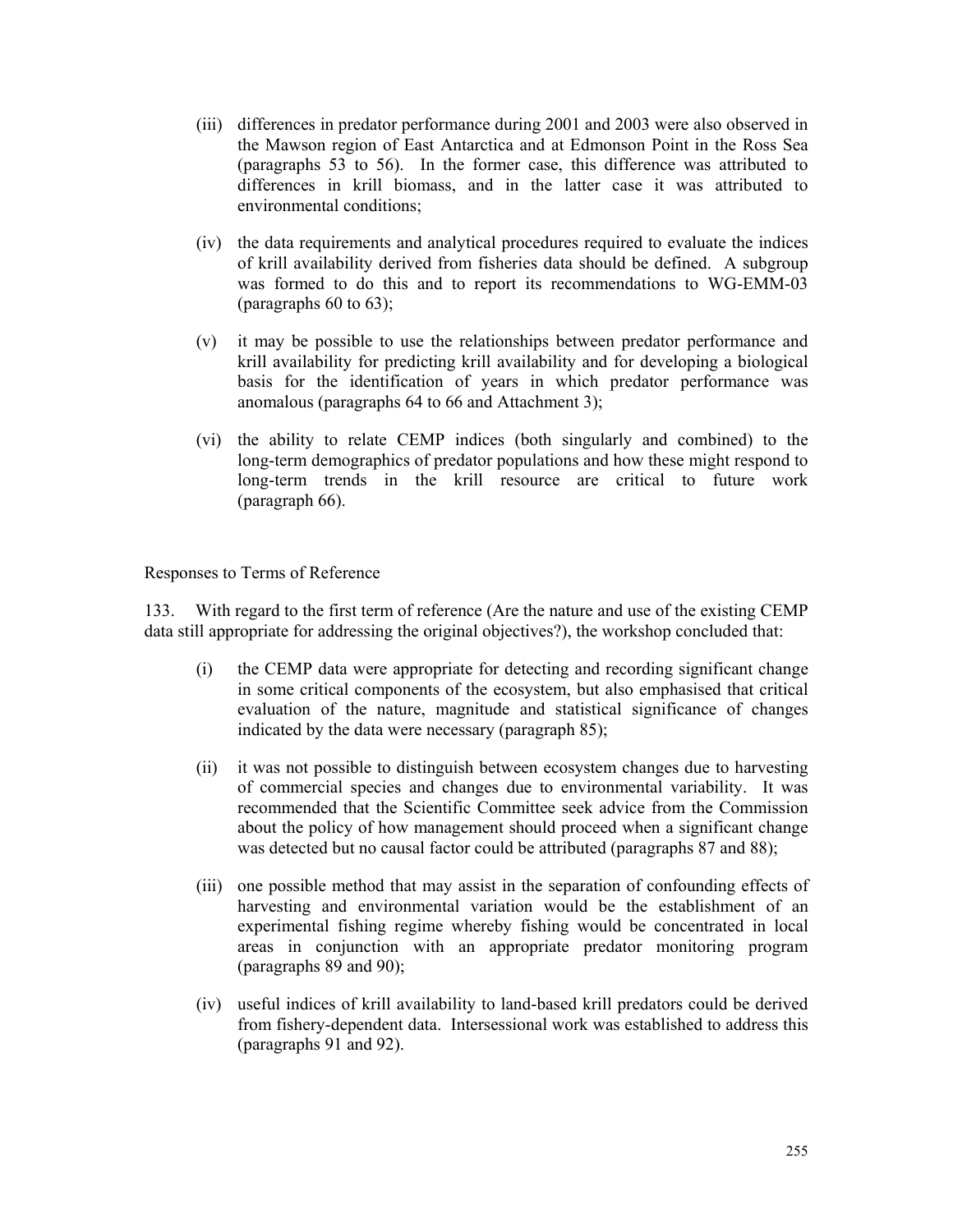134. With regard to the second term of reference (Do these objectives remain appropriate and/or sufficient?), the workshop concluded that the original objectives of CEMP remained appropriate. However, a third objective should be added 'To develop management advice from CEMP and related data' (paragraph 95).

135. With regard to the third term of reference (Are additional data available which should be incorporated in CEMP or be used in conjunction with CEMP data?), the workshop concluded that:

- (i) the Secretariat should maintain a register of the wide range of non-CEMP time-series data that were of use to this workshop and of potential utility to future workshops in support of the work of WG-EMM, including datasets derived from South African and French seabird and pinniped monitoring programs in the southern Indian Ocean (paragraphs 96 and 108);
- (ii) indices derived from mackerel icefish data may be of value in monitoring krill in certain regions; these indices should be subjected to the same analyses undertaken for CEMP data (paragraphs 98 to 100);
- (iii) indices derived from pellets regurgitated by Antarctic shags may be of value in monitoring the early life-history stages of coastal fish species, including several of commercial importance. It was recommended that WG-FSA consider how such indices may be useful to its stock assessment and management procedures (paragraphs 101 and 102).

136. With regard to the fourth term of reference (Can useful management advice be derived from CEMP?), the workshop concluded that:

- (i) behavioural models based on interactions between the aspects of the environment, krill, krill predators and a krill fishery may be of utility in a management context, although correct parameterisation and validation of such models was critical to their use (paragraphs 111 to 115);
- (ii) functional responses linking predators to their prey field may also be of utility in a management context, although several confounding factors were identified requiring further work (paragraphs 116 to 119);
- (iii) simulation studies conducted during the workshop indicated that accounting for the nature of the variability of estimates of krill availability and predator performance could result in improved ability to detect anomalies (paragraphs 119 to 121 and Attachment 3);
- (iv) further consideration of 'burden of proof' issues might be timely (paragraphs 122 and 123);
- (v) all the above topics might appropriately be considered at the WG-EMM Workshop on Plausible Ecosystem Models for Testing Approaches to Krill Management.

137. The workshop considered the relationship between ISRs and SSMUs, and concluded that it would be unlikely that the extensive monitoring and research programs developed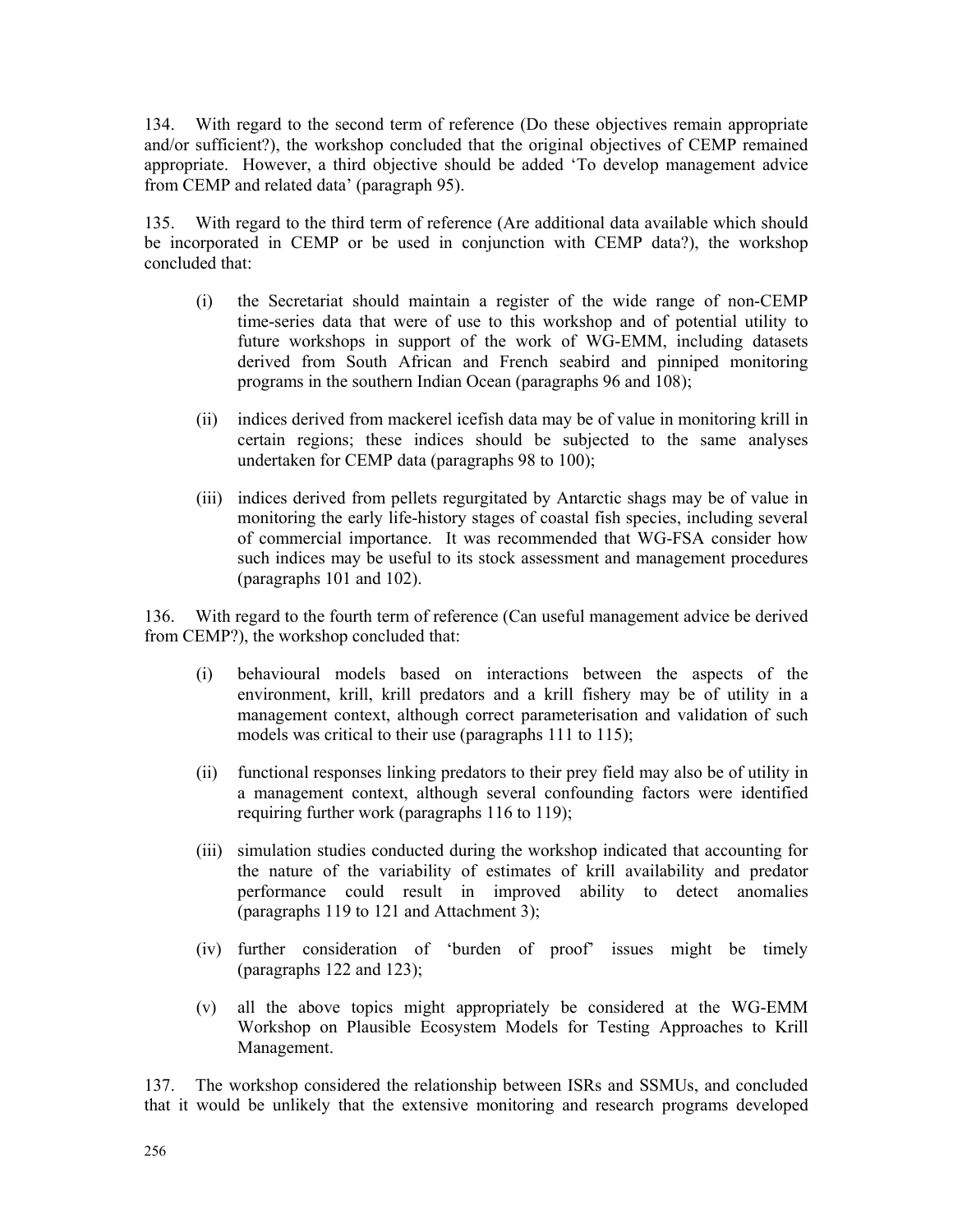within ISRs would be necessary for SSMUs (paragraph 127). Nevertheless, monitoring within SSMUs might need to be extensive and the workshop summarised the nature of existing CEMP monitoring within each SSMU (paragraphs 128 and 129 and Table 8).

#### Future Work

138. A program of future work was defined and is summarised in Table 9.

#### ADOPTION OF REPORT AND CLOSE OF WORKSHOP

139. The report, with figures, tables and attachment, was adopted.

140. The Convener of WG-EMM, Dr Hewitt, thanked the Co-conveners for their hard work in coordinating and organising the workshop and their guidance throughout in ensuring its success.

141. The Co-conveners thanked all the participants, particularly the members of the CEMP Review Steering Committee and of the intersessional and workshop subgroups. They thanked the invited experts for their valuable contributions, all the owners and originators of submitted data, without which the review could not have taken place, and the Secretariat for their unfailing support both intersessionally and at the workshop.

142. The workshop closed on 22 August 2003.

#### REFERENCES

- Hewitt, R.P., G. Watters and D.A. Demer. 1997. Indices of prey availability near the Seal Island CEMP site: 1990 to 1996. *CCAMLR Science*, 4: 37–45.
- Naganobu, M., K. Kutsuwada, Y. Sasai, S. Taguchi and V. Siegel. 1999. Relationships between Antarctic krill (*Euphausia superba*) variability and westerly fluctuations and ozone depletion in the Antarctic Peninsula area. *J. Geophys. Res.*, 104 (C9): 20 651– 20 665.
- Woehler, E., J. Cooper, J.P. Croxall, W.R. Fraser, G.L. Kooyman, G.D. Miller, D.C. Nel, D.L. Patterson, H.-U. Peter, C.A. Ribic, K. Salwicka, W.Z. Trivelpiece and H. Weimerskirch. 2001. *A Statistical Assessment of the Status and Trends of Antarctic and SubAntarctic Seabirds*. SCAR, Cambridge.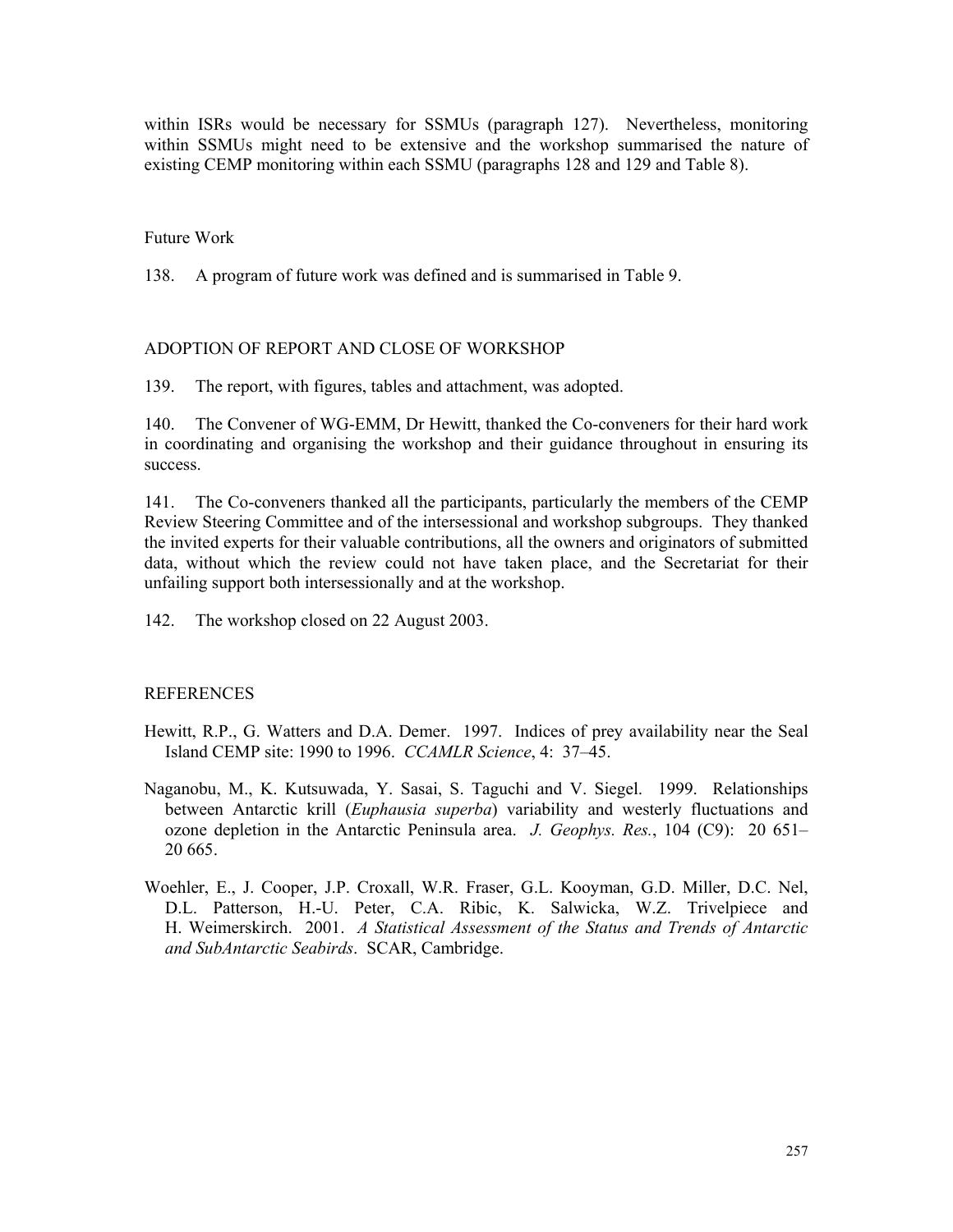Table 1: Summary data matrix for CEMP biological indices currently held in the CEMP database. Number of years for which data are available. A1: weight of adult penguin on arrival; A2: duration of penguin incubation shift; A3: penguin breeding population size; A5a: duration of penguin foraging; A6: penguin breeding success (a: chicks fledged per egg laid; b: % potential chicks; c: chicks fledged per chicks hatched); A7: penguin chick weight at fledging; A8: weight of stomach contents of adult penguins; A8: diet composition of adult penguin (b: proportion; c: occurrence); B1a: albatross breeding population size; B1b: albatross breeding success; B5c: petrel breeding population size; C1: duration of fur seal cow foraging; C2b: growth rate of fur seal pups.

| Species                     | Site                                      | <b>Biological Index</b> |    |                |    |             |    |    |                |                |                |    |         |                  |                |     |
|-----------------------------|-------------------------------------------|-------------------------|----|----------------|----|-------------|----|----|----------------|----------------|----------------|----|---------|------------------|----------------|-----|
|                             |                                           | A <sub>1</sub>          | A2 | A <sub>3</sub> |    | A5a A6a A6c |    | A7 | A8             | A8b            | A8c            |    | Bla Blb | B <sub>5</sub> c | C <sub>1</sub> | C2b |
| Arctocephalus gazella (SEA) | Bird Island (BIG)                         |                         |    |                |    |             |    |    |                |                |                |    |         |                  | 14             | 14  |
|                             | Bouvetoya (Bouvet Island) (BOI)           |                         |    |                |    |             |    |    |                |                |                |    |         |                  | 2              | 2   |
|                             | Cape Shirreff (CSS)                       |                         |    |                |    |             |    |    |                |                |                |    |         |                  | 6              | 10  |
|                             | Seal Island (SES)                         |                         |    |                |    |             |    |    |                |                |                |    |         |                  | 7              | 8   |
| Diomedea melanophrys (DIM)  | Bird Island (BIG)                         |                         |    |                |    |             |    |    |                |                |                | 28 | 28      |                  |                |     |
| Eudyptes chrysolophus (EUC) | Bird Island (BIG)                         | 15                      |    | 28             |    | 27          |    | 15 | 15             | 15             | 15             |    |         |                  |                |     |
|                             | Bouvetoya (Bouvet Island) (BOI)           |                         |    | $\overline{2}$ | 2  | 2           |    |    |                | 2              | 2              |    |         |                  |                |     |
|                             | Elephant Island (Stinker Point) (EIS)     |                         |    |                |    |             |    |    | $\overline{c}$ | $\overline{c}$ | $\overline{c}$ |    |         |                  |                |     |
|                             | Marion Island (MAR)                       | 9                       |    | 9              |    |             | 9  | 9  | 9              | 9              | 9              |    |         |                  |                |     |
|                             | Seal Island (SES)                         |                         |    |                |    |             | 7  |    |                |                |                |    |         |                  |                |     |
| Pygoscelis adeliae (PYD)    | Admiralty Bay (ADB)                       |                         | 21 | 26             |    | 3           |    | 18 | 18             | 18             | 18             |    |         |                  |                |     |
|                             | Anvers Island (Antarctic Peninsula) (AIP) |                         |    | 8              | 10 |             | 10 | 10 | 10             | 10             | 10             |    |         |                  |                |     |
|                             | Béchervaise Island (BEE)                  | 12                      | 13 | 13             | 11 | 12          | 12 | 12 | 11             | 11             | 11             |    |         |                  |                |     |
|                             | Edmonson Point (EDP)                      | $\overline{2}$          | 5  | 9              |    |             | 6  | 3  | 5              | 5              | 5              |    |         |                  |                |     |
|                             | Esperanza Station (Hope Bay) (ESP)        | 6                       | 8  | 9              |    | 9           |    | 8  |                |                |                |    |         |                  |                |     |
|                             | Laurie Island (LAO)                       | 3                       |    | 8              |    |             |    |    | 6              | 6              | 6              |    |         |                  |                |     |
|                             | Magnetic Island (Prydz Bay) (MAD)         |                         |    |                |    |             |    |    |                |                |                |    |         |                  |                |     |
|                             | Ross Island (ROS)                         |                         |    | 21             |    |             |    |    |                |                |                |    |         |                  |                |     |
|                             | Shirley Island (Casey Station) (SHI)      |                         |    |                |    |             |    |    |                |                |                |    |         |                  |                |     |
|                             | Signy Island (SIO)                        |                         |    | 13             |    | 13          |    |    |                |                |                |    |         |                  |                |     |
|                             | Stranger Point (King George Island) (SPS) | $\overline{2}$          |    | 9              |    | 8           |    |    | $\overline{2}$ | 2              | $\overline{2}$ |    |         |                  |                |     |
|                             | Syowa Station (SYO)                       |                         |    | 22             |    |             |    |    |                |                |                |    |         |                  |                |     |
|                             | Verner Island (Mawson Station) (VIM)      |                         |    | 6              |    |             |    |    |                |                |                |    |         |                  |                |     |

(continued)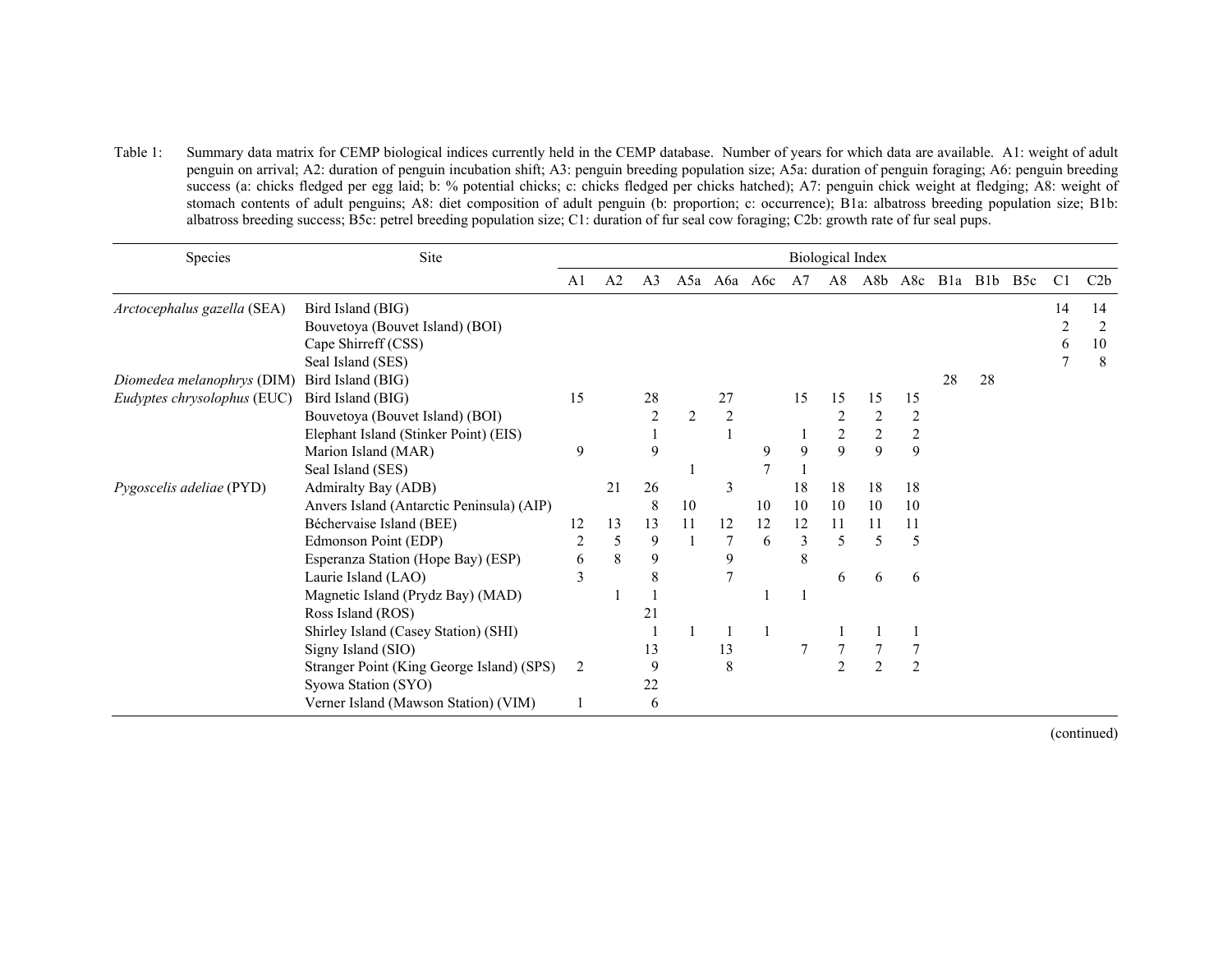# Table 1 (continued)

| Species                             | Site                                  | <b>Biological Index</b> |                |    |     |                |         |    |               |                |                |         |  |                  |    |     |
|-------------------------------------|---------------------------------------|-------------------------|----------------|----|-----|----------------|---------|----|---------------|----------------|----------------|---------|--|------------------|----|-----|
|                                     |                                       | A1                      | A <sub>2</sub> | A3 | A5a |                | Аба Абс | A7 | A8            | A8b            | A8c            | Bla Blb |  | B <sub>5</sub> c | C1 | C2b |
| Pygoscelis antarctica (PYN)         | Admiralty Bay (ADB)                   |                         | 13             | 25 |     | $\mathfrak{D}$ |         | 8  | 18            | 18             | 18             |         |  |                  |    |     |
|                                     | Bouvetoya (Bouvet Island) (BOI)       |                         |                |    |     |                |         |    |               |                | 2              |         |  |                  |    |     |
|                                     | Cape Shirreff (CSS)                   |                         |                | 6  |     | 4              |         |    | 6             | 6              | 6              |         |  |                  |    |     |
|                                     | Elephant Island (Stinker Point) (EIS) |                         |                |    |     |                |         |    | $\mathcal{D}$ | $\mathfrak{D}$ | $\overline{2}$ |         |  |                  |    |     |
|                                     | Laurie Island (LAO)                   |                         |                |    |     |                |         |    | h.            | 6              | 6              |         |  |                  |    |     |
|                                     | Seal Island (SES)                     |                         |                |    |     |                | 8       | 10 |               |                |                |         |  |                  |    |     |
|                                     | Signy Island (SIO)                    | 6                       |                | 13 |     | 13             |         |    |               |                |                |         |  |                  |    |     |
| Pygoscelis papua (PYP)              | Admiralty Bay (ADB)                   |                         |                | 25 |     |                |         | 6  | 16            | 16             | 16             |         |  |                  |    |     |
|                                     | Bird Island (BIG)                     |                         |                | 27 |     | 26             |         | 14 | 15            | 15             | 15             |         |  |                  |    |     |
|                                     | Cape Shirreff (CSS)                   |                         |                | O  |     |                |         | 4  | 6             | 6              | 6              |         |  |                  |    |     |
|                                     | Marion Island (MAR)                   |                         |                | 9  |     | 6              | 3       | 9  | 3             | 3              | 3              |         |  |                  |    |     |
|                                     | Signy Island (SIO)                    |                         |                | 13 |     | 13             |         |    |               | $\Delta$       | 5              |         |  |                  |    |     |
| <i>Thalassoica antarctica</i> (TAA) | Svarthamaren (SVA)                    |                         |                |    |     |                |         |    |               |                |                |         |  | 6                |    |     |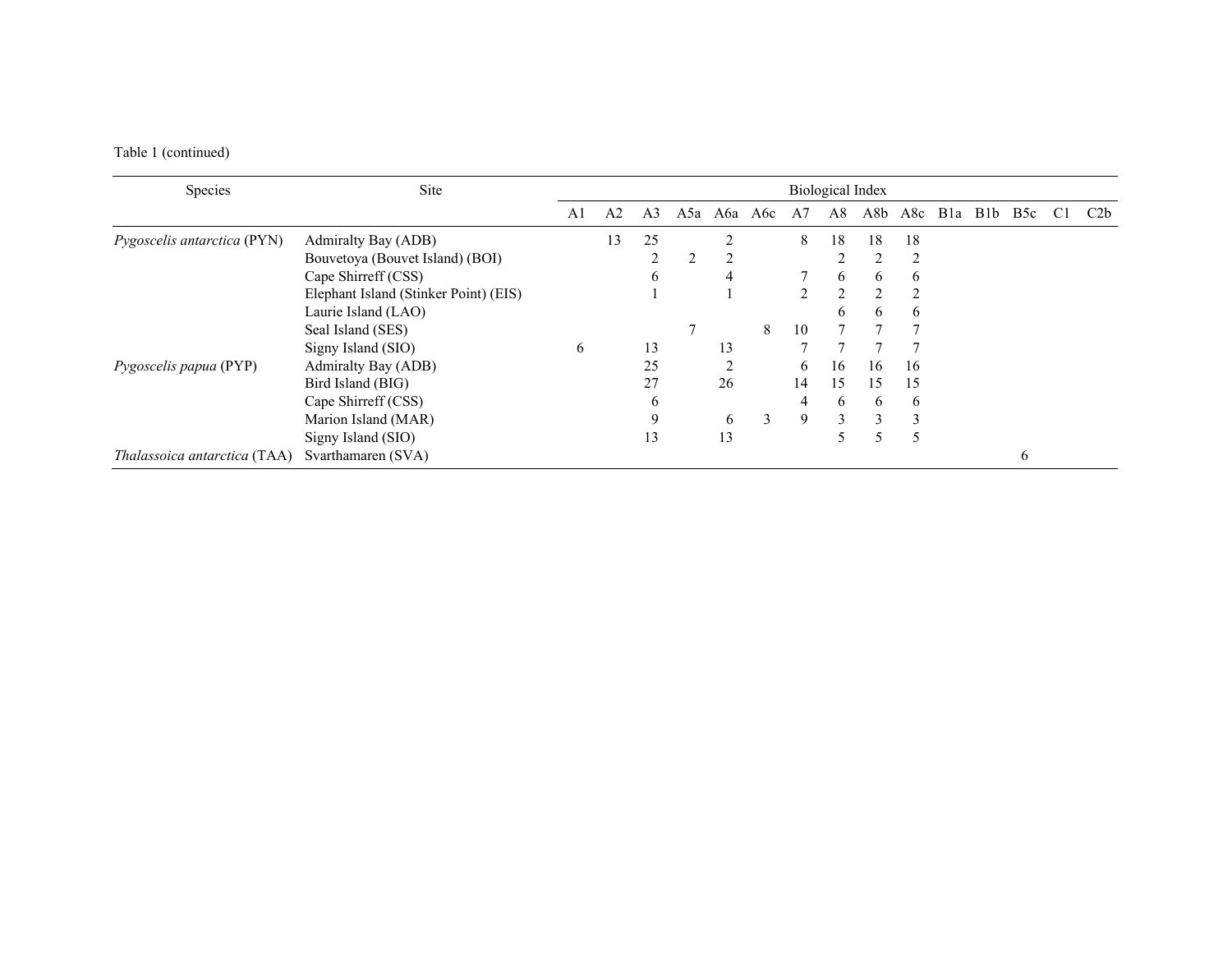| Type of Data                                | Years                             | Availability                        |
|---------------------------------------------|-----------------------------------|-------------------------------------|
| <b>BIOLOGICAL DATA</b>                      |                                   |                                     |
| <b>Antarctic and sub-Antarctic seabirds</b> |                                   |                                     |
| and seals                                   |                                   |                                     |
| Status and trends of seabirds               | Various times, areas              | Woehler et al., 2001                |
| Predators at South Georgia                  |                                   |                                     |
| Black-browed albatross peak mass            | 1989-2003                         | Submitted to Secretariat            |
| Fur seal median pupping date                | 1984-2003                         | Submitted to Secretariat            |
| Fur seal pup production                     | 1979–2003                         | Submitted to Secretariat            |
| Fur seal birth mass                         | 1984-2003                         | Submitted to Secretariat            |
| Fur seal frequency of fish in diet          | 1999-2003                         | Submitted to Secretariat            |
| Fur seal pup survival                       | 1979-2003                         | Submitted to Secretariat            |
| Fur seal growth deviate                     | 1989-2003                         | Submitted to Secretariat            |
| Predators at South Shetland Islands         |                                   |                                     |
| Predator parameters                         | 1978-2003                         | WG-EMM-03/61                        |
| Penguin population parameters               | 1981-2000                         | WG-EMM-03/29                        |
| Fur seal performance indices                | 1987-2003                         | WG-EMM-03/54                        |
| Predators in Indian Ocean                   |                                   |                                     |
| Seabird population parameters               | 2001-2002                         | WG-EMM-03/9                         |
| Seabird population parameters, diet         | 1980s, 1994-2003                  | WG-EMM-03/8, 10, 11, 13, 15, 16, 17 |
| Seabird population parameters               | 1950s-2000                        | WG-EMM-03/53                        |
| Fur seal population parameters              | 2001                              | WG-EMM-03/18                        |
| Predators in Eastern Antarctica             |                                   |                                     |
| Penguin population parameters               | 2000-2003                         | WG-EMM-03/59                        |
| Penguin foraging and breeding               | 2001-2003                         | WG-EMM-03/44                        |
| <b>Icefish</b>                              |                                   |                                     |
| Standing stock                              | Various times, areas              | WG-EMM-03/42                        |
| Cohort strength, recruitment                | Various times, areas              | WG-EMM-03/42                        |
| Natural mortality                           | Various times, areas              | WG-EMM-03/42                        |
| Length at age $1+$ and $2+$ years           | Various times, areas              | WG-EMM-03/42                        |
| Condition                                   | Various times, areas              | WG-EMM-03/42                        |
| Gonad maturity<br>Diet                      | Various times, areas              | WG-EMM-03/42                        |
|                                             | Various times, areas<br>1987-2002 | WG-EMM-03/42                        |
| Size and age                                | Various times                     | WG-EMM-03/7                         |
| Age and growth<br>Species profile           | Various times                     | WG-EMM-03/60<br>$WG-FSA-03/4$       |
| <b>Coastal fish populations</b>             |                                   |                                     |
| Shag diet                                   | Various years                     | WG-EMM-03/5                         |
| Krill                                       |                                   |                                     |
| <b>CPUE</b>                                 | 1977–1992                         | WG-EMM-03/35                        |
| Krill at South Georgia                      |                                   |                                     |
| Length index                                | 1991-2003                         | Submitted to Secretariat            |
| Density                                     | 1981-2003                         | Submitted to Secretariat            |
| Biomass and density                         | 2002                              | WG-EMM-03/30                        |
| Size                                        | 1988                              | WG-EMM-03/40                        |
| Krill at South Shetland Islands             |                                   |                                     |
| Biomass and density                         | 1991-2002                         | WG-EMM-03/6                         |
| Abundance                                   | 1978-2003                         | WG-EMM-03/61                        |
| Krill in Eastern Antarctica                 |                                   |                                     |
| Biomass and density                         | 2001-2003                         | WG-EMM-03/44                        |
| SO GLOBEC                                   |                                   |                                     |
| Plankton, krill and predators               | 2001-2002                         | globec.whoi.edu/globec              |

Table 2: Non-CEMP data available at the workshop.

(continued)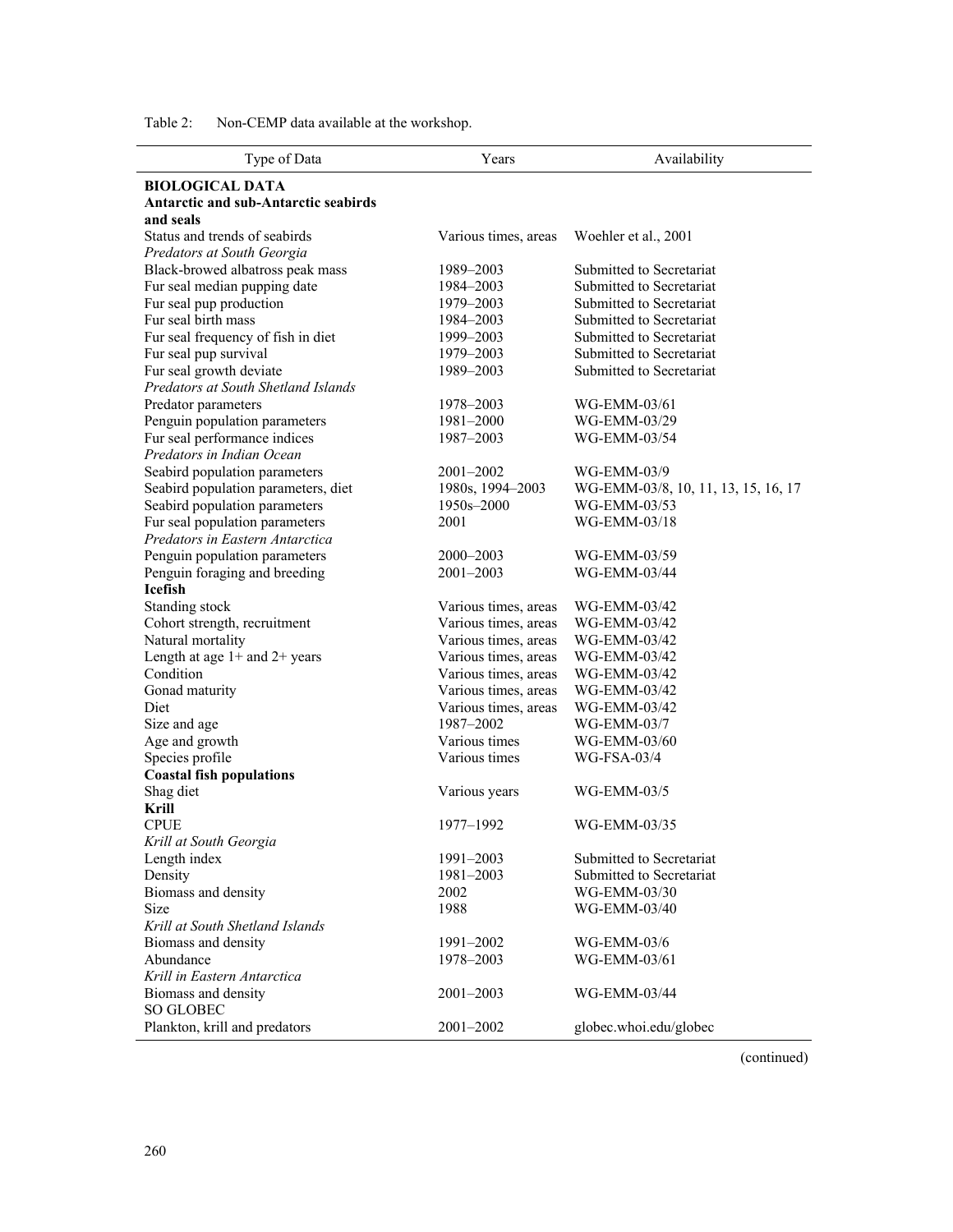Table 2 (continued)

| Type of Data                                | Years         | Availability           |
|---------------------------------------------|---------------|------------------------|
| <b>ENVIRONMENTAL DATA</b>                   |               |                        |
| <b>DPOI</b>                                 | 1952–2003     | WG-EMM-03/46           |
| SST adjacent to South Georgia               | 1989-2003     | WG-EMM-03/20           |
| Air temperature Indian Ocean                | 1950s-2000    | WG-EMM-03/53           |
| Sea-ice at South Shetland Islands           | 1978-2003     | WG-EMM-03/61           |
| SO GLOBEC Southwest Atlantic                |               |                        |
| Hydrography, sea-ice, currents, bathymetry, | $2001 - 2002$ | globec.whoi.edu/globec |
| meteorology                                 |               |                        |
| Ross Sea                                    |               |                        |
| Automatic weather stations                  | 1987–1999     | meteo.pnra.it          |
| Air temperature data                        | 1984–2003     | meteo.pnra.it          |
| Synoptic data                               | 1994-2003     | meteo.pnra.it          |
| Satellite images                            | 1998-2003     | meteo.pnra.it          |

Table 3: Types of data of known or potential utility in relation to CEMP (SC-CAMLR-XXI, Annex 4, Appendix E, Table 1).

| <b>KRILL</b>                  | METEOROLOGY AT CEMP SITE        |
|-------------------------------|---------------------------------|
| Abundance                     | Precipitation                   |
| Distribution                  | Air temperature                 |
| Demographics                  |                                 |
| Condition                     | PREDATOR PARAMETERS (non-CEMP)  |
| Fisheries performance         | Demographics                    |
|                               | Diet composition                |
| PELAGIC PREDATORS             |                                 |
| Whales                        | DATA FROM OTHER BODIES/PROGRAMS |
| Crabeater seals               | <b>IWC</b>                      |
| <b>Icefish</b>                | <b>SCAR</b>                     |
|                               | France                          |
| <b>BIOLOGICAL ENVIRONMENT</b> | <b>LTER</b>                     |
| Primary productivity          |                                 |
| Other prey species            | DATA FROM 'NON-KRILL' FISHERIES |
| Salps                         | <b>IMAF</b>                     |
|                               | <b>Icefish</b>                  |
| PHYSICAL ENVIRONMENT          | Squid                           |
| Sea-ice                       | Myctophids                      |
| Frontal positions             |                                 |
| <b>ENSO</b>                   |                                 |
| <b>DPOI</b>                   |                                 |
| <b>SST</b>                    |                                 |
| Surface-layer temperature     |                                 |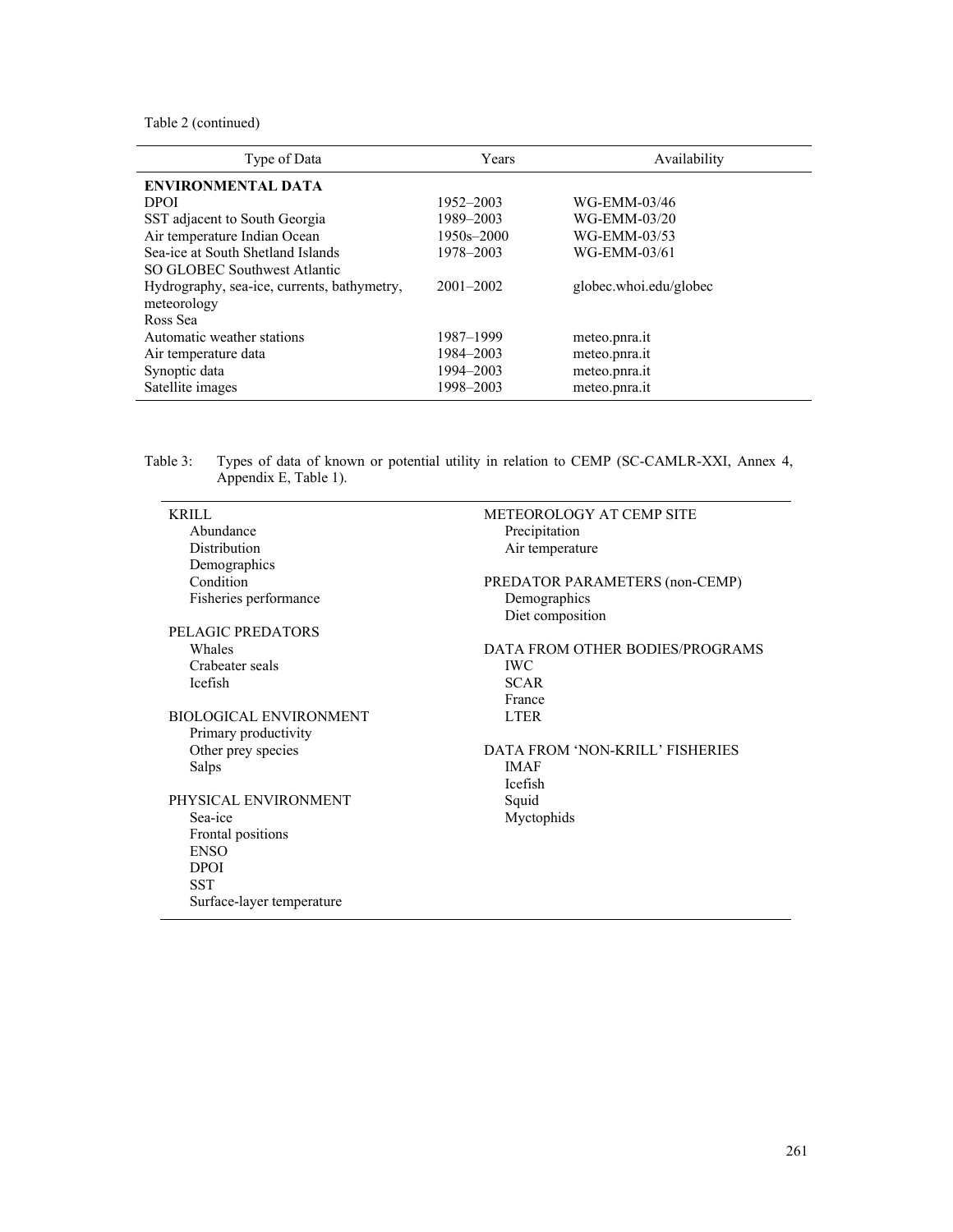Table 4: Sources of variation in CEMP index A3 (breeding population size) for Adélie penguins at a variety of CEMP sites. Proportions represent the proportion of the total variation in a time series from the CEMP database.

| <b>CEMP</b> Site         | <b>Proportion Representing</b><br>Process Variation | <b>Proportion Representing</b><br><b>Measurement Variation</b> |
|--------------------------|-----------------------------------------------------|----------------------------------------------------------------|
| Admiralty Bay (ADB)      | 0.9880                                              | 0.0120                                                         |
| Béchervaise Island (BEE) | 0.9355                                              | 0.0645                                                         |
| Ross Island (ROS)        | 0.9983                                              | 0.0017                                                         |
| Anvers Island (AIP)      | 0.9238                                              | 0.0762                                                         |
| Edmonson Point (EDP)     | 0.9937                                              | 0.0063                                                         |
| Esperanza Station (ESP)  | 0.9879                                              | 0.0121                                                         |
| Laurie Island (LAO)      | 0.8068                                              | 0.1932                                                         |
| Signy Island (SIO)       | 0.9587                                              | 0.0413                                                         |
| Stranger Point (SPS)     | 0.9599                                              | 0.0401                                                         |
| Syowa Station (SYO)      | 0.9925                                              | 0.0075                                                         |
| Verner Island (VIM*)     | $-2.6463$                                           | 3.6463                                                         |

\* The estimate of measurement variation at this site was greater than the total amount of variation empirically estimated from the CEMP database, suggesting that the assumption used to develop an estimate of the measurement error was positively biased in this case.

Table 5: Sources of variation in CEMP index A5a (mean foraging trip duration) for Adélie penguins at three CEMP sites. Proportions represent the proportion of the total variation in a time series from the CEMP database.

| <b>CEMP</b> Site         | <b>Proportion Representing</b><br><b>Process Variation</b> | Proportion Representing<br><b>Measurement Variation</b> |
|--------------------------|------------------------------------------------------------|---------------------------------------------------------|
| Admiralty Bay (ADB*)     | $-0.3470$                                                  | 1.3470                                                  |
| Béchervaise Island (BEE) | 0.3389                                                     | 0.6611                                                  |
| Anvers Island (AIP)      | 0.6758                                                     | 0.3242                                                  |

\* The estimate of measurement variation at this site was greater than the total amount of variation empirically estimated from the CEMP database, suggesting that variation in foraging-trip duration among individuals and among trips is a large source of variation that data in the CEMP database cannot account for.

Table 6: Sources of variation in CEMP index A6c (breeding success) for Adélie penguins at three CEMP sites. Proportions represent the proportion of the total variation in a time series from the CEMP database.

| <b>CEMP</b> Site         | Proportion Representing<br>Process Variation | Proportion Representing<br><b>Measurement Variation</b> |
|--------------------------|----------------------------------------------|---------------------------------------------------------|
| Admiralty Bay (ADB)      | 0.9957                                       | 0.0043                                                  |
| Béchervaise Island (BEE) | 0.9911                                       | 0.0089                                                  |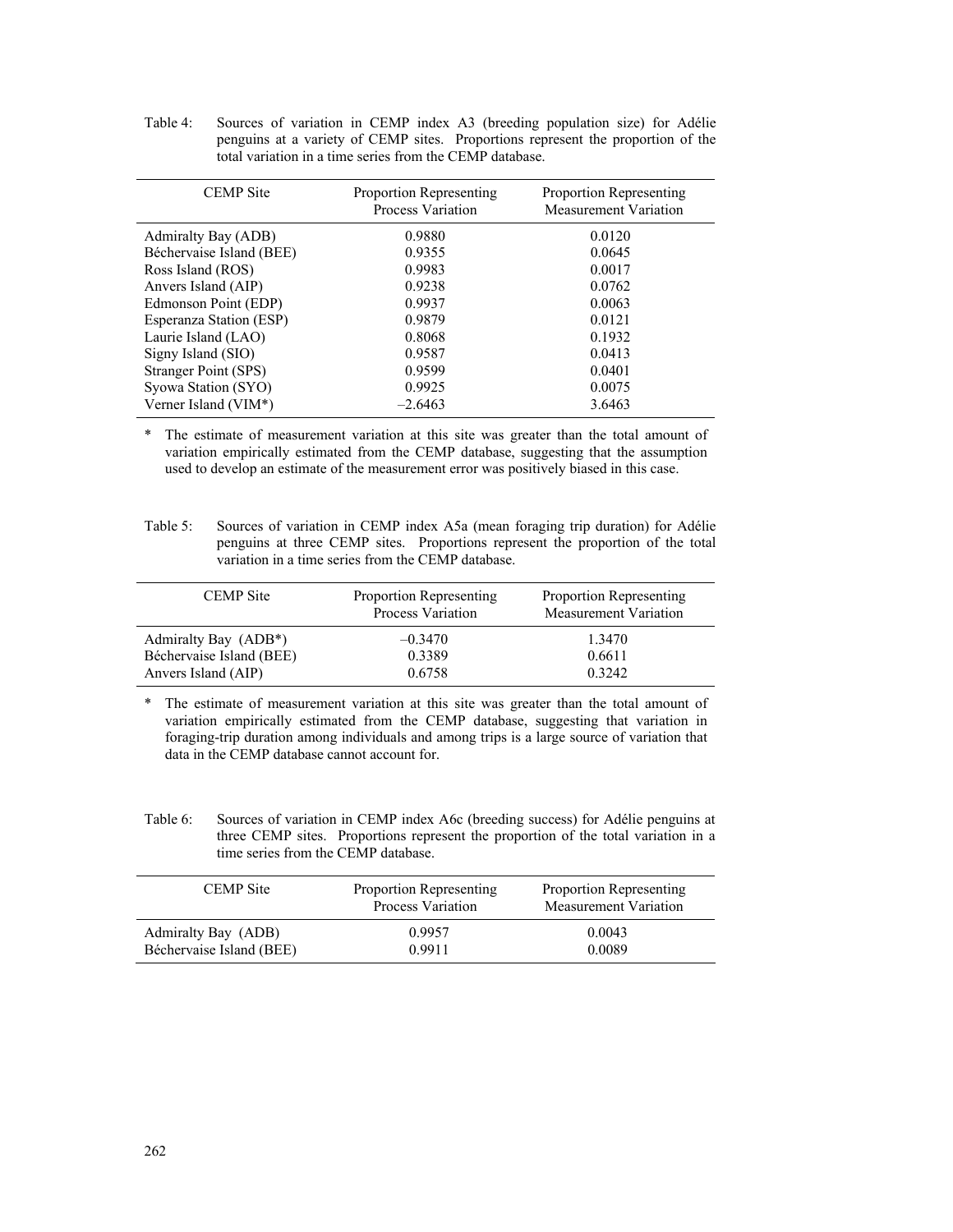| Table 7: | Examples of environmental covariates, potentially important in relationships between krill predators   |
|----------|--------------------------------------------------------------------------------------------------------|
|          | and their prey. Numbers indicate the relative ranking between regions $(1 = \text{minimal influence})$ |
|          | $2 =$ moderate influence, $3 =$ major influence).                                                      |

|                        | Sea-Ice | Fast-ice and Icebergs | Total Sum of Ranking |
|------------------------|---------|-----------------------|----------------------|
| Scotia Sea             |         |                       |                      |
| South Georgia          |         |                       |                      |
| South Orkney Islands   |         |                       |                      |
| South Shetland Islands |         |                       |                      |
| Ross Sea               |         |                       |                      |
| East Antarctica        |         |                       |                      |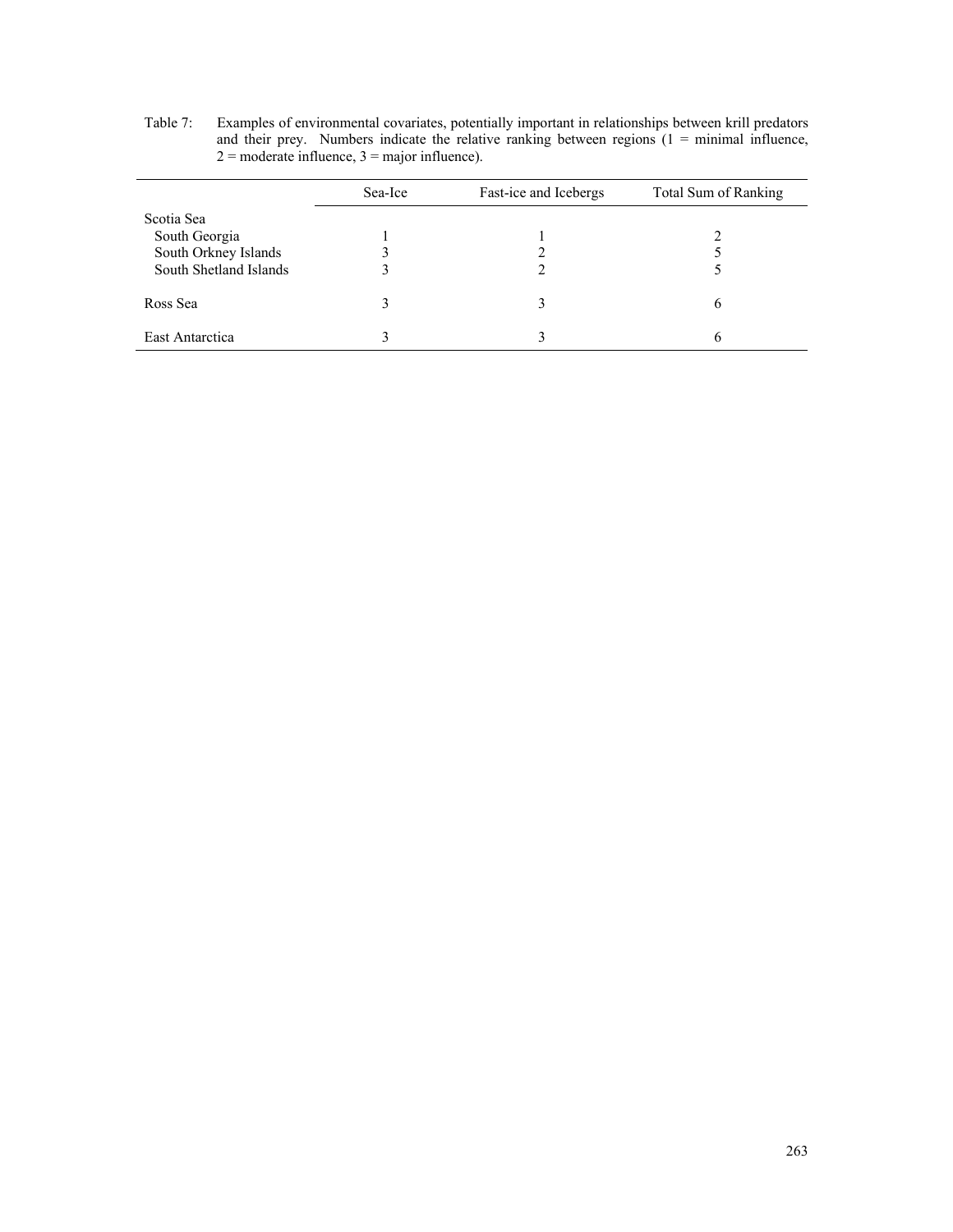| Table 8: | Summary of CEMP data (number of annual index values) by ISR and SSMU. Details of the specific parameters measured at each site can be found in   |
|----------|--------------------------------------------------------------------------------------------------------------------------------------------------|
|          | WG-EMM-03/24, Table 4. AP: Antarctic Peninsula (BSE Bransfield Strait East; DPW: Drake Passage West; EI: Elephant Island; W: Western); SO: South |
|          | Orkney Islands (NE: North East); SG: South Georgia (W: West); *: in part.                                                                        |

| Subarea/ | <b>ISR</b>     | <b>SSMU</b>              | CEMP Site/Area              | <b>CEMP</b> Indices |        |           |        |              |           |        |         |         |
|----------|----------------|--------------------------|-----------------------------|---------------------|--------|-----------|--------|--------------|-----------|--------|---------|---------|
| Division |                |                          |                             | Penguins            |        |           | Fur    | Black-browed | Antarctic | Krill  | Sea-ice |         |
|          |                |                          |                             | Macaroni            | Adélie | Chinstrap | Gentoo | Seal         | Albatross | Petrel | Fishery | and SST |
| 48.1     | AP             | <b>APBSE</b>             | Admiralty Bay (ADB)         |                     | 175    | 131       | 106    |              |           |        |         |         |
|          | AP             | <b>APW</b>               | Anvers Island (AIP)         |                     | 96     |           |        |              |           |        |         | 67      |
|          | AP             | <b>APDPW</b>             | Cape Shirreff (CSS)         |                     |        | 46        | 39     | 26           |           |        |         | 21      |
|          | AP             | <b>APEI</b>              | Elephant Island (EIS)       |                     |        |           |        |              |           |        |         | 21      |
|          | AP             | <b>APBSE</b>             | Esperanza Station (ESP)     |                     | 44     |           |        |              |           |        |         | 21      |
|          | AP             | <b>APEI</b>              | Seal Island (SES)           | 7                   |        | 65        |        | 23           |           |        |         | 67      |
|          | AP             | <b>APBSE</b>             | <b>Stranger Point (SPS)</b> |                     | 25     |           |        |              |           |        |         | 67      |
|          | AP*            | $AP*$                    | Subarea 48.1                |                     |        |           |        |              |           |        | 188     | 24      |
| 48.2     |                | <b>SONE</b>              | Laurie Island (LAO)         |                     | 45     | 30        |        |              |           |        |         | 21      |
|          |                | <b>SONE</b>              | Signy Island (SIO)          |                     | 66     | 76        | 48     |              |           |        |         | 67      |
|          |                | $SO^*$                   | Subarea 48.2                |                     |        |           |        |              |           |        | 134     | 24      |
| 48.3     | SG             | <b>SGW</b>               | Bird Island (BIG)           | 173                 |        |           | 139    | 42           | 84        |        |         | 21      |
|          | $SG*$          | $SG*$                    | Subarea 48.3                |                     |        |           |        |              |           |        | 158     | 24      |
| 48.6     |                |                          | Svarthamaren (SVA)          |                     |        |           |        |              |           | 4      |         |         |
| 58.4.1   |                | $\blacksquare$           | Division 58.4.1             |                     |        |           |        |              |           |        | 34      |         |
| 58.4.2   | Prydz Bay      | $\overline{\phantom{a}}$ | Magnetic Island (MAD)       |                     |        |           |        |              |           |        |         | 21      |
|          | Prydz Bay      | $\overline{\phantom{a}}$ | Béchervaise Island (BEE)    |                     | 199    |           |        |              |           |        |         | 52      |
|          | Prydz Bay      | $\overline{\phantom{a}}$ | Verner Island (VIM)         |                     | 5      |           |        |              |           |        |         |         |
|          | Prydz Bay      | $\blacksquare$           | Prydz Bay                   |                     |        |           |        |              |           |        |         | 24      |
|          | Prydz Bay*     | $\overline{a}$           | Division 58.4.2             |                     |        |           |        |              |           |        | 31      |         |
|          | $\blacksquare$ |                          | Syowa Station (SYO)         |                     | 21     |           |        |              |           |        |         | 21      |
| 58.4.4   |                |                          | Division 58.4.4             |                     |        |           |        |              |           |        | 6       |         |
| 58.7     |                | $\overline{a}$           | Marion Island (MAR)         | 89                  |        |           | 39     |              |           |        |         |         |
| 88.1     |                | $\overline{\phantom{a}}$ | Subarea 88.1                |                     |        |           |        |              |           |        | 20      |         |
|          |                | $\blacksquare$           | Edmonson Point (EDP)        |                     | 64     |           |        |              |           |        |         | 21      |
|          |                |                          | Ross Island (ROS)           |                     | 14     |           |        |              |           |        |         |         |
| 88.3     | $AP*$          | $\blacksquare$           | Subarea 88.3                |                     |        |           |        |              |           |        | 8       |         |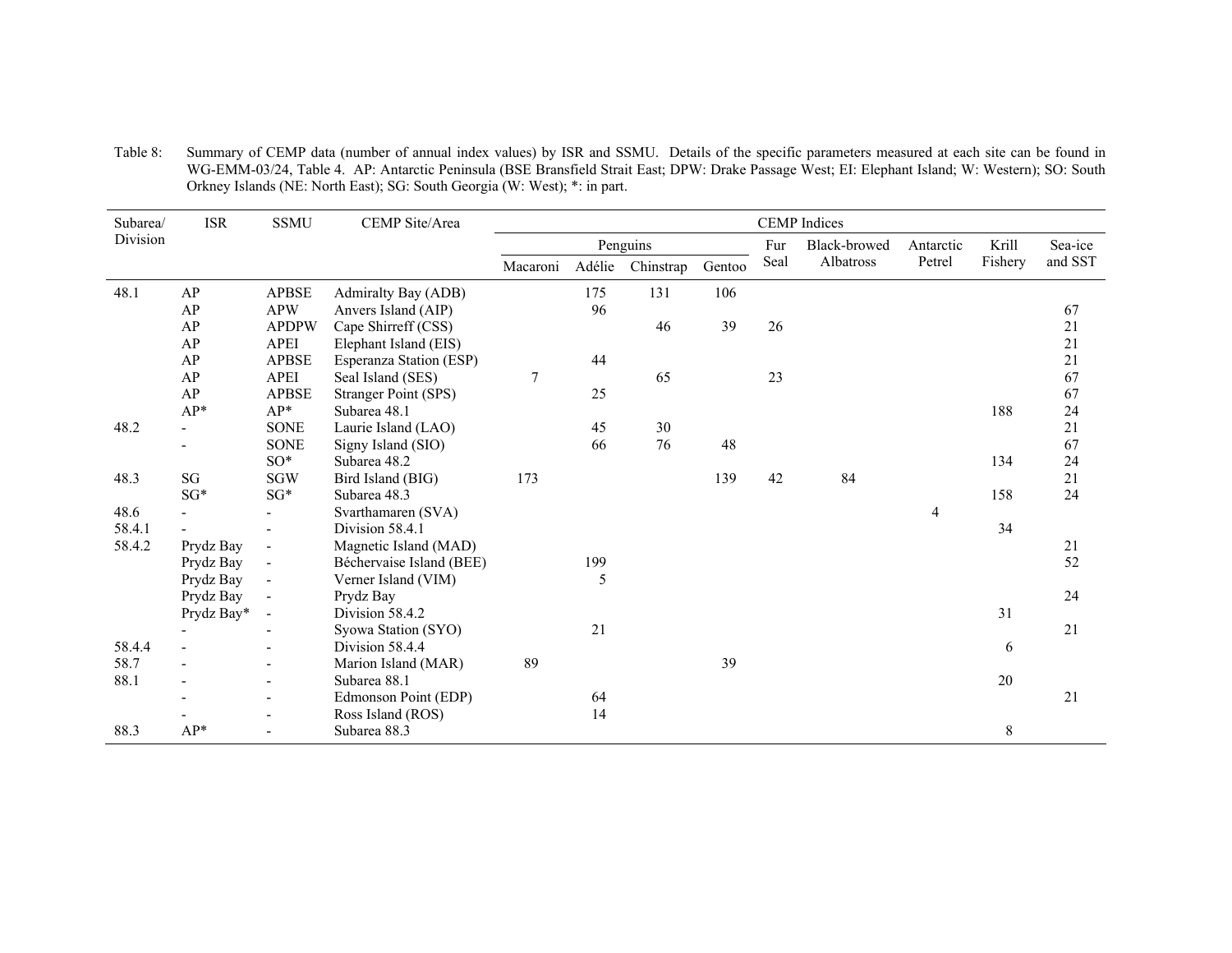# Table 9: Future work for the 2003/04 intersessional period.

|                | Task/Topic                                                                                                                                                                                          | Paragraphs<br>of Report                       | Responsibility                              | Comments                                                                                                                                                                                                                  |
|----------------|-----------------------------------------------------------------------------------------------------------------------------------------------------------------------------------------------------|-----------------------------------------------|---------------------------------------------|---------------------------------------------------------------------------------------------------------------------------------------------------------------------------------------------------------------------------|
| 1.             | Further examine the sources and magnitudes of<br>variability in predator response parameters.                                                                                                       | 39                                            | Data Manager,<br>UK, USA,<br>Southwell      | Hold an analysis meeting during the 2003/04 intersessional<br>period.                                                                                                                                                     |
| 2.             | Further work on defining the relationship<br>between estimates of krill abundance and<br>availability to dependent species.                                                                         | 50(v)                                         | UK, USA                                     |                                                                                                                                                                                                                           |
| 3 <sub>1</sub> | Within the CSI approach, identify indices where<br>systematic biases might be inherent in missing<br>data.                                                                                          | 51 and 52                                     | UK, Australia                               |                                                                                                                                                                                                                           |
| 4.             | Investigate the utility of haul-by-haul CPUE data<br>as a proxy for direct measures of krill<br>availability, with a view to further analyses of<br>functional relationships for research purposes. | 59 to 63                                      | Hewitt.<br>Naganobu, Nicol,<br>Reid, Sushin | Terms of Reference are in paragraph 63. Interim report to 2003<br>meeting of WG-EMM.                                                                                                                                      |
| 5.             | Investigate alternate methods for determining<br>anomalies by using predator response curves for<br>a predator parameter or composite index.                                                        | 64 to 66, 119<br>to $121$ and<br>Attachment 3 | Constable.<br>Murphy                        | Interim report to the 2003 meeting of the Scientific Committee.                                                                                                                                                           |
| 6.             | Develop a matrix of environmental parameters<br>that are potentially important covariates in the<br>analyses of predator-prey interactions.                                                         | 82 and<br>Table 7                             | Trathan, Wilson,<br>Southwell               |                                                                                                                                                                                                                           |
| 7 <sub>1</sub> | Maintain a register of non-CEMP time-series data<br>of potential utility for future CEMP work.                                                                                                      | 96                                            | Secretariat                                 | Commence with data listed in Table 2. Review and incorporate<br>other datasets/sources after discussion with members of the<br>CEMP Review Steering Committee and/or conveners of<br>Scientific Committee working groups. |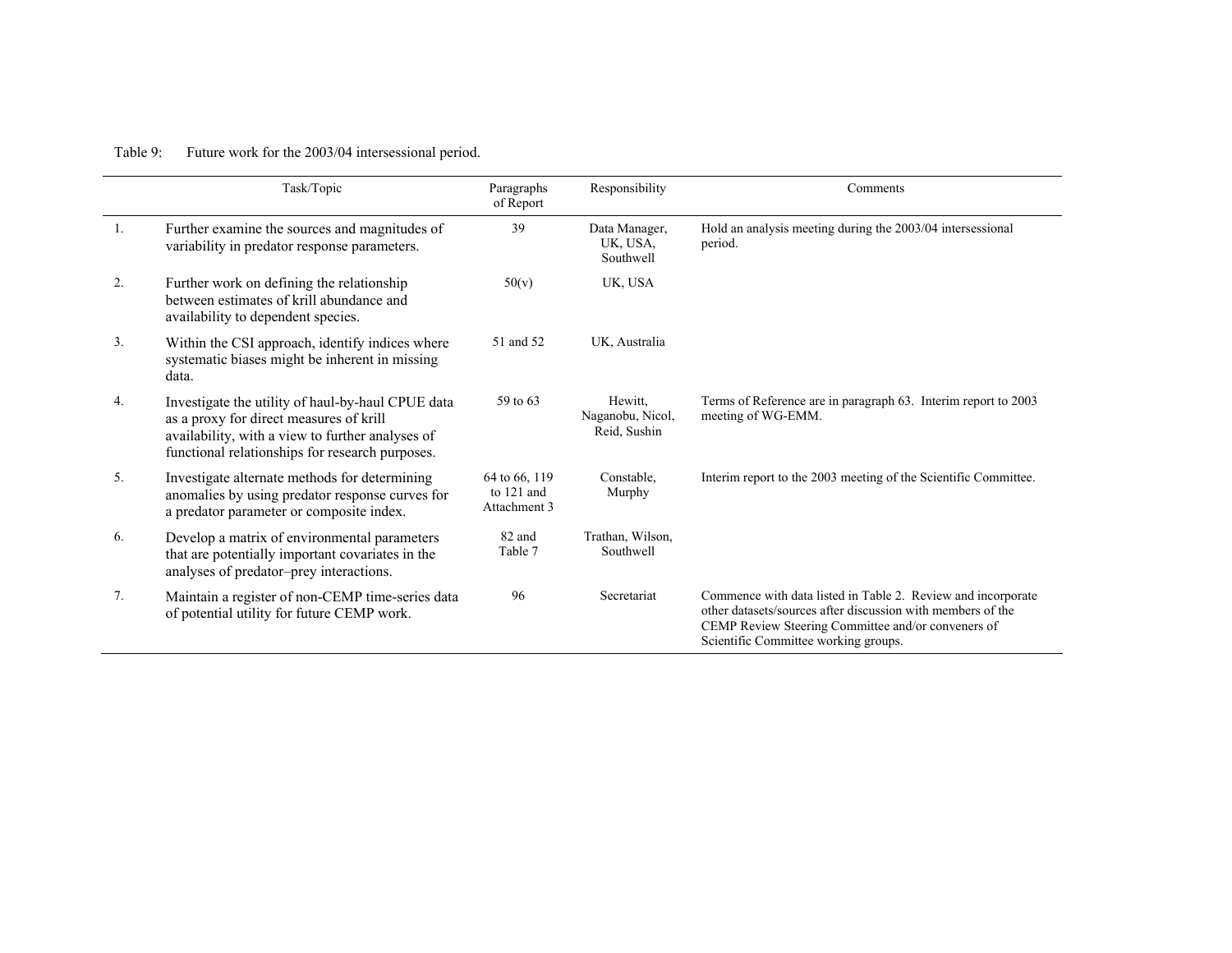

(b)

(a)



Figure 1: Location of CEMP sites (star). General view (a) and Antarctic Peninsula (b).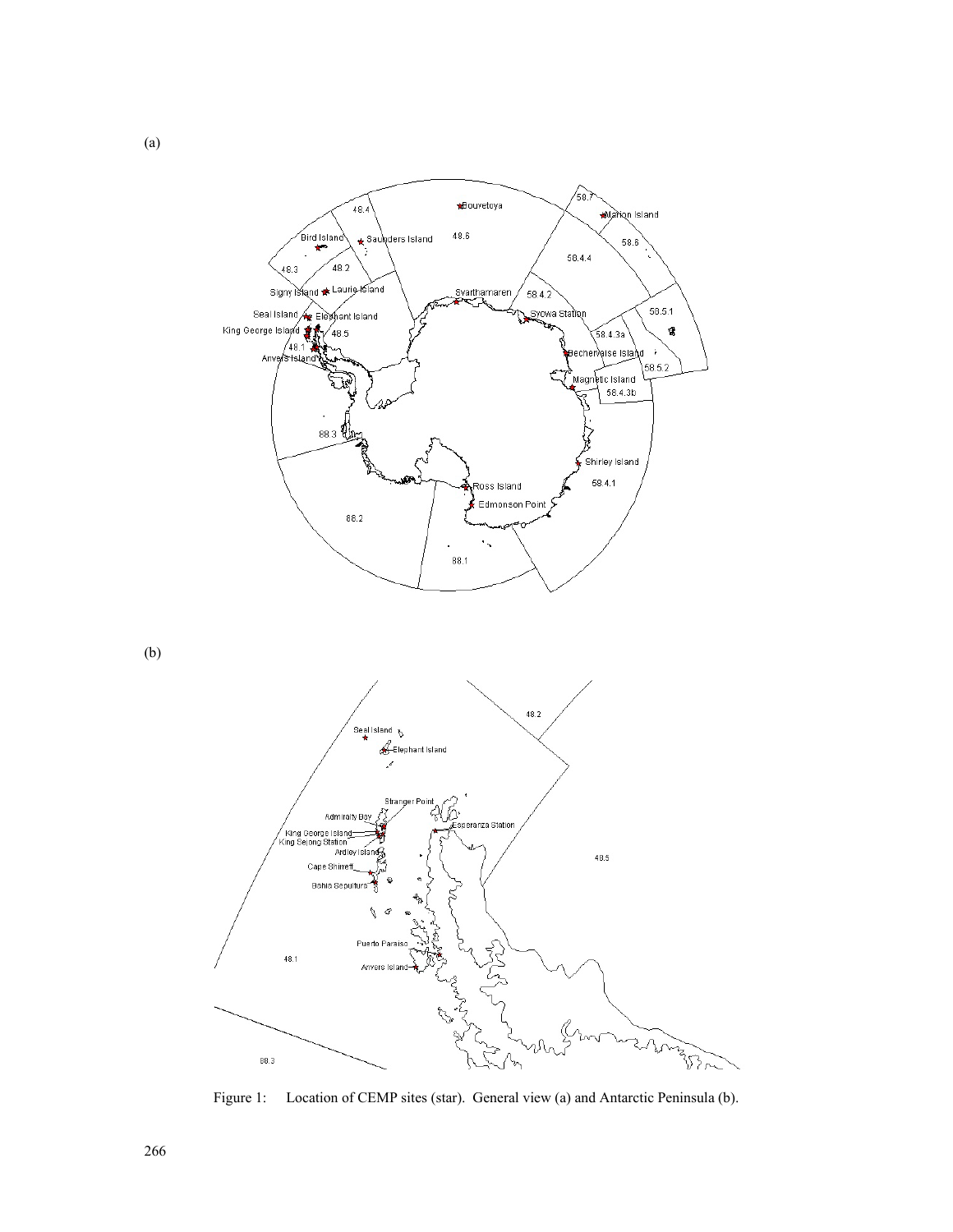

Figure 2: The spatial and temporal scales over which indices of predator performance reflect ecosystem processes. The x-axes scales reflect the two extremes within the group of

predators in the CEMP database (from WG-EMM-03/43).



Figure 3: The relationship between krill density (g  $m^{-2}$ ) and CSI of predator performance at South Georgia and South Shetland Islands.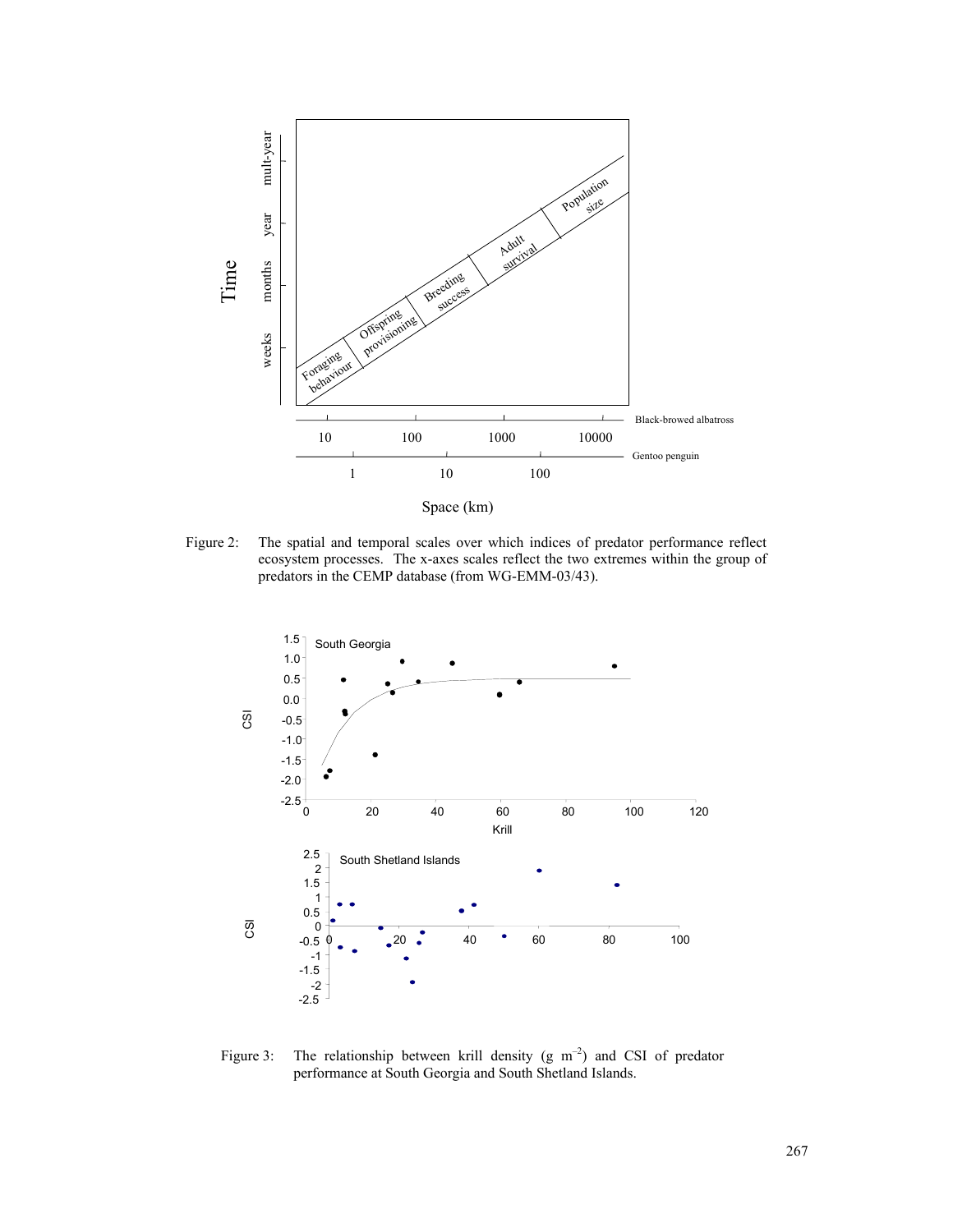

Figure 4: The mean proportion by mass of krill (*Euphausia superba*) in the diet of penguins. Data from the CEMP database.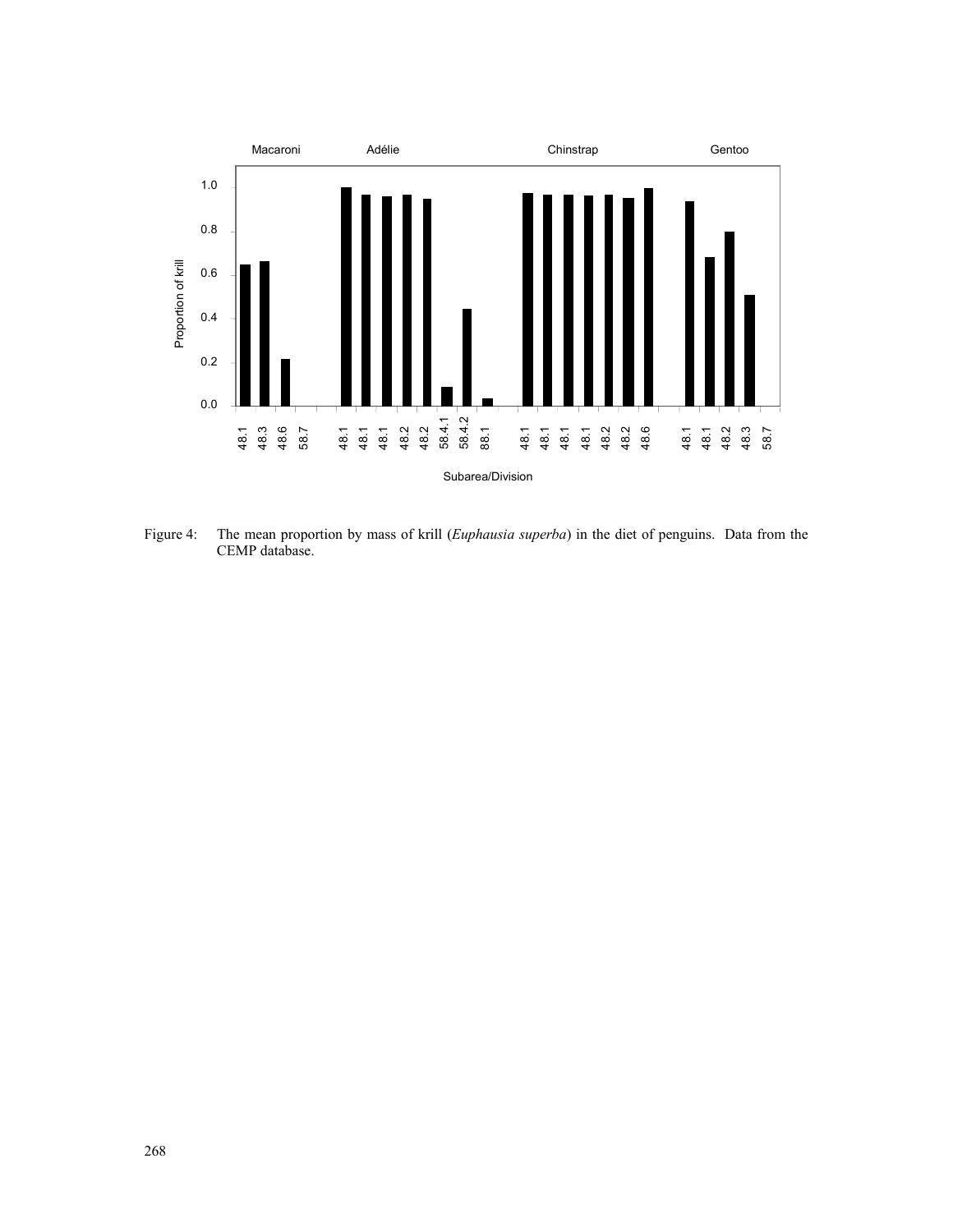# ATTACHMENT 1

# **LIST OF PARTICIPANTS**

# CEMP Review Workshop (Cambridge, UK, 18 to 22 August 2003)

# \* Members of the CEMP Review Steering Committee

| ANTONIO, Celio (Mr)       | Subsecretário para Desenvolvimento<br>de Pesca e Aquicultura<br>Secretaria Especial de Aquicultura e Pesca<br>da Presidência da República<br>Esplanada dos Ministérios Bloco D, 9º<br>Brasilia, DF 70043-900<br><b>Brazil</b><br>celioan@agricultura.gov.br |
|---------------------------|-------------------------------------------------------------------------------------------------------------------------------------------------------------------------------------------------------------------------------------------------------------|
| AKKERS, Theressa (Ms)     | Research Support and Administration<br><b>Research and Development</b><br>Marine and Coastal Management<br>Private Bag X2<br>Rogge Bay 8012<br>South Africa<br>takkers@mcm.wcape.gov.za                                                                     |
| BERGSTRÖM, Bo (Dr)        | Kristineberg Marine Research Station<br>S-450 34 Fiskebäckskil<br>Sweden<br>b.bergstrom@kmf.gu.se                                                                                                                                                           |
| CONSTABLE, Andrew (Dr)    | <b>Australian Antarctic Division</b><br>Environment Australia<br>Channel Highway<br>Kingston Tasmania 7050<br>Australia<br>andrew.constable@aad.gov.au                                                                                                      |
| CORSOLINI, Simonetta (Dr) | Dipartimento di Scienze Ambientali<br>Università di Siena<br>Via P.A. Mattioli, 4<br>53100 Siena<br>Italy<br>corsolini@unisi.it                                                                                                                             |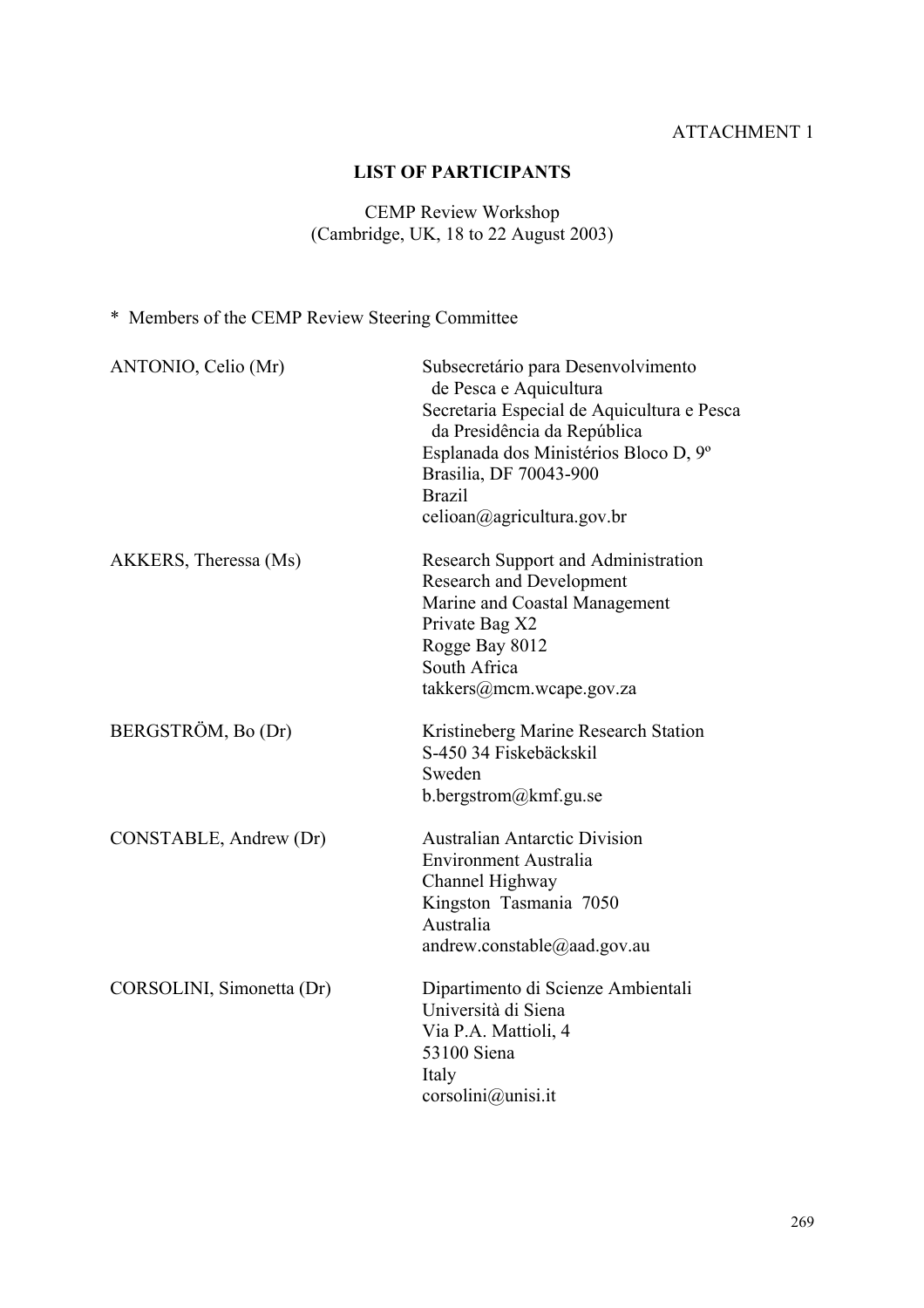| CRAWFORD, Robert (Dr)  | Marine and Coastal Management<br>Private Bag X2<br>Roggebaai 8012<br>South Africa<br>crawford@mcm.wcape.gov.za                                               |
|------------------------|--------------------------------------------------------------------------------------------------------------------------------------------------------------|
| CROXALL, John (Prof.)* | <b>British Antarctic Survey</b><br>High Cross, Madingley Road<br>Cambridge CB3 0ET<br>United Kingdom<br>j.croxall@bas.ac.uk                                  |
| DAVIES, Campbell (Dr)  | <b>Australian Antarctic Division</b><br><b>Environment Australia</b><br>Channel Highway<br>Kingston Tasmania 7050<br>Australia<br>campbell.davies@aad.gov.au |
| FANTA, Edith (Dr)      | Departamento Biologia Celular<br>Universidade Federal do Paraná<br>Caixa Postal 19031<br>81531-970 Curitiba, PR<br><b>Brazil</b><br>e.fanta@terra.com.br     |
| FORCADA, Jaume (Dr)    | <b>British Antarctic Survey</b><br>High Cross, Madingley Road<br>Cambridge CB3 0ET<br>United Kingdom<br>jfor@bas.ac.uk                                       |
| GERRODETTE, Tim (Dr)   | <b>Southwest Fisheries Center</b><br>8604 La Jolla Shores Drive<br>La Jolla, CA 92037<br><b>USA</b><br>tim.gerrodette@noaa.gov                               |
| GOEBEL, Michael (Dr)*  | <b>US AMLR Program</b><br>Southwest Fisheries Science Center<br>8604 La Jolla Shores Drive<br>La Jolla, CA 92037<br><b>USA</b><br>mike.goebel@noaa.gov       |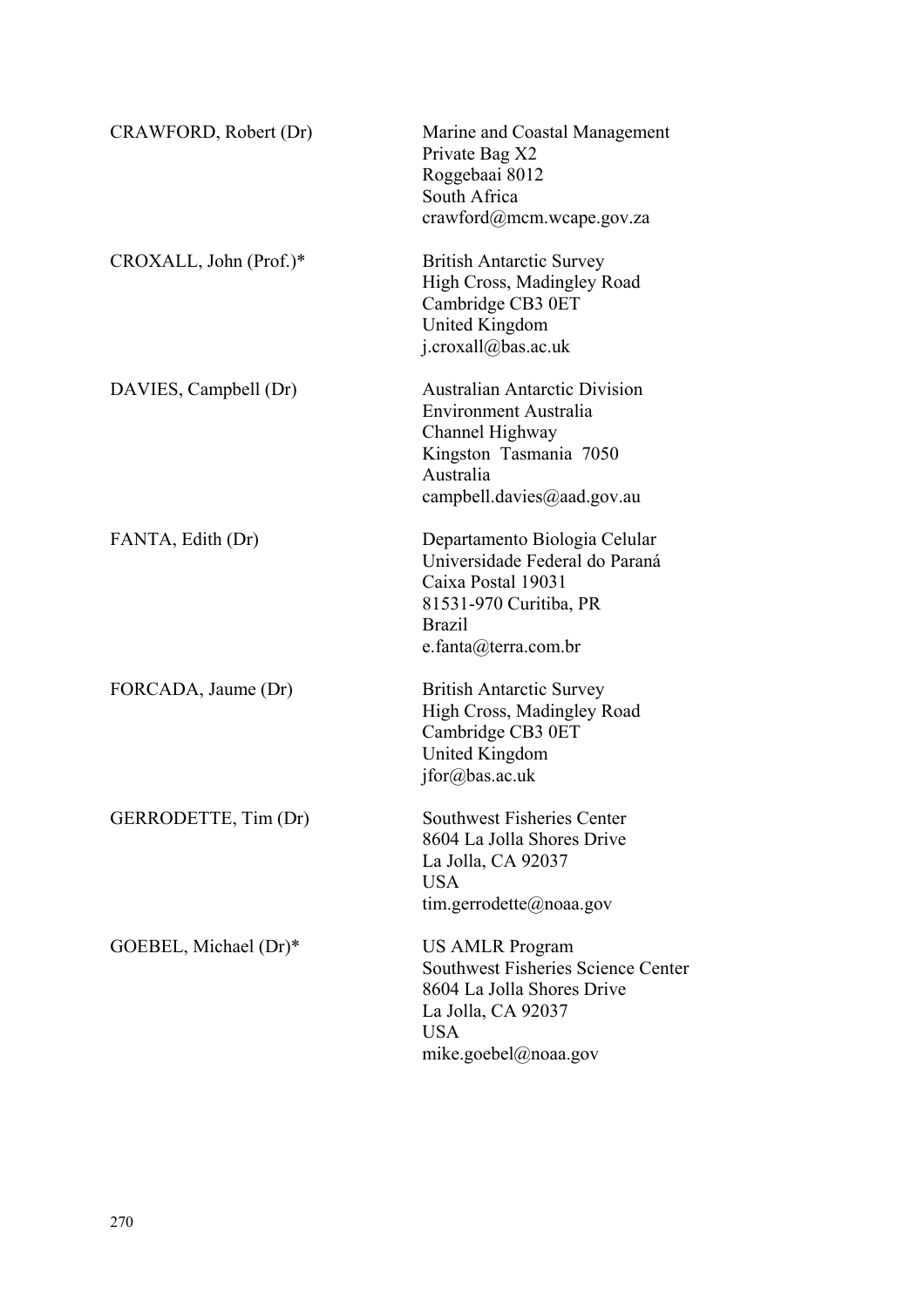| HEWITT, Roger $(Dr)^*$  | <b>US AMLR Program</b><br><b>Southwest Fisheries Science Center</b><br>8604 La Jolla Shores Drive<br>La Jolla, CA 92037<br><b>USA</b><br>roger.hewitt@noaa.gov                               |
|-------------------------|----------------------------------------------------------------------------------------------------------------------------------------------------------------------------------------------|
| HILL, Simeon (Dr)       | <b>British Antarctic Survey</b><br>High Cross, Madingley Road<br>Cambridge CB3 0ET<br><b>United Kingdom</b><br>$\sin(a)$ bas.ac.uk                                                           |
| HOFMANN, Eileen (Prof.) | Center for Coastal Physical Oceanography<br>Crittenton Hall<br><b>Old Dominion University</b><br>768 52nd Street<br>Norfolk, VA 23529<br><b>USA</b><br>hofmann@ccpo.odu.edu                  |
| HOLT, Rennie (Dr)       | Chair, Scientific Committee<br><b>US AMLR Program</b><br><b>Southwest Fisheries Science Center</b><br>8604 La Jolla Shores Drive<br>La Jolla, CA 92037<br><b>USA</b><br>rennie.holt@noaa.gov |
| KIRKWOOD, Geoff (Dr)    | Renewable Resources Assessment Group<br><b>Imperial College</b><br><b>RSM Building</b><br>Prince Consort Road<br>London SW7 2BP<br>United Kingdom<br>g.kirkwood@ic.ac.uk                     |
| KOUZNETSOVA, Elena (Dr) | <b>VNIRO</b><br>17a V. Krasnoselskaya<br>Moscow 107140<br>Russia<br>vozrast@vmiro.ru                                                                                                         |
| MURPHY, Eugene (Dr)     | <b>British Antarctic Survey</b><br>High Cross, Madingley Road<br>Cambridge CB3 0ET<br><b>United Kingdom</b><br>e.murphy@bas.ac.uk                                                            |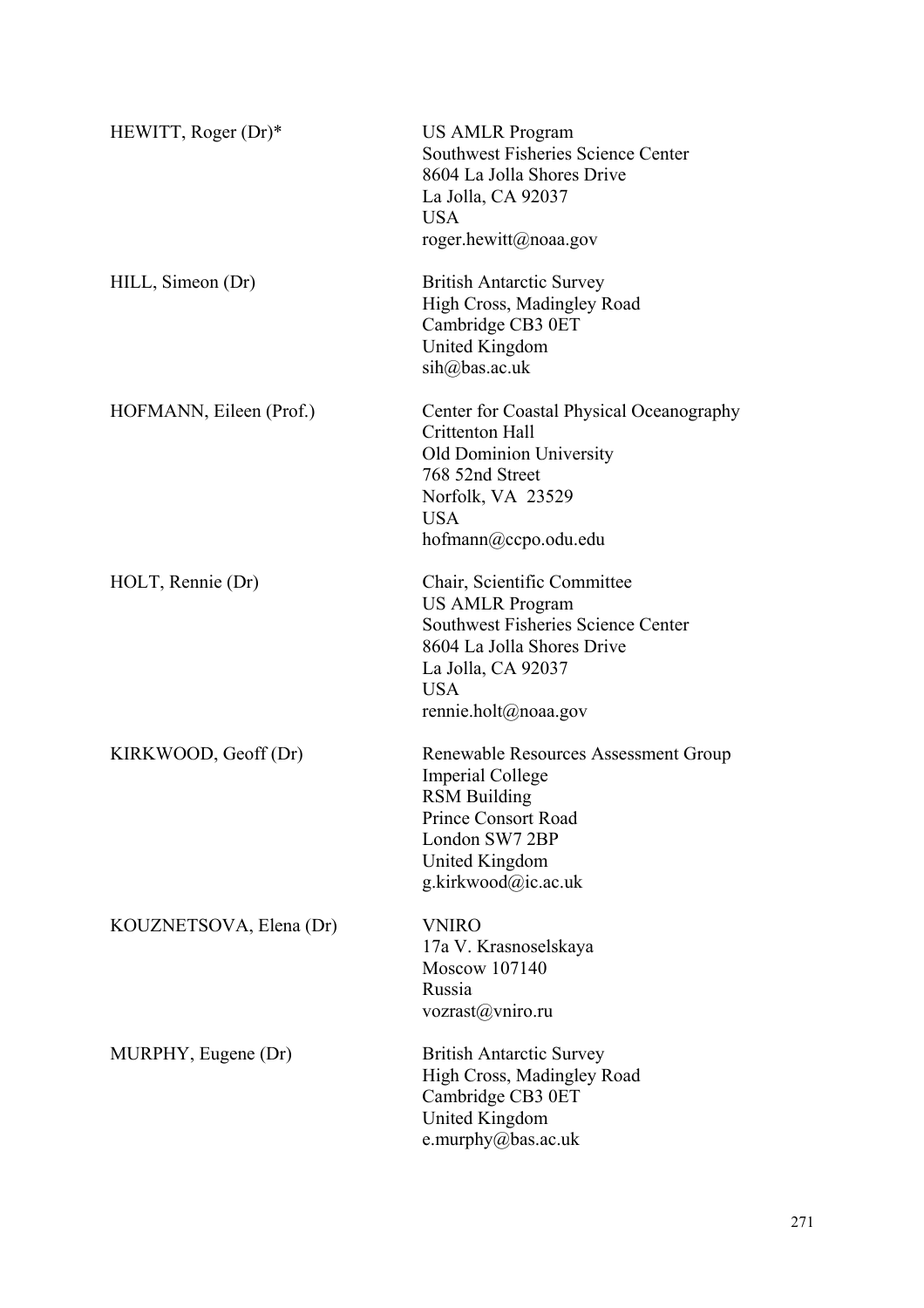| NAGANOBU, Mikio (Dr)*   | National Research Institute of Far Seas Fisheries<br>5-7-1, Shimizu Orido<br>Shizuoka 424-8633<br>Japan<br>naganobu@affrc.go.jp                          |
|-------------------------|----------------------------------------------------------------------------------------------------------------------------------------------------------|
| NICOL, Steve $(Dr)^*$   | <b>Australian Antarctic Division</b><br><b>Environment Australia</b><br>Channel Highway<br>Kingston Tasmania 7050<br>Australia<br>steve.nicol@aad.gov.au |
| OLMASTRONI, Silvia (Dr) | Dipartimento di Scienze Ambientali<br>Università di Siena<br>Via P.A. Mattioli, 4<br>53100 Siena<br>Italy<br>olmastroni@unisi.it                         |
| REID, Keith $(Dr)^*$    | <b>British Antarctic Survey</b><br>High Cross, Madingley Road<br>Cambridge CB3 0ET<br>United Kingdom<br>k.reid@bas.ac.uk                                 |
| SHUST, Konstantin (Dr)  | <b>VNIRO</b><br>17a V. Krasnoselskaya<br>Moscow 107140<br>Russia<br>antarctica@vniro.ru                                                                  |
| SOUTHWELL, Colin (Dr)*  | <b>Australian Antarctic Division</b><br>Environment Australia<br>Channel Highway<br>Kingston Tasmania 7050<br>Australia<br>colin.southwell@aad.gov.au    |
| SULLIVAN, Kevin (Dr)    | Ministry of Fisheries<br>PO Box 1020<br>Wellington<br>New Zealand<br>sullivak@fish.govt.New Zealand                                                      |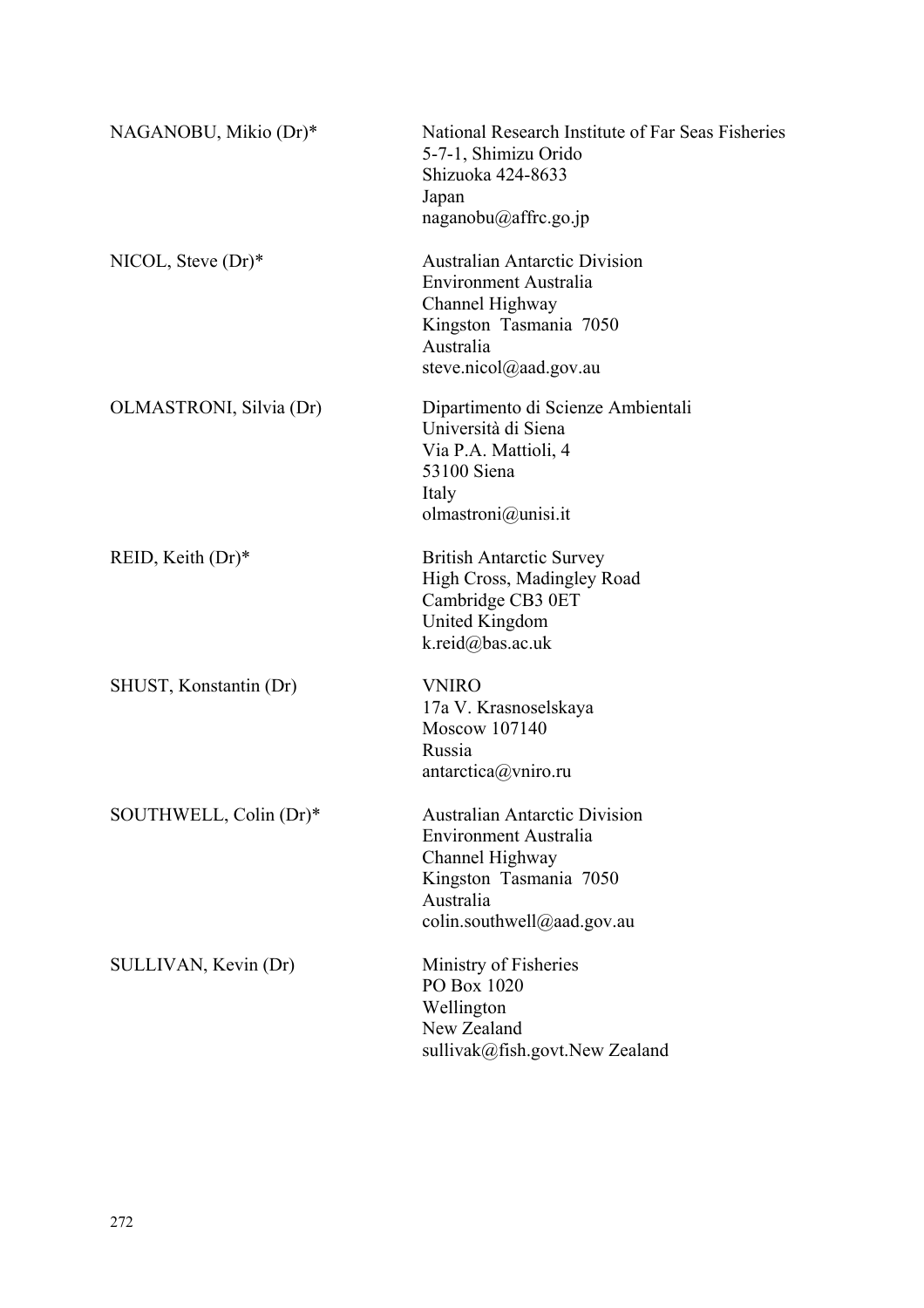| SUSHIN, Vyacheslav (Dr) | AtlantNIRO<br>5 Dmitry Donskoy Str.<br>Kaliningrad 236000<br>Russia<br>sushin@atlant.baltnet.ru                                                                                     |
|-------------------------|-------------------------------------------------------------------------------------------------------------------------------------------------------------------------------------|
| TRATHAN, Philip (Dr)*   | <b>British Antarctic Survey</b><br>High Cross, Madingley Road<br>Cambridge CB3 0ET<br>United Kingdom<br>p.trainan@bas.ac.uk                                                         |
| TRIVELPIECE, Sue (Ms)   | US AMLR Program<br>Antarctic Ecosystem Research Division<br>PO Box 1486<br>19878 Hwy 78<br>Ramona, CA 92065<br><b>USA</b><br>sueskua@aol.com                                        |
| TRIVELPIECE, Wayne (Dr) | <b>US AMLR Program</b><br><b>Southwest Fisheries Science Center</b><br>8604 La Jolla Shores Drive<br>La Jolla, CA 92037<br><b>USA</b><br>wayne.trivelpiece@noaa.gov                 |
| VANYUSHIN, George (Dr)  | <b>VNIRO</b><br>17a V. Krasnoselskaya<br>Moscow 107140<br>Russia<br>sst.ocean@g23.relcom.ru                                                                                         |
| WATTERS, George (Dr)    | Southwest Fisheries Science Center<br>Pacific Fisheries Environmental Laboratory<br>1352 Lighthouse Avenue<br>Pacific Grove, CA 93950-2097<br><b>USA</b><br>george.watters@noaa.gov |
| WILSON, Peter (Dr)      | Manaaki Whenua – Landcare Research<br>Private Bag 6<br>Nelson<br>New Zealand<br>wilsonpr@landcareresearch.co.nz                                                                     |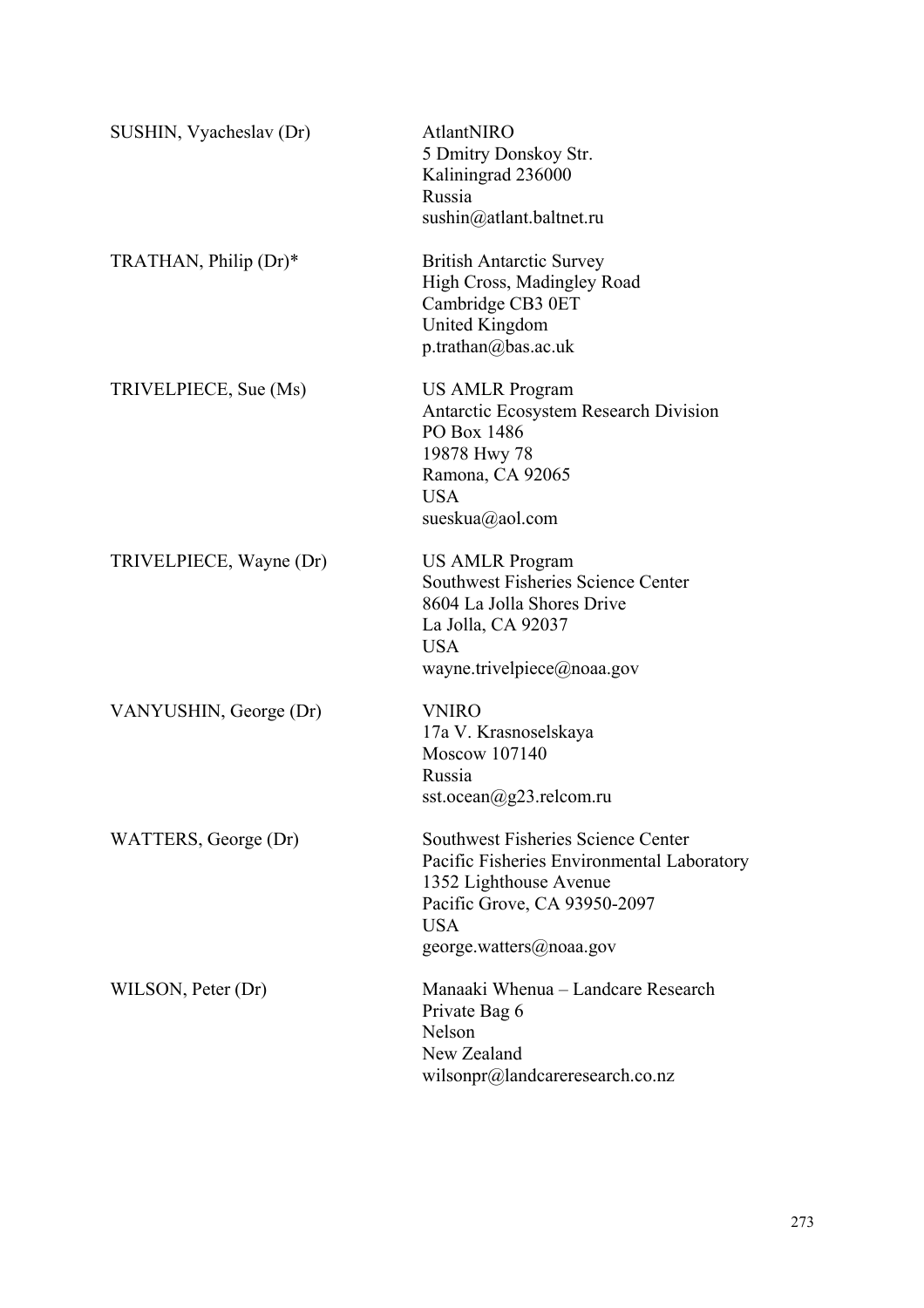Secretariat:

Denzil MILLER (Executive Secretary) CCAMLR Eugene SABOURENKOV (Science Officer) PO Box 213<br>David RAMM\* (Data Manager) North Hobart 7002 David RAMM<sup>\*</sup> (Data Manager) Rosalie MARAZAS (Website and Information Services Officer) Tasmania Australia Genevieve TANNER (Communications Officer) ccamlr@ccamlr.org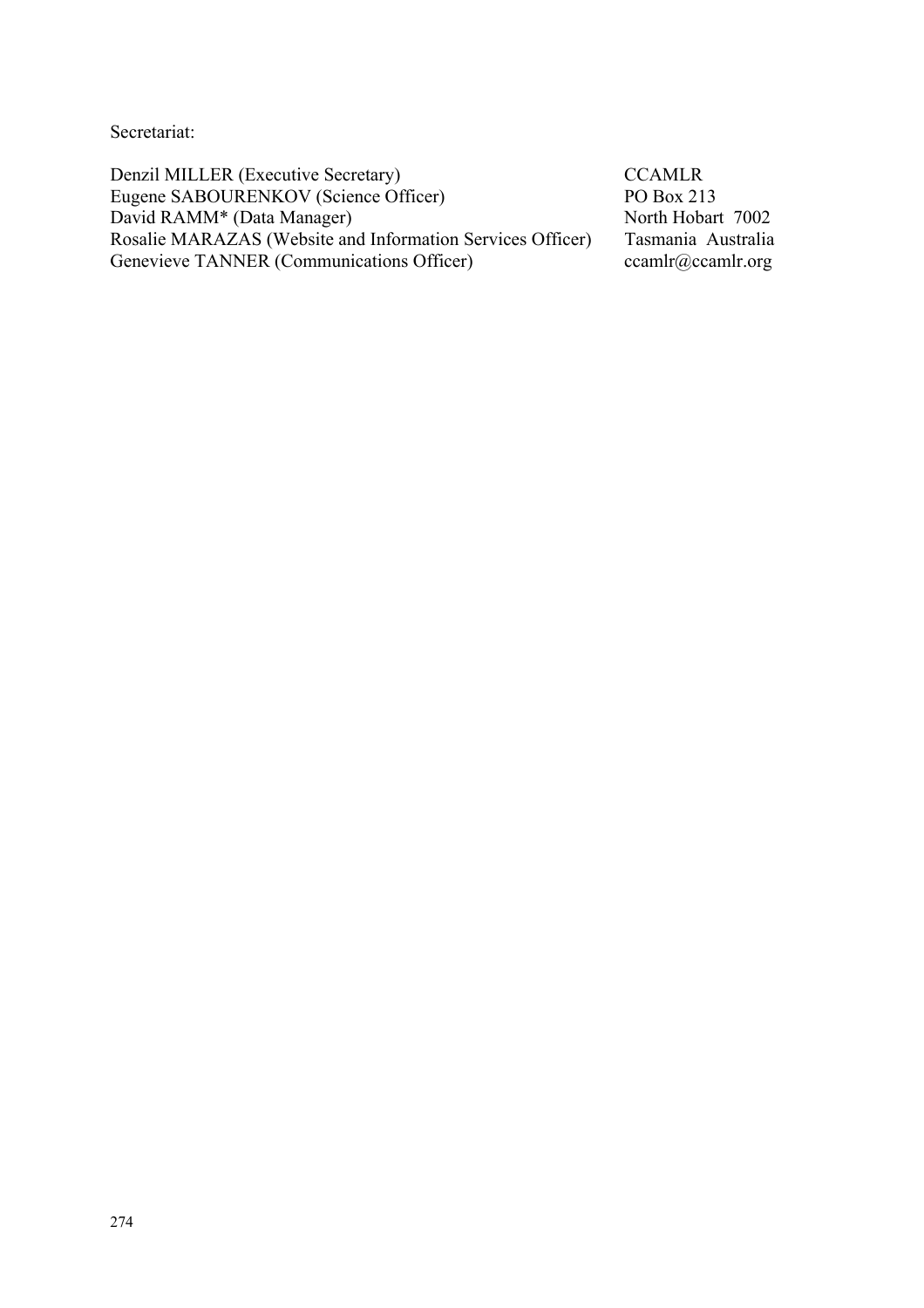# ATTACHMENT 2

# **AGENDA**

# CEMP Review Workshop (Cambridge, UK, 18 to 22 August 2003)

# 1. Introduction

- 1.1 Adoption of agenda and work plan
- 1.2 Operational issues and appointment of rapporteurs
- 2. General review of planning and preparatory work
- 3. General review of data, supporting papers and other materials available
- 4. CEMP Review Workshop
	- 4.1 Defining those indices which, either singly or in combination, are the most informative biologically
		- 4.1.1 Update on intersessional work
			- (i) Data availability and validation
				- (a) CEMP data: spatial and temporal availability, by species and parameter (data matrices)
				- (b) Non-CEMP data: spatial and temporal availability, by species and parameter (data matrices)
			- (ii) Sensitivity analyses
				- (a) Spatial and temporal correlation issues and solutions
				- (b) Type I and type II error level considerations
				- (c) Effect size and form of change considerations
				- (d) Progress on analysis of western Antarctic data
				- (e) Progress on analysis of eastern Antarctic data
			- (iii) Issues related to predator parameters as indicators of krill availability
		- 4.1.2 Predator parameters as indicators of krill availability
			- (i) Prey parameters
				- (a) Availability of predator/krill data
				- (b) Proxies to krill data
			- (ii) Functional relationships
				- (a) Availability of predator/krill or proxy data
				- (b) Modelling relationships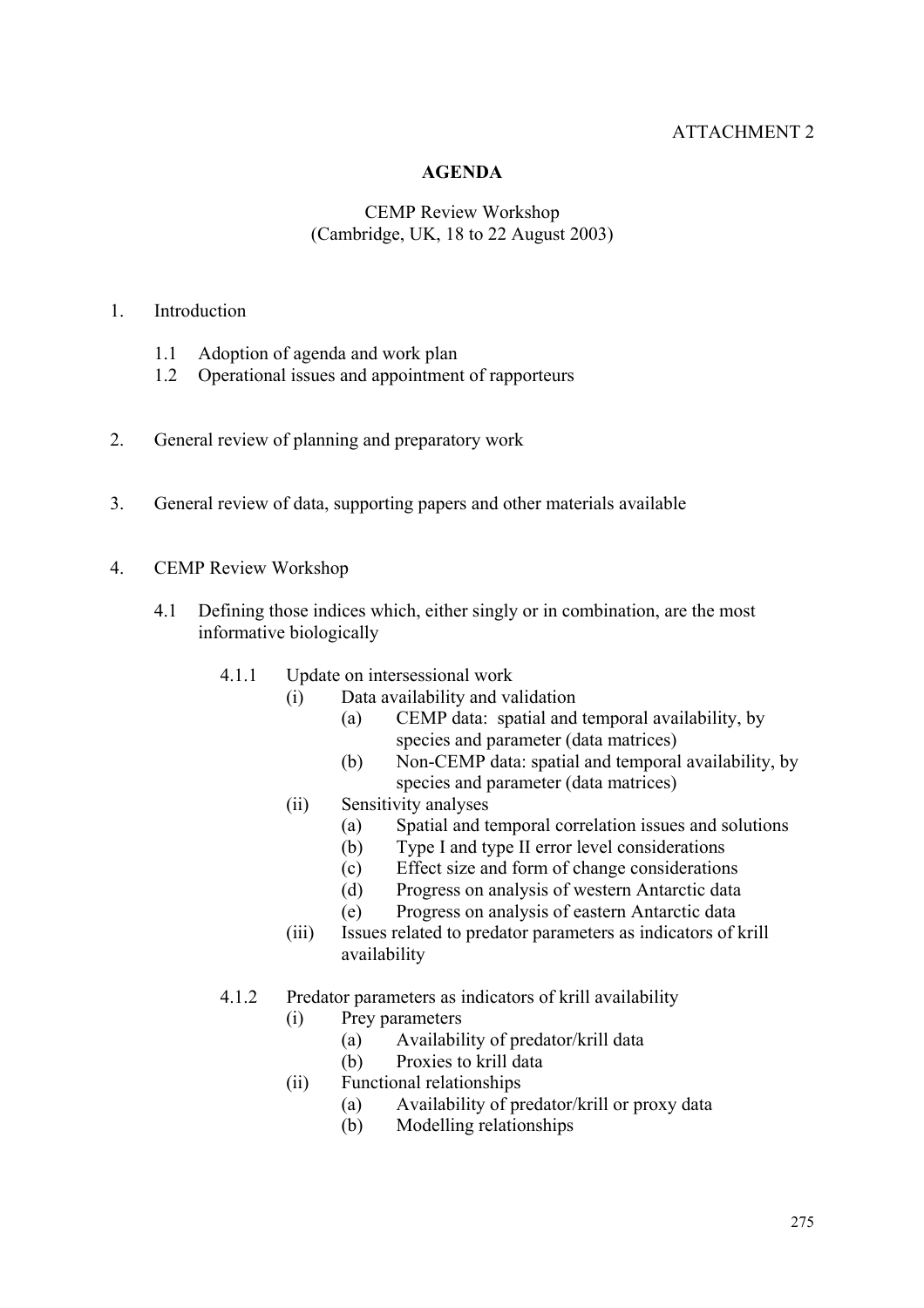- (iii) Composite indices
- (iv) Indicator species
- (v) Responsiveness
- 4.1.3 Environmental parameters
- 4.1.4 Sensitivity analyses
	- (i) Time required to detect a trend
	- (ii) Frequency of monitoring
	- (iii) Number of monitoring sites
	- (iv) Interactions and trade-offs between monitoring progam parameters
- 4.1.5 Appropriateness of parameters to monitoring at different scales and for different purposes
- 4.2 Implementation considerations
- 4.3 Management advice considerations
- 4.4 Further work on the workshop theme program
- 5. Responses to the Terms of Reference for the CEMP Review
	- 5.1 Are the nature and use of the existing CEMP data still appropriate for addressing the original objectives?
	- 5.2 Do these objectives remain appropriate and/or sufficient?
	- 5.3 Are additional data available which should be incorporated in CEMP or be used in conjunction with CEMP data?
	- 5.4 Can useful management advice be derived from CEMP or be used in conjunction with CEMP data?
- 6. Other matters
	- 6.1 Potential links between ISRs and SSMUs
- 7. Further work
- 8. Advice to WG-EMM.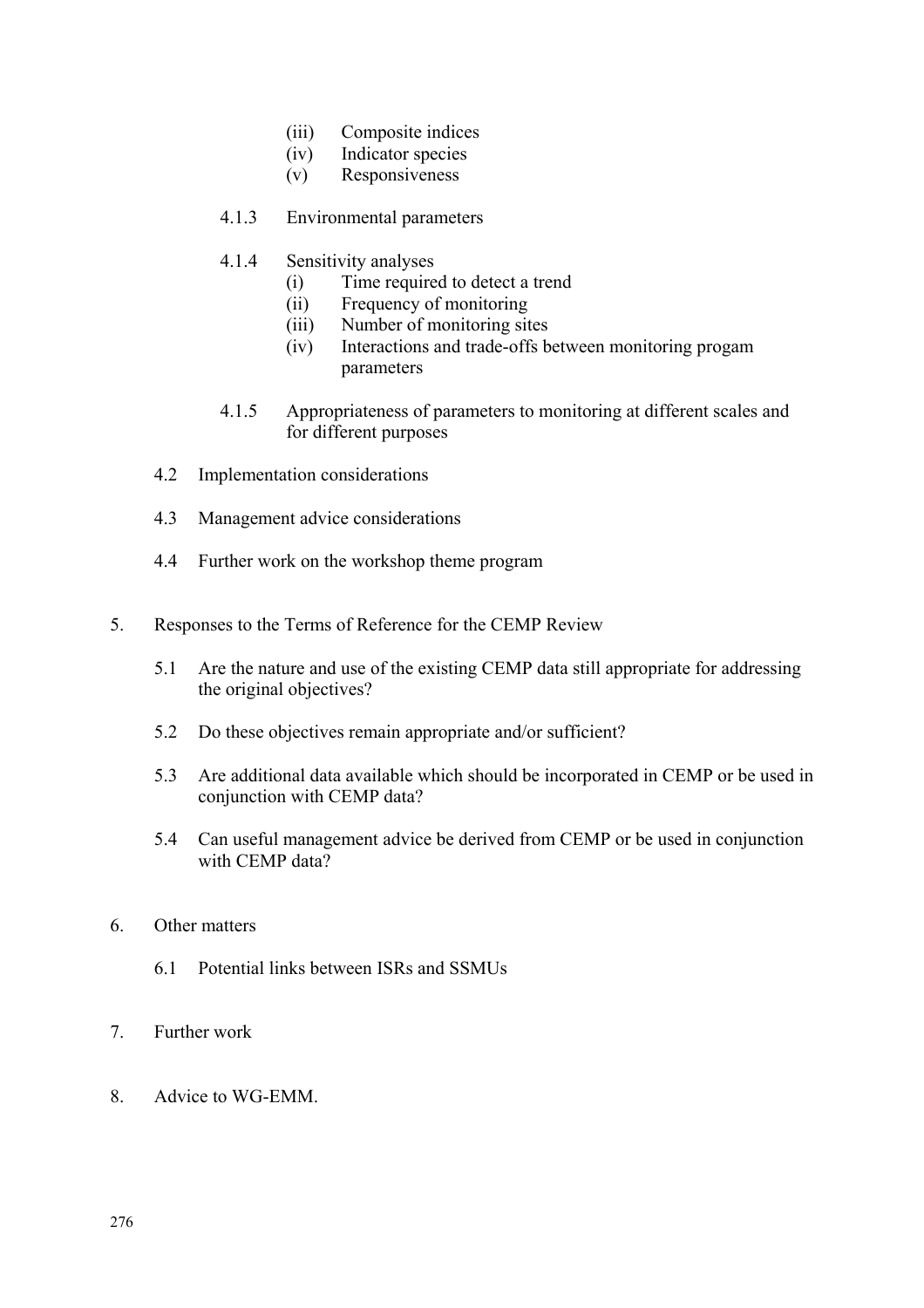# **USING PREDATOR RESPONSE CURVES TO DECIDE ON THE STATUS OF KRILL AVAILABILITY: UPDATING THE DEFINITION OF ANOMALIES IN PREDATOR CONDITION – PRELIMINARY ANALYSES**

By A. Constable<sup>1</sup> and E. Murphy<sup>2</sup> 1 Australian Antarctic Division <sup>2</sup> British Antarctic Survey

 A number of predator parameters monitored in CEMP have been shown, using nonlinear regression, to be correlated to krill availability. These relationships will be termed 'predator response' curves in this note. The aim of this note is to consider the use of predator response curves in helping make decisions about the status of krill availability in a given year, based on the magnitude of the predator parameter or composite index for that year. In doing so, the note will consider the types of data available, the uncertainties associated with the analysis and consideration about how decisions on krill availability might be made.

# **BACKGROUND**

2. Currently, the determination of extreme years for predators is through a two-tailed test of anomalies. This test determines whether the value of a predator parameter or a composite index is outside the generally observed norm, i.e. less than the lower 2.5 percentile or above the 97.5 percentile of the baseline series. This identifies very good or very poor years, whichever sign they may be assigned.

3. Over the last five years, data have been used for estimating predator response curves, using non-linear regression techniques. These data comprise:

- (i) individual predator parameters estimated for a year
- (ii) relative estimates of krill abundance for a given year.

4. The predator parameters may be combined into CSIs, first presented to WG-EMM in 1997 (de la Mare, 1997) and later elaborated in de la Mare and Constable (2000) and Boyd and Murray (2001).

5. Difficulties arise with these datasets when data may not be available for some years (de la Mare and Constable, 2000). This is critical if they are more likely to be the low krill years.

# COMPARING PREDATOR RESPONSE CURVES TO FUNCTIONAL FEEDING RELATIONSHIPS

6. Functional relationships are often considered in the form of functional feeding relationships which relate the consumption rate of a predator to prey (krill) abundance. In this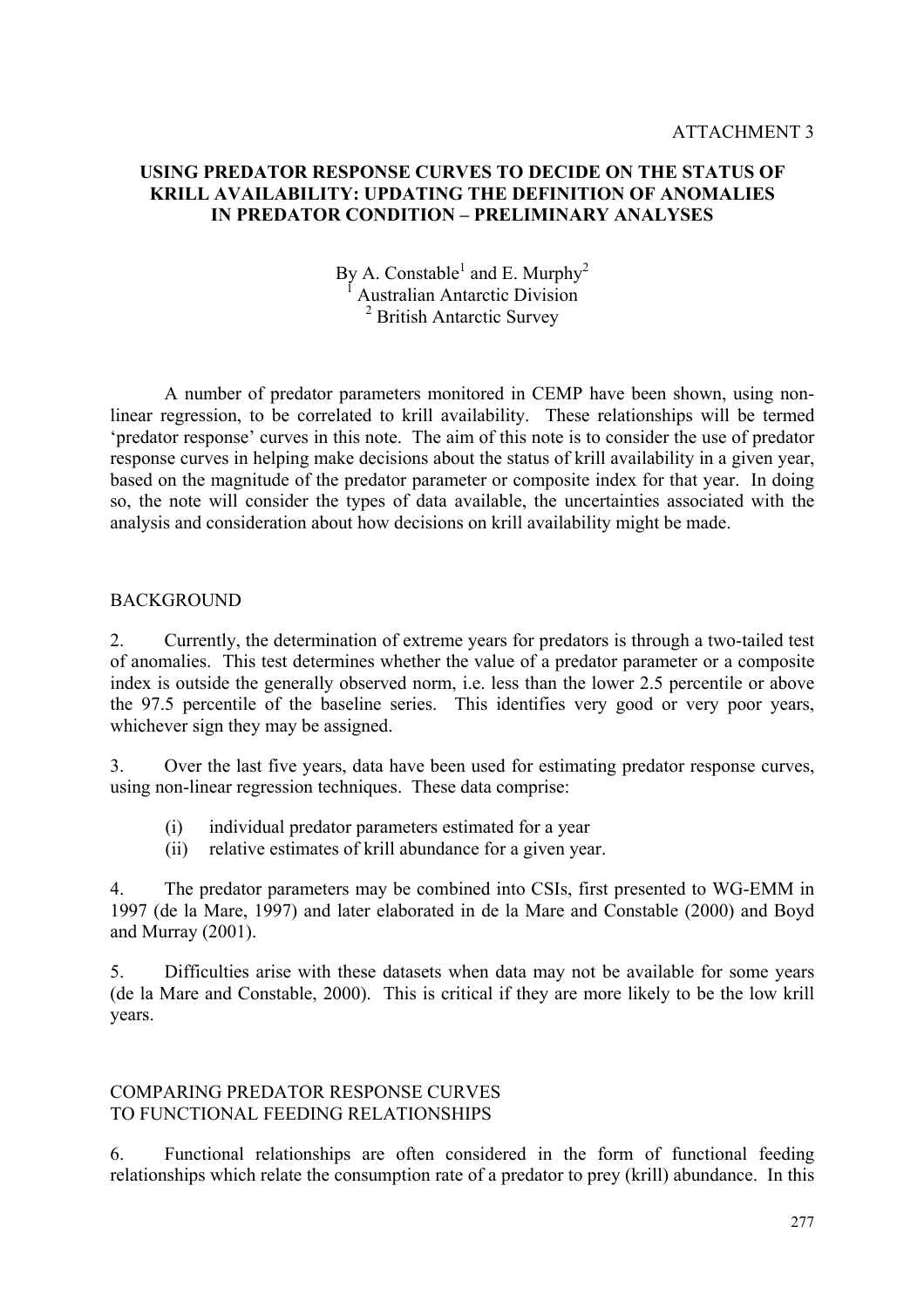case, the relationship will begin at the origin and increase in some form, usually to an asymptote. Two types of relationship are usually considered – Holling Type II and Holling Type III. These are illustrated in Figure 1.

7. The formulation of the relationship is

$$
f(k_a, k_{0.5}, q) = \frac{k^{q+1}}{k_{0.5} + k^{q+1}}
$$
 (1)

where  $k_d$  is krill density,  $k_{0.5}$  is the krill density when the function equals half the range and *q* is a shape parameter such that the function is a Holling Type II when  $q = 0$  and Holling Type III when  $q > 0$ .



Figure 1: Predator functions in response to hypothetical levels of krill availability. The Holling Type II and Type III functions are functional feeding relationships. The P.Type II and Type III functions are predator response curves based on the respective functional feeding relationships but not restricted to the origin. The P.II.switch curve illustrates the potential effect of prey switching on the predator response, such that the predator remains relatively unaffected when krill are absent.

8. The predator response curves considered by WG-EMM differ from the feeding relationships in four main ways:

- (i) estimate a response (parameter/s) of predator performance relative to availability of the prey (krill) species;
- (ii) prey switching or other factors may result in relationship not beginning at the origin;
- (iii) the shape function may be influenced by many factors other than the prey;
- (iv) combined indices potentially range from  $-\infty$  to  $+\infty$ .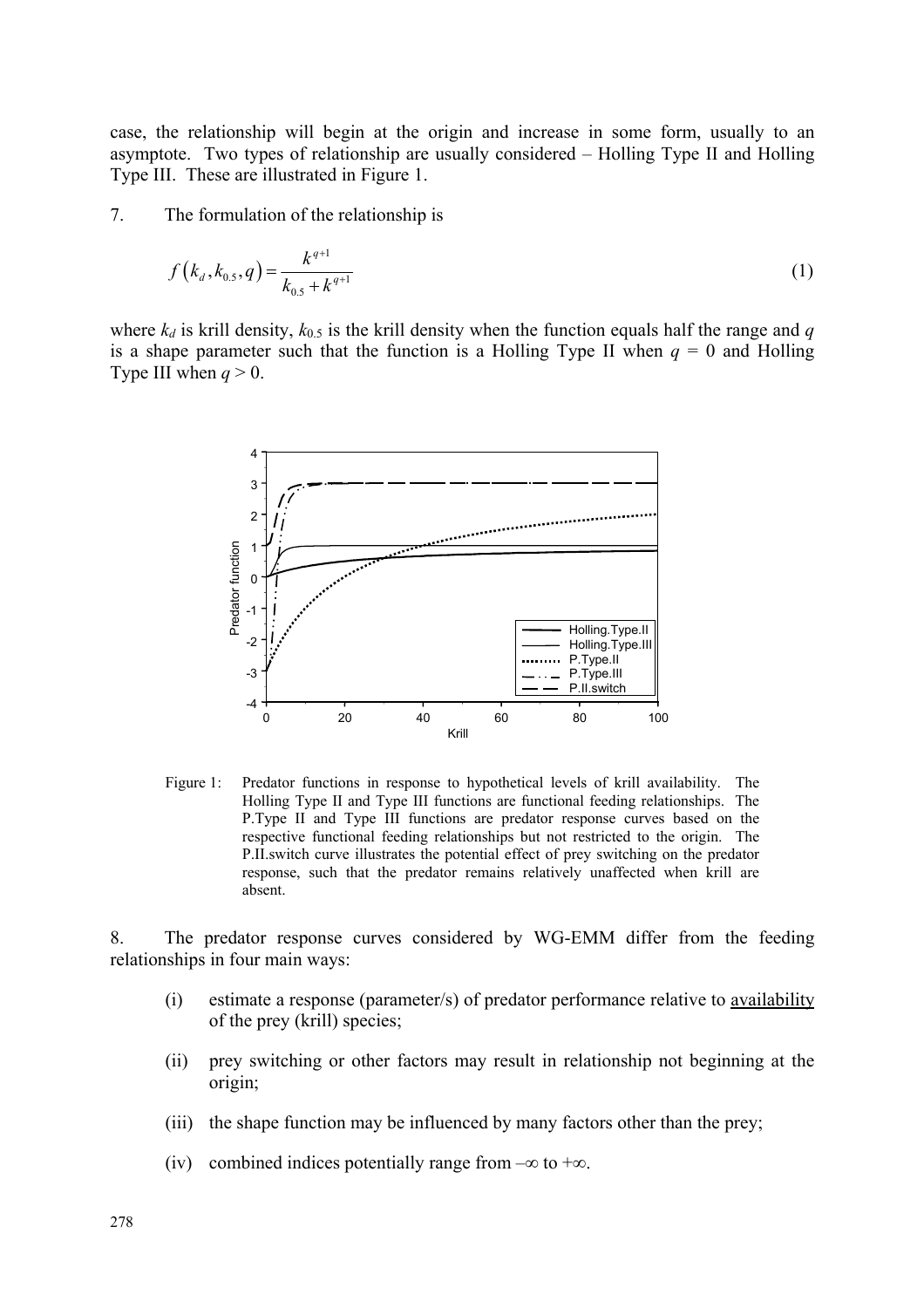9. The formulation of the predator response curve is based on the equation above, such that

$$
P(P_{range}, k_d, k_{0.5}, q) = P_{range} \left[ \frac{k^{q+1}}{k_{0.5} + k^{q+1}} \right] + P_0
$$
 (2)

where  $P_{\text{range}}$  is the range of the predator response from  $P_0$ , which is the value of the predator response when krill availability is zero, and the upper asymptote.

10. Examples of predator responses based on the Holling Type II and III formulations as well as the effect of prey switching are shown in Figure 1.

#### UTILITY OF PREDATOR RESPONSE CURVES

11. Predator response curves have been proposed to be used to facilitate decisions on when krill abundance is seriously affecting predators (Boyd, 2002). Alternatively, in the absence of estimates of krill availability, these curves might be used to help estimate from predator parameters what the status of the krill availability is for a given year. A question is whether such an approach might also be useful for areas where predator parameters may be monitored but little information is available on krill availability.

12. A number of uncertainties may influence the utility of this approach.

- (i) The correlation between the predator response variable and krill availability may be poor and may not appropriately match the spatial and temporal scales or locations of the krill time series.
- (ii) Predators may not be obligate krill feeders and therefore the relationship may be influenced by prey switching or other factors.
- (iii) The abundance of krill is highly variable, approximating a lognormal distribution, which means that the chances of sampling at the lower end of krill availability will be low and potentially problematic in short time series of data, such that the ability to estimate the curvature in the relationship may be poor.
- (iv) The probability of sampling at the lower end may also be reduced further by autocorrelation in the time series of krill abundance, which could also lead to autocorrelation in the predator response.
- (v) The estimates of krill availability have uncertainty as well with errors considered to be lognormally distributed.
- (vi) Uncertainties in the underlying model of predator response to krill availability, e.g. difference between Type II and Type III approaches.
- (vii) The error function for the predator response may not be correctly modelled with a Gaussian or lognormal.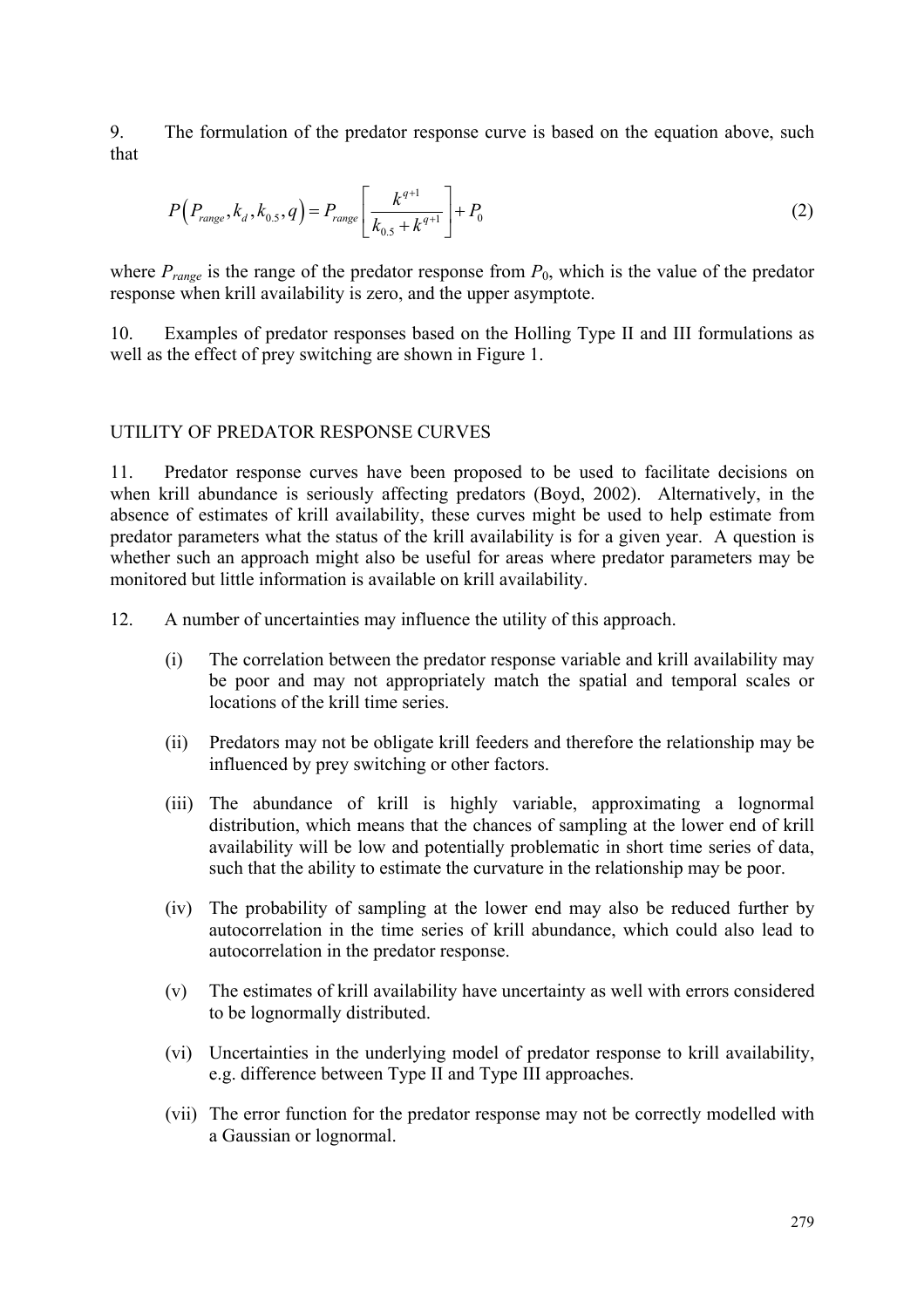13. The results of some of these uncertainties are illustrated in Figure 2 which shows a predator response curve that then is sampled according to error functions on both krill availability and the predator response. This set of samples is then used to illustrate the issues below.



Figure 2: Predator response related to theoretical krill availability. Points are estimates of the predator response to estimates of krill abundance. The solid line shows the Type III relationship. The dashed line shows the fitted relationship using nonlinear regression estimating  $P_{range}$ ,  $P_0$  and  $K_{0.5}$ . Horizontal dashed lines show the 0.05 percentile intervals starting at the lower 0.05 percentile and increasing to the 0.5 percentile. The shift of the points to the left of the true predator response curve is because of the lognormal error function in the krill estimates (based on the range of CVs observed at the Antarctic Peninsula).

14. The parameters in equation 2 (except for *q* in this simulation) were estimated using a non-linear regression (see Figure 2). The percentiles for the asymptote were estimated based on the residuals of the fit and the estimate of  $P_{range}$  plus  $P_0$ .

# DECIDING ON STATUS OF KRILL AVAILABILITY

15. In order to decide on the status of krill availability based on the estimate of predator response, the relationship needs to be viewed as krill availability as predicted by a function of predator response. Figure 2 has been replotted in Figure 3 to reflect this change of view.

16. Figure 3 illustrates how there is little or no information above the lower 0.05 percentile of the predator response for estimating the availability of krill. Therefore, the first step is to determine an appropriate percentile of predator response, above which the data would be excluded from an assessment of krill availability under the assumption that the krill availability is likely to be sufficient for predators. The area of interest would then be below that percentile.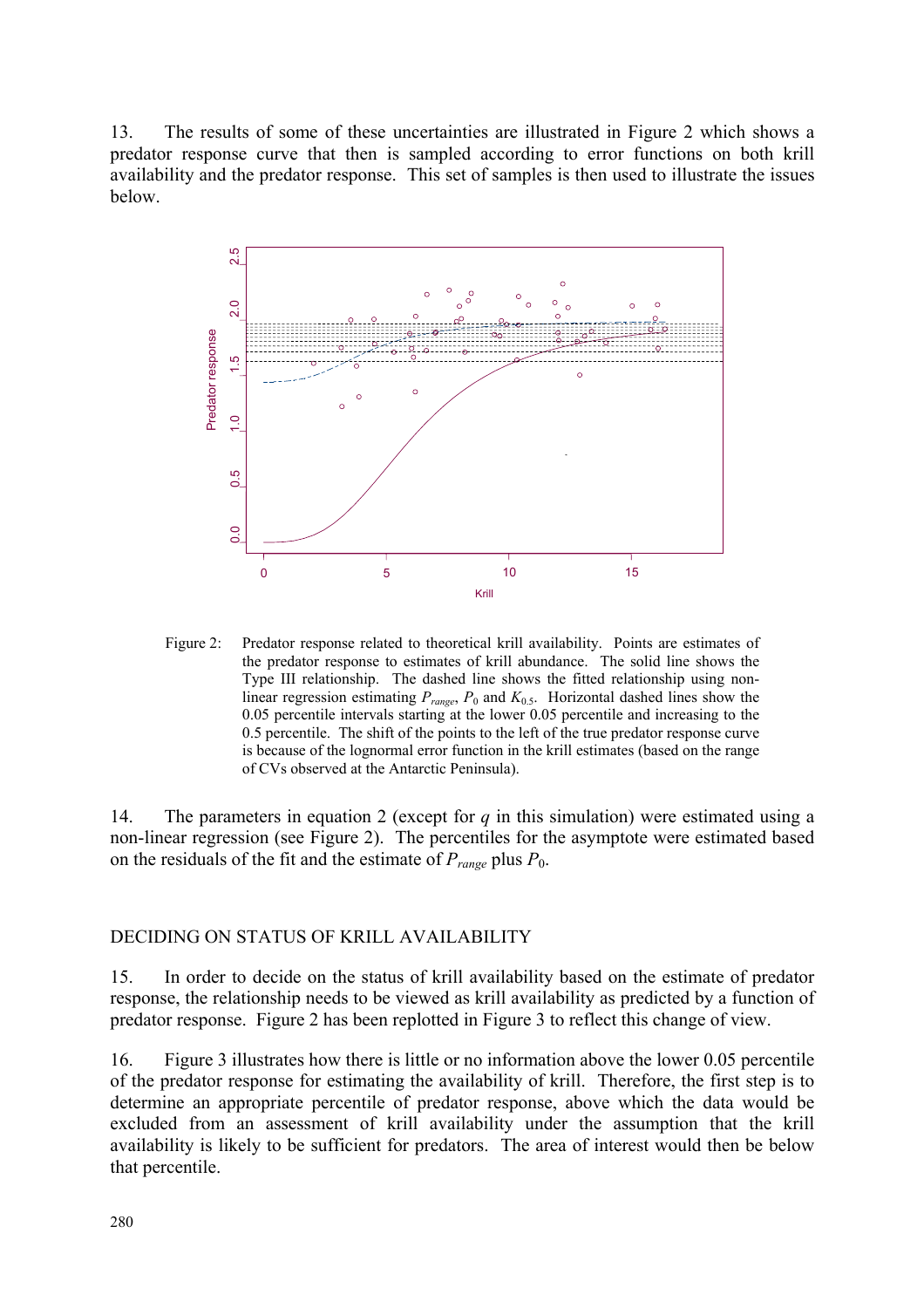17. Figure 3 also provides the current approach to estimating anomalies where the lower 0.025 percentile and upper 0.975 percentile are shown. It also shows a one-tailed test of anomalies such as the lower 0.1 percentile illustrated.

18. In this example, it would appear that the estimation of the predator response asymptote and its variance provides an opportunity to revise the view of anomaly such that an anomaly would be any value of the predator response falling below the critical percentile.



Figure 3: The inverted predator response curve to consider the estimation of krill availability from the predator response. Lines are as indicated in Figure 2. The vertical solid lines indicate from left to right – lower 0.025 anomaly, lower 0.1 anomaly and upper 0.975 anomaly as formulated for the predator response by WG-EMM in 1997.

### **CONCLUSIONS**

- 19. This short note provides some possibilities for the future work of WG-EMM:
	- (i) it is apparent that the current method for determining anomalies could be improved for some parameters based on appropriate predator response estimates;
	- (ii) the ability to decide on krill availability will be contingent on the CV of the predator response in the upper part of the range of krill availability;
	- (iii) it seems most likely that the asymptote of the predator response curve will be reasonably estimated while the lower tail may be difficult to estimate in short time series. This would favour an approach based on anomalies rather than estimation of krill availability;